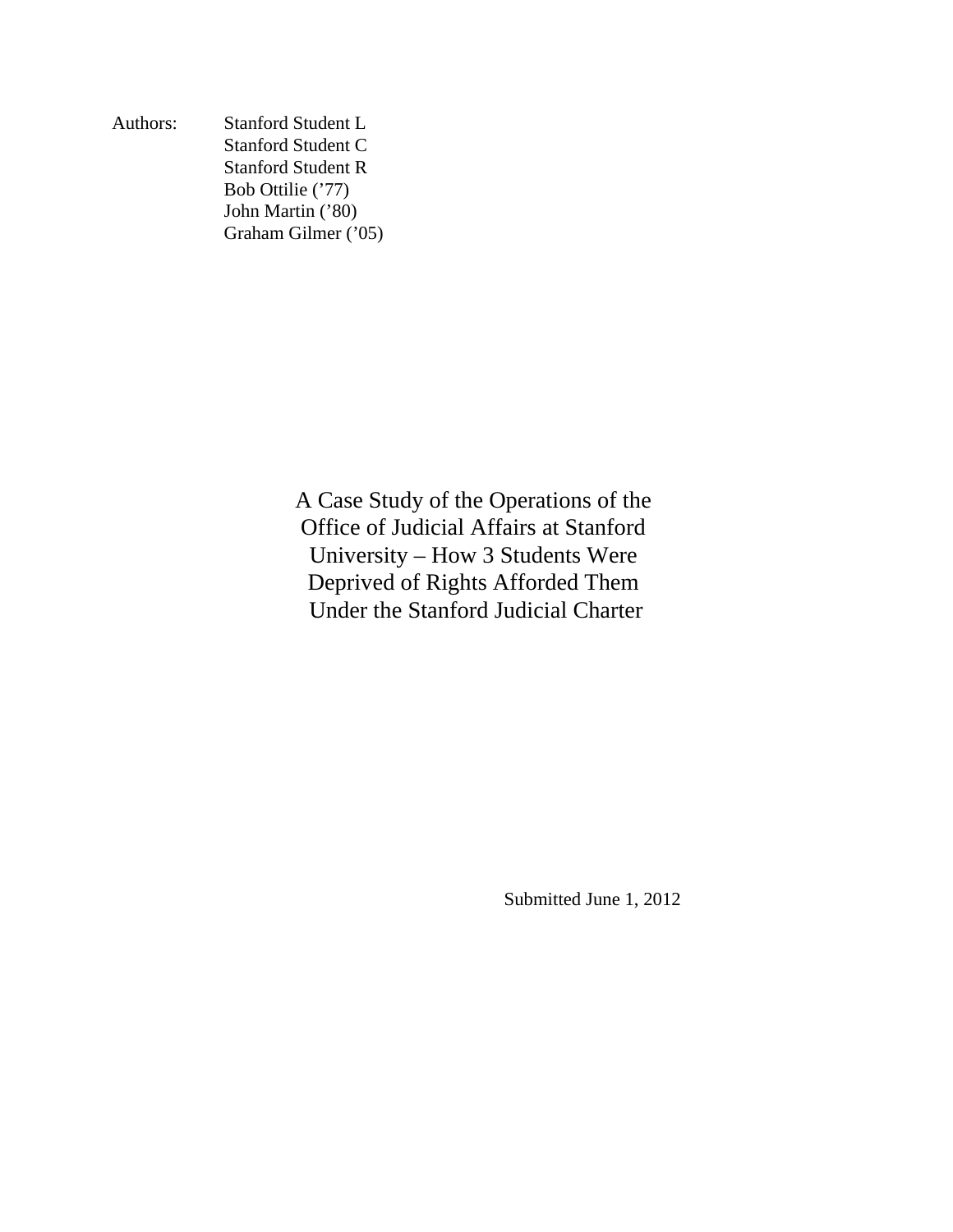# TABLE OF CONTENTS

|                                                      |                                                     |    | Page                                                                                                                 |
|------------------------------------------------------|-----------------------------------------------------|----|----------------------------------------------------------------------------------------------------------------------|
| $\mathbf I$                                          |                                                     |    |                                                                                                                      |
| $\mathbf{I}$                                         |                                                     |    |                                                                                                                      |
| Ш                                                    |                                                     |    |                                                                                                                      |
| IV                                                   | MISCONDUCT DOCUMENTED IN THE HANDLING OF THIS CASE2 |    |                                                                                                                      |
| V                                                    |                                                     |    |                                                                                                                      |
| VI                                                   |                                                     |    |                                                                                                                      |
|                                                      | A.                                                  |    |                                                                                                                      |
|                                                      | <b>B.</b>                                           |    |                                                                                                                      |
|                                                      | $\mathcal{C}$ .                                     |    |                                                                                                                      |
| PRE-HEARING AND HEARING VIOLATIONS OF STUDENT<br>VII |                                                     |    |                                                                                                                      |
|                                                      | A.                                                  |    |                                                                                                                      |
|                                                      |                                                     | 1. | The Students Were Told From the Beginning Not to Talk to                                                             |
|                                                      |                                                     | 2. | The Charge Against Student C Proceeded Even Though the<br>Original Reporting Student Chose to Remain Anonymous and   |
|                                                      |                                                     | 3. | Student L and Student R Were Charged Without Any Reporting                                                           |
|                                                      |                                                     | 4. | Charges Were Brought Against Student R Even Though No                                                                |
|                                                      |                                                     | 5. | Judicial Officer Rick Yuen Charged Student C and Student L<br>Even Though the Record Did Not Support the Charges  16 |
|                                                      |                                                     | 6. | Did Judicial Officer Rick Yuen Become an Advocate for                                                                |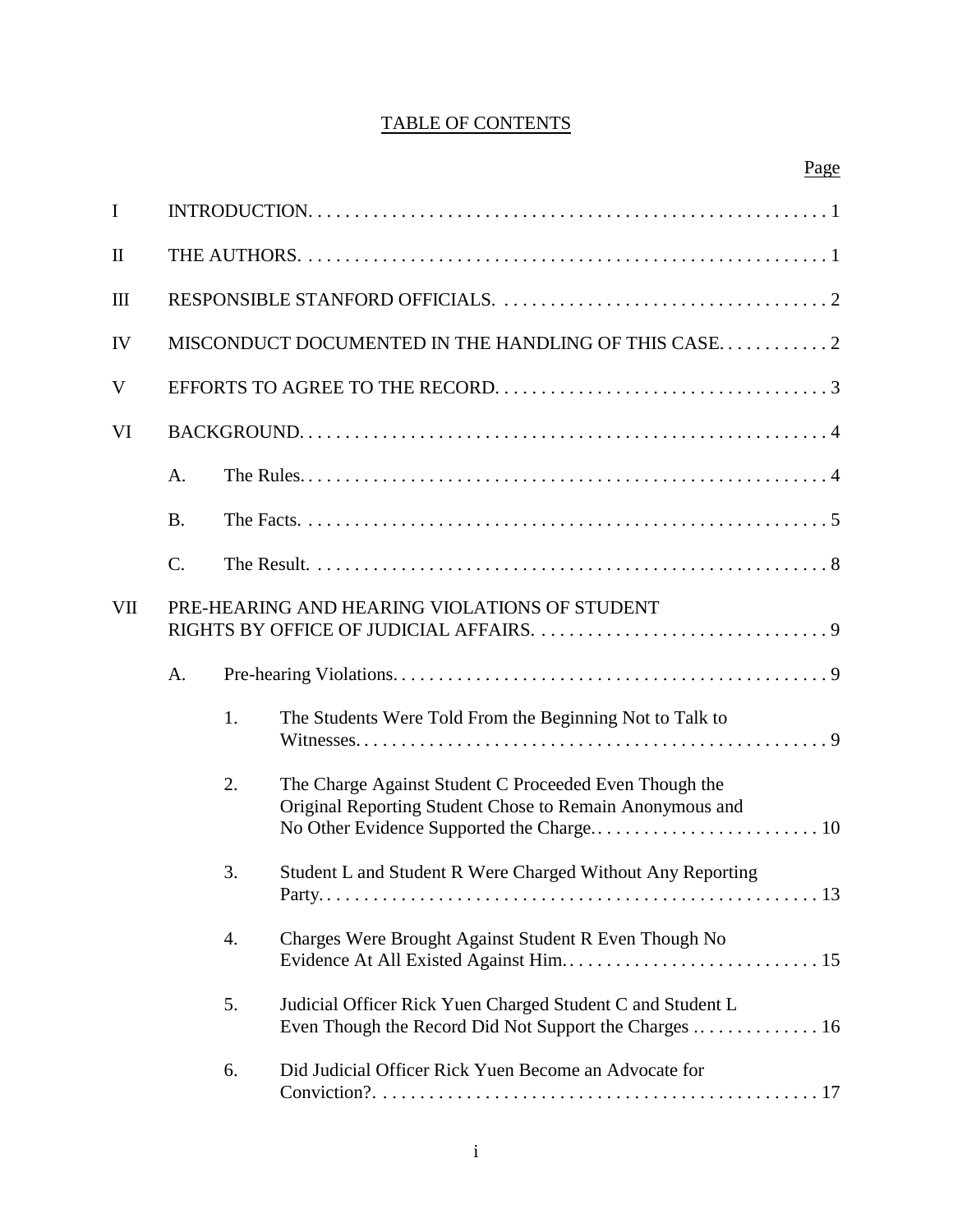|    | <b>B.</b>                                          |    |                                                                                                                                                                                     |  |
|----|----------------------------------------------------|----|-------------------------------------------------------------------------------------------------------------------------------------------------------------------------------------|--|
|    |                                                    | 1. | Morris Graves Told the Students and Their Representatives That<br>Witnesses Were Not Allowed at the Hearing and Did Everything                                                      |  |
|    |                                                    | 2. | Tanya Widmer, Whose Claimed Observations Were the Only<br>Evidence Against the Three Students, Did Not Attend the<br>Hearing, and the Students Were Not Notified of This In Advance |  |
|    |                                                    | 3. | Morris Graves and the Panel Chair Interfered With Questioning30                                                                                                                     |  |
|    |                                                    | 4. | Morris Graves and the Panel Chair Precluded the Students From                                                                                                                       |  |
|    |                                                    | 5. | Did Allowing Inadmissible Evidence Into Evidence, and By<br>Precluding Student C From Objecting to It, Make a Difference?35                                                         |  |
|    |                                                    | 6. | The Judicial Panel Was Not Trained and Exhibited Inappropriate                                                                                                                      |  |
| VШ | HEARING CONDUCT OF COURSE COORDINATOR CAMMY HUANG- |    |                                                                                                                                                                                     |  |
|    |                                                    | 1. |                                                                                                                                                                                     |  |
|    |                                                    | 2. | Course Coordinator Huang-Devoss' Conduct Threatened the                                                                                                                             |  |
|    |                                                    | 3. |                                                                                                                                                                                     |  |
|    |                                                    | 4. | <b>Course Coordinator Huang-Devoss Sought to Create Another</b><br>False Impression On An Issue That Was Totally Irrelevant. 43                                                     |  |
| IX |                                                    |    | POST-HEARING CONDUCT BY THE OFFICE OF JUDICIAL                                                                                                                                      |  |
|    | A.                                                 |    |                                                                                                                                                                                     |  |
|    |                                                    | 1. | Graves Got Caught In the Middle of Improperly Destroying the                                                                                                                        |  |
|    |                                                    | 2. | Student R Was Threatened When He Requested the Name of a                                                                                                                            |  |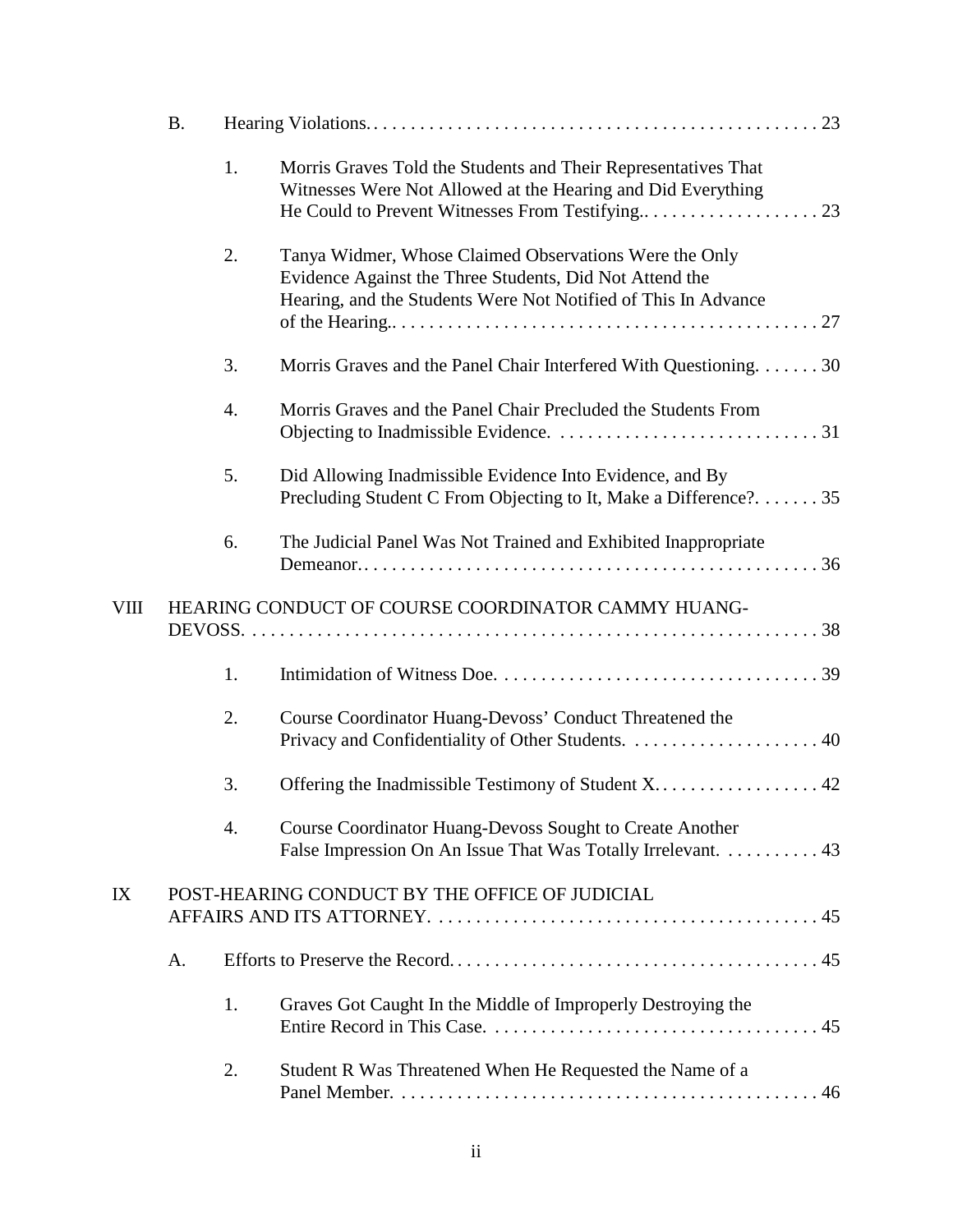|    | <b>B.</b> |           | Efforts to Deal with Wrongdoing of Cammy Huang-Devoss. 48                                                                                    |  |  |
|----|-----------|-----------|----------------------------------------------------------------------------------------------------------------------------------------------|--|--|
|    | C.        |           |                                                                                                                                              |  |  |
|    | D.        |           | Efforts to Get Cooperation From the University's Counsel's Office On<br>This Issue After That Office Claimed to be "Representing" Graves and |  |  |
|    |           | 1.        | The Counsel's Office Has Not Provided Any Meaningful                                                                                         |  |  |
|    |           | 2.        | Judicial Affairs' Perception of the Judicial System as Expressed                                                                             |  |  |
|    |           | 3.        | <b>Counsel Next Stated the Students and Representatives Should</b><br>Keep In Mind That the System Operates the Way It Does                  |  |  |
|    |           | 4.        |                                                                                                                                              |  |  |
|    |           | 5.        | Counsel Made a Case as to Why Students Need Attorneys to                                                                                     |  |  |
| X  |           |           | <b>INFORMATION YET TO BE OBTAINED</b>                                                                                                        |  |  |
| XI |           |           |                                                                                                                                              |  |  |
|    | 1.        |           |                                                                                                                                              |  |  |
|    | 2.        |           |                                                                                                                                              |  |  |
|    |           | A.        | Students' Representatives Should Be Allowed to Defend the                                                                                    |  |  |
|    |           | <b>B.</b> |                                                                                                                                              |  |  |
|    | 3.        |           |                                                                                                                                              |  |  |
|    |           | A.        |                                                                                                                                              |  |  |
|    |           | <b>B.</b> |                                                                                                                                              |  |  |
|    |           |           | (i)                                                                                                                                          |  |  |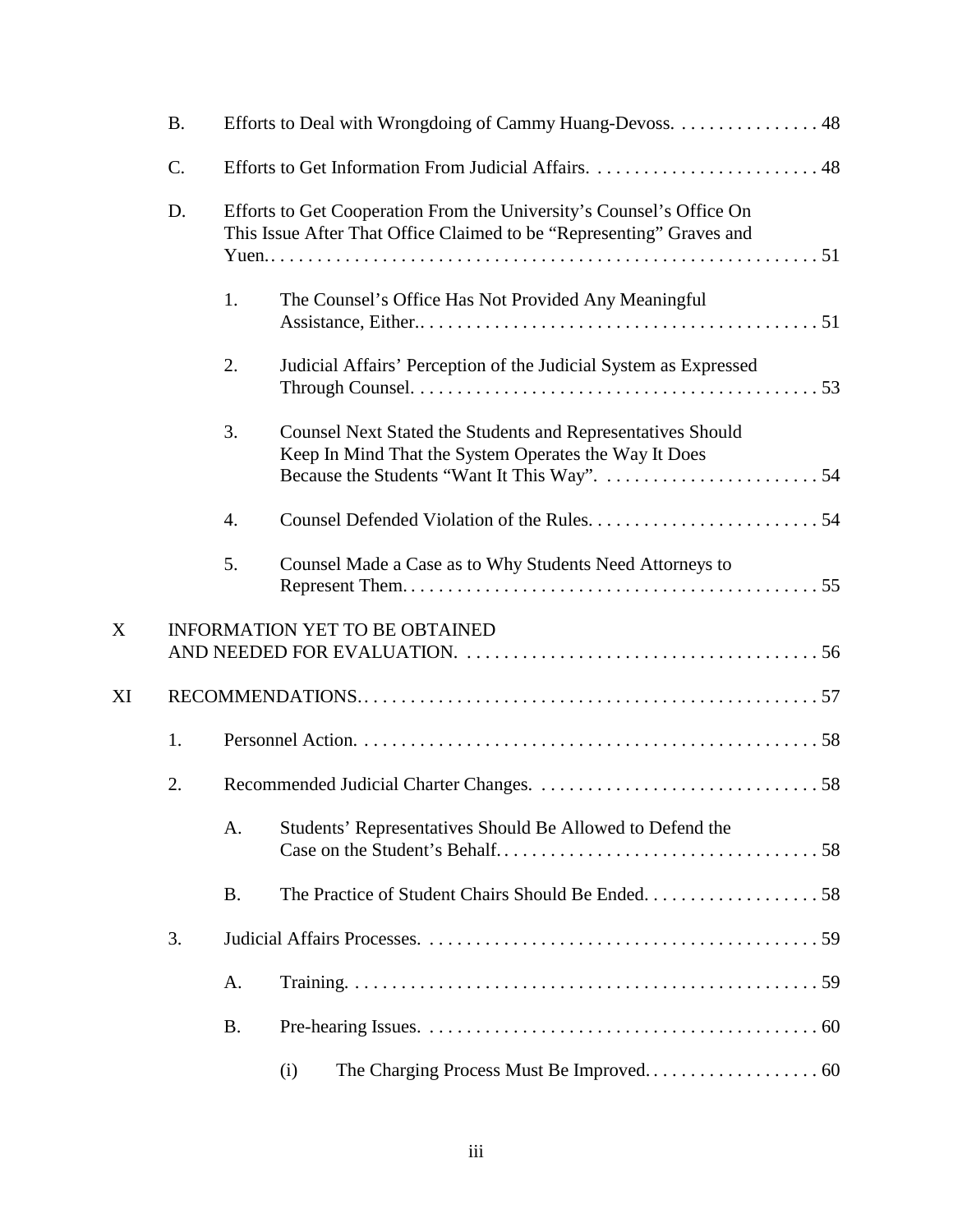|     |                 | (ii)  |                                                          |
|-----|-----------------|-------|----------------------------------------------------------|
|     |                 | (iii) | Preventing the Judicial Officer or Other Employees From  |
|     | $\mathcal{C}$ . |       |                                                          |
|     |                 | (i)   |                                                          |
|     |                 | (ii)  | End the Interference in the Examination of Witnesses. 62 |
|     |                 | (iii) |                                                          |
|     | D.              |       |                                                          |
|     | Е.              |       |                                                          |
|     | F.              |       |                                                          |
| XII |                 |       |                                                          |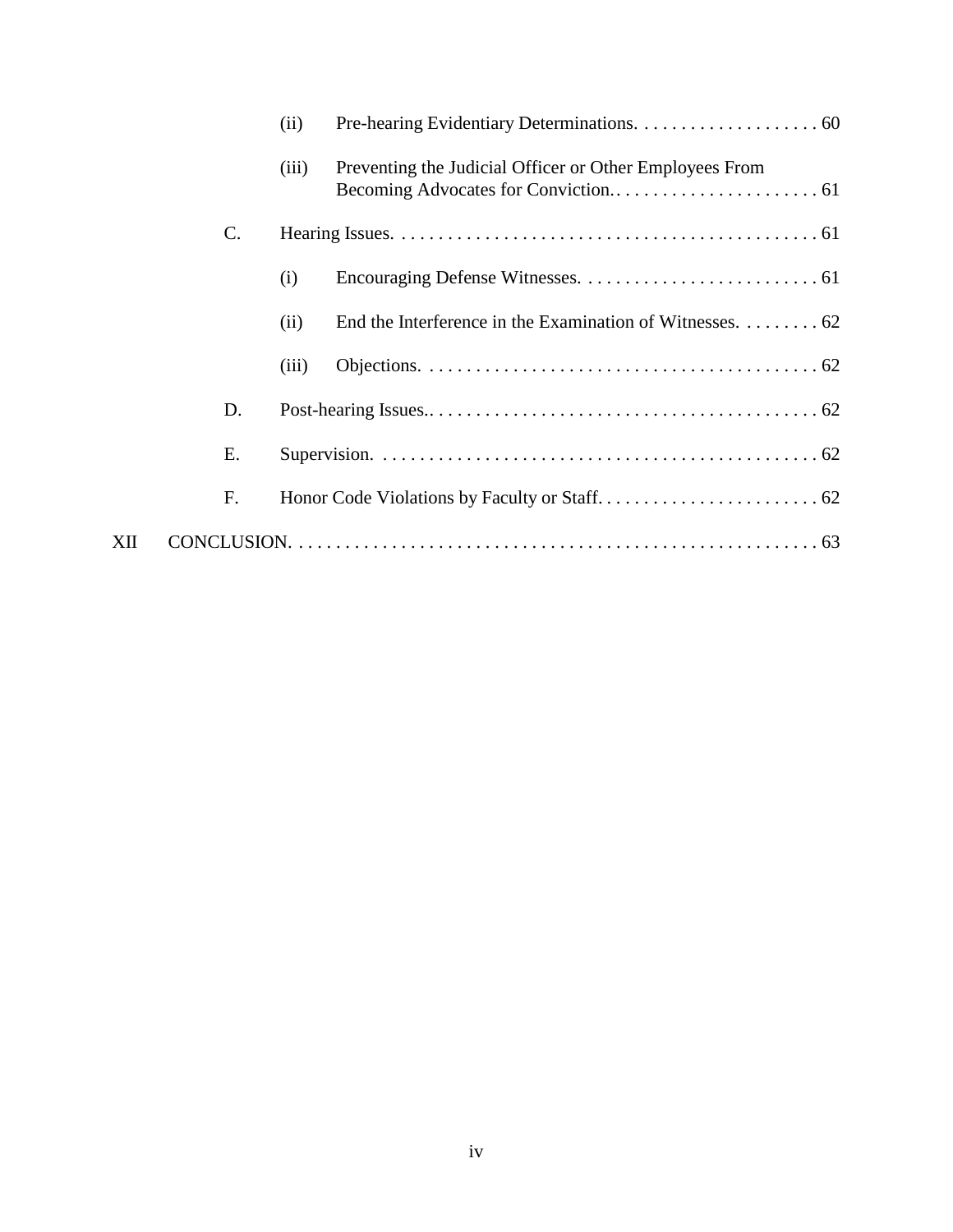#### **INTRODUCTION**

This report is a case study and report of an actual case prosecuted against three Stanford students by the Stanford University Office of Judicial Affairs under Stanford's Honor Code. The case began with a June 2011 final exam in a Human Biology class. It concluded with an acquittal of all three students at a hearing on November 29, 2011.

In a conversation in October of 2011, the director of the Office of Judicial Affairs, Morris Graves, estimated that the University had handled 200 cases under the Honor Code in the 2010-2011 school year, with what appeared to be an exceedingly high conviction rate of in excess of 95%. This case may demonstrate why.

This study examines how the three students were charged, processed bythe Office of Judicial Affairs, and almost convicted notwithstanding a lack of any credible evidence against them, and overwhelming evidence in their favor. This report will document pervasive misconduct and wrongdoing that appears systemic to the Office of Judicial Affairs in the handling of these cases. In this case, this misconduct was reflected in: the decision to charge this case, its continued prosecution, pretrial rulings, evidentiary hearing, intimidation by both the Class Coordinator and the Office of Judicial Affairs, illegal destruction of most of the file, and a refusal to cooperate with the authors of this report.

#### **II**

#### **THE AUTHORS**

The authors of this report are the three students charged with cheating under the Stanford Honor Code ("Honor Code") in a Human Biology class in June 2011. The three students were sitting in the same row, with a seat between each of them. For purposes of this report, the students will be identified as L, C, and R. Viewing the students from behind, L would be the student on the left, C would be the center student, and R would be the student on his right.

The other three authors are alumni who served as the students' legal representatives as allowed by the Honor Code. John Martin ('80), a supervising administrative law judge in Los Angeles, represented Student L. Bob Ottilie, an attorney in San Diego specializing in education and administrative cases, represented Student C. Graham Gilmer, a private consultant to the federal government, represented Student R. All six authors have been active volunteers for Stanford University for many years.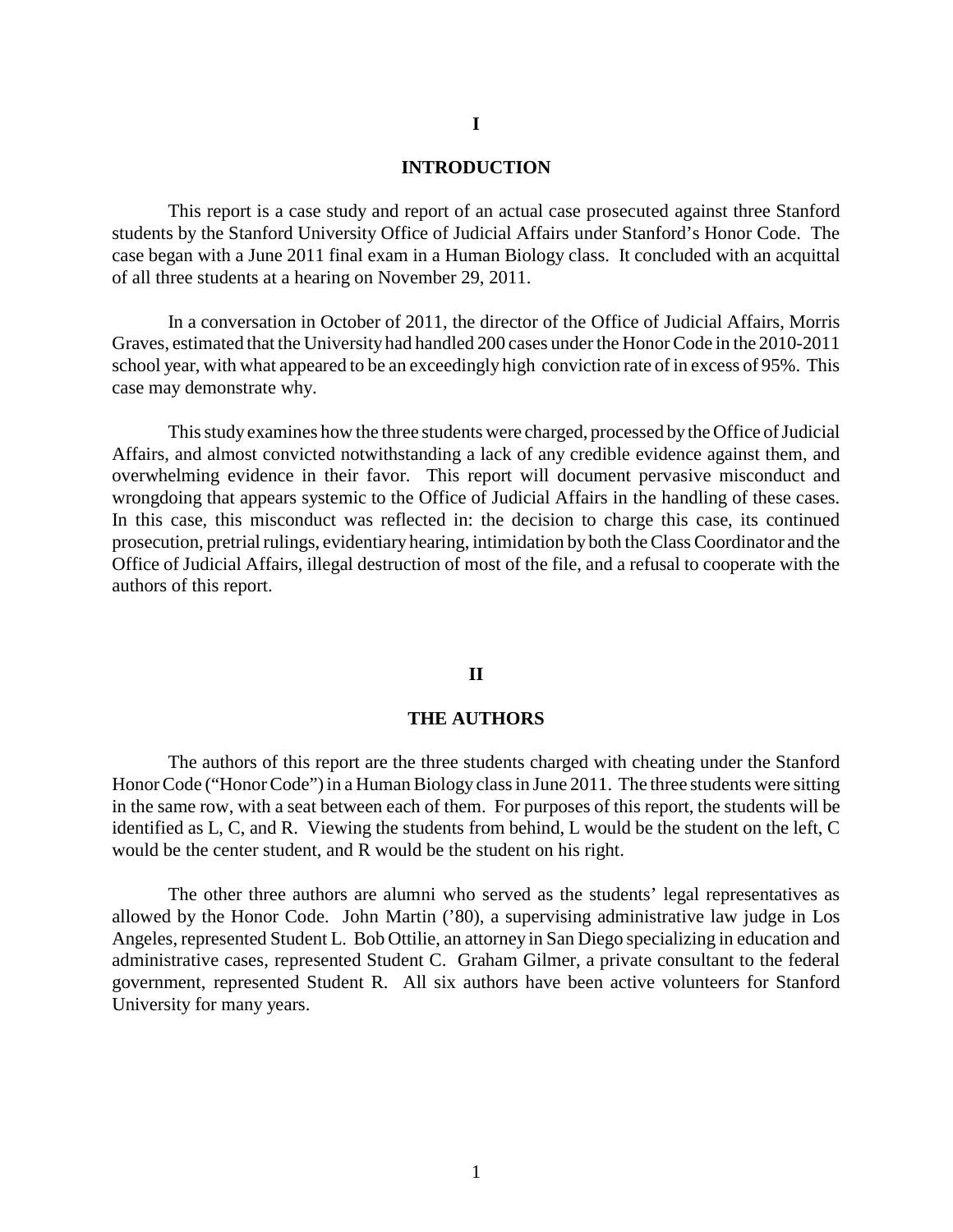#### **III**

#### **RESPONSIBLE STANFORD OFFICIALS**

The responsibility for handling these cases was assigned to the Office of Judicial Affairs, under the leadership of Morris Graves ("Graves"). Graves was to be the neutral administrator of the case. The University's Judicial Officer was Rick Yuen. He was also to be neutral, simply collecting all the evidence and submitting it to the panel. Cammy Huang-Devoss was the Course Coordinator for the class. Tanya Widmer was the Class Coordinator. Laura Schoenthaler is the attorney in the University Counsel's office who has claimed to "represent" Graves and Yuen subsequent to the hearing.

Panel members have not been named in this report. This is designed to avoid any embarrassment to them, given that the named officials bear ultimate responsibility for the training of panel members and advising them during the hearing. The authors will privately advise the appropriate parties of those panel members the authors do not believe have the demeanor to hear cases. Some did not. None appeared to have been properly trained.

#### **IV**

#### **ISSUES RAISED BY THE HANDLING OF THIS CASE**

This report raises issues with respect to conduct which includes, but is not limited to, the following:

- 1. Charges brought against students who were not accused of cheating by a fellow student;
- 2. Continuation of the case even when the student, who claimed to have witnessed one student cheating, requested to remain anonymous and did not want to pursue the charge;
- 3. The charging of one student for which there was no evidence or even a suggestion of cheating;
- 4. Actions that raised the question of advocacy by the Judicial Affairs Judicial Officer in favor of conviction;
- 5. Refusal to redact clearly and acknowledged irrelevant and prejudicial information from the Course Coordinator's report provided to the hearing panel;
- 6. Telling the students they were not allowed to put on witnesses at the hearing;
- 7. Telling the students they were not allowed to cross-examine at the hearing;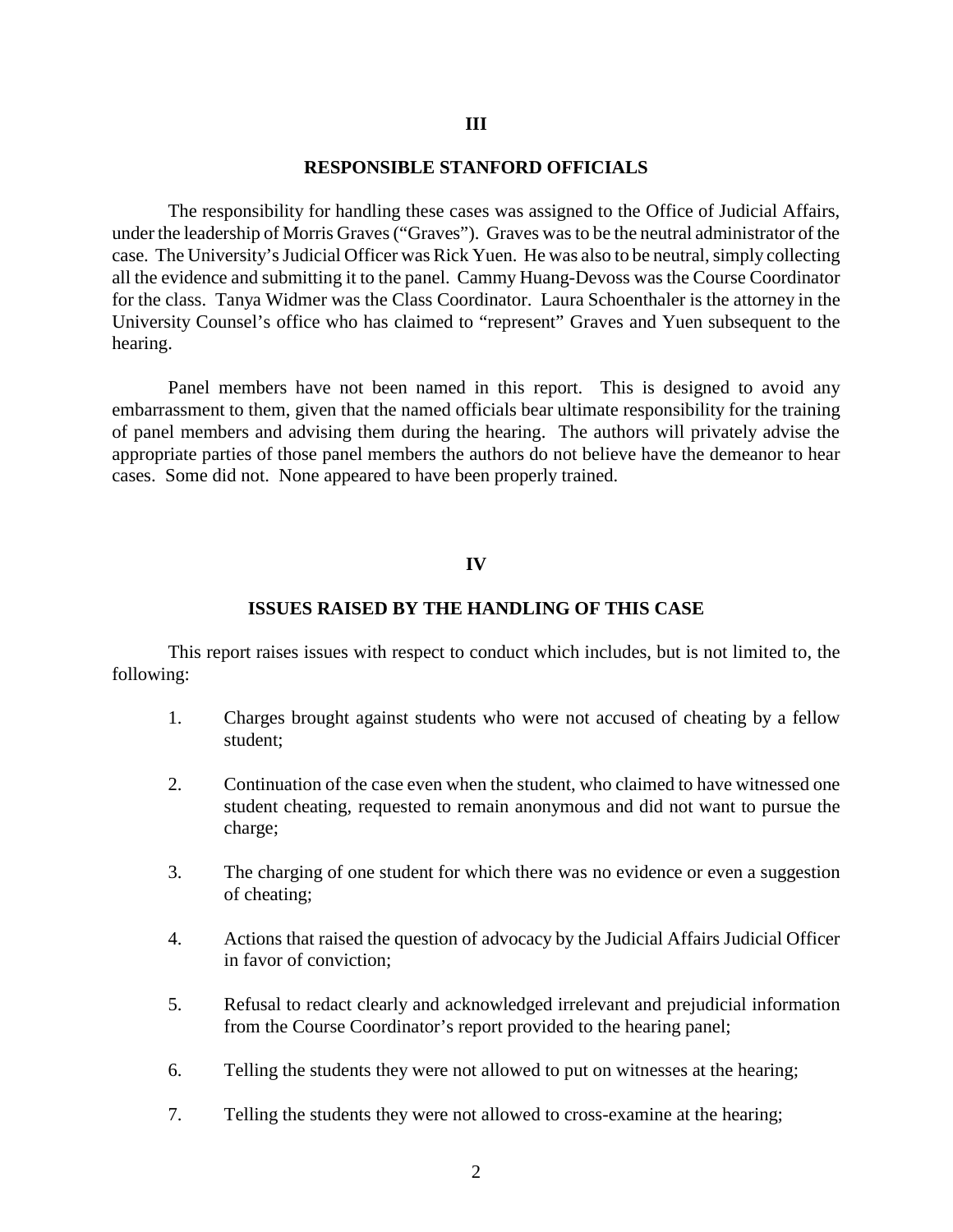- 8. Precluding effective direct and cross-examination questions at the hearing;
- 9. Intimidation of witnesses;
- 10. Violation of student privacy;
- 11. Inadequate training of the panel;
- 12. Shredding the case file in violation of University procedures;
- 13. Failure to bring charges against the Course Coordinator for intimidation of witnesses and violation of student privacy; and
- 14. Refusal to cooperate with the students subsequent to the hearing.

### **V**

# **EFFORTS TO AGREE TO THE RECORD**

Every effort has been made to be as accurate as possible in presenting an accurate record of what happened before, during, and after the hearing. Four of the authors attended the hearing and all are in agreement with respect to the occurrences at the hearing itself.

The authors made repeated efforts to obtain from the University officials an agreed set of facts for use in this case study. The goal was to avoid arguments over what happened so that responsible members of the University community could begin immediately to address the problems identified in this study.

Toward that end, all six authors asked to meet with Morris Graves and Rick Yuen in February to reach agreement on the facts. Graves and Yuen ultimately refused to meet. Next, the four authors who attended the hearing developed an agreed upon statement of what happened [*see*, Exhibit 29 – "99 Agreed Facts"] and provided this to Graves and Yuen for corrections, modifications, or additions. Graves and Yuen ignored the request, and instead referred the meeting request and proposed list of agreed upon facts to Lauren Schoenthaler in the University Counsel's office. She never responded to either the request to meet or to make corrections to the list of 99 Agreed Facts, despite express assurances almost three months ago she would respond to *every* letter and request.

Numerous requests were also made to Graves and Yuen, and then their attorney, Schoenthaler, for various "rules" cited by Graves throughout the case, as well as Judicial Affairs statistics. These requests began in December and went through February. As of late May, these were also ignored.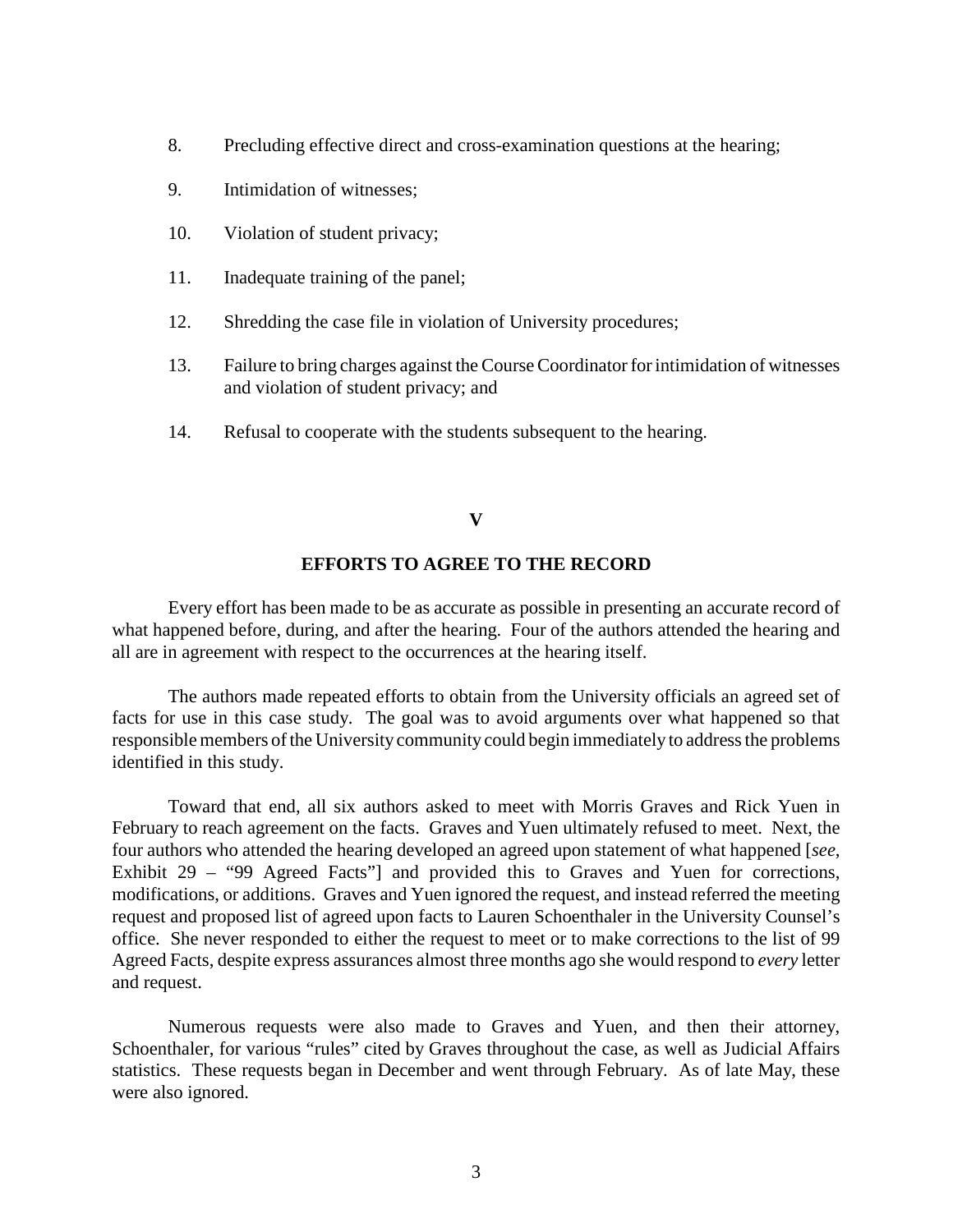Last, some of the issues addressed in the 99 Agreed Facts required input from Graves and Yuen, as only they would be aware of certain facts. These requests were ignored as well.

The purpose in proposing a meeting with Graves and Yuen was both to reach agreement on facts and to attempt to develop a consensus on how to improve the work of Judicial Affairs.

The inclusion of this history is not intended to reflect poorly on anyone. It is offered instead to demonstrate the extensive efforts that were made to avoid errors in recounting facts and describing procedures, and to develop a collaborative process to improve Stanford's justice system for students accused of violating the University's Honor Code. These efforts began in November and ended in April. Graves and Yuen, through their counsel, knew the authors wanted to submit this to the University byMay 1, 2012. We have proceeded only because byMay 21, 2012 we have not received any cooperation since November 30, 2011.

Consequently, any errors are unintentional and efforts (discussed herein) were made to avoid them. Any perception this study was intended to be adversarial is belied by the multiple requests to collaborate with the responsible parties at Stanford. Solely because of their refusal to be involved, this study is presented to others first.

#### **VI**

#### **BACKGROUND**

#### **A. The Rules**

The following authorities and procedures govern the handling of academic integrity cases:

Exhibit 30 Stanford University Honor Code Exhibit 31 Interpretations of the Honor Code Exhibit 32 Stanford University Student Judicial Charter Exhibit 33 Bylaws to Stanford Judicial Charter Exhibit 34 Definition of reasonable doubt – disseminated by the University Exhibit 35 Chart of Judicial Affairs timeline and Description of Flow Chart Exhibit 36 Judicial Affairs-promulgated procedures re: hearings in contested cases

Throughout the process, Graves frequently cited rules and procedures that have never been found anywhere in the voluminous materials disseminated by Judicial Affairs. Those have been requested from both Graves and the University' Counsel's office. None of those previously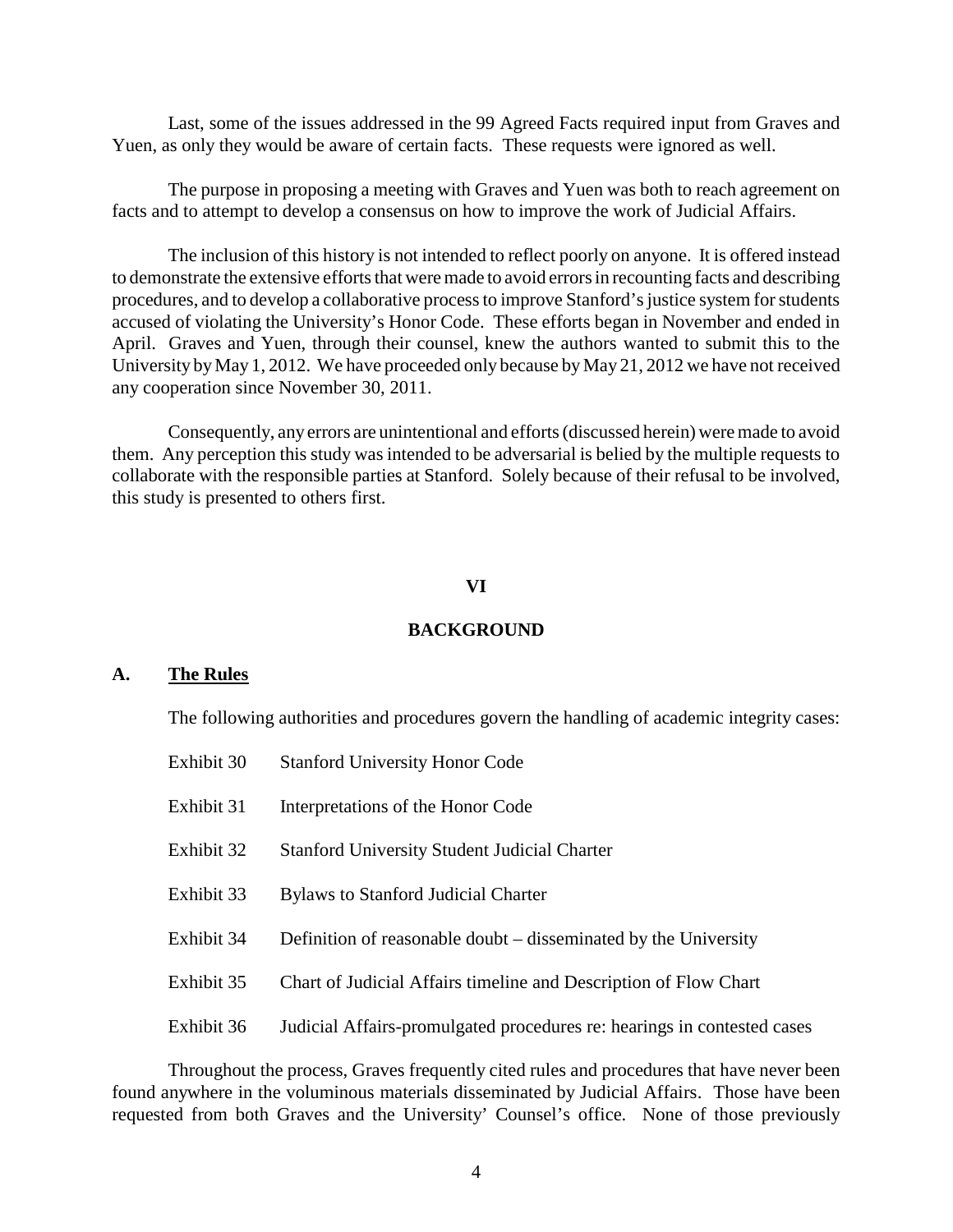unidentified "rules" or "procedures" have ever been documented to exist. They will be referred to here as "Graves' rules."

### **B. The Facts**

#### **1. The Accusation**

The original allegation was reported to Morris Graves by Cammy Huang-Devoss [Exhibit 37]. Ms. Huang-Devoss was Course Coordinator for the Human Bio 4A class. Up until the hearing itself, Ms. Huang-Devoss never claimed *she* witnessed anything.

The only witnesses, to the students' knowledge, were the never-identified student (Student X) and the Course Administrator, Tanya Widmer. The student, under the Judicial Charter, should never have been referenced in anymaterials since she chose to remain anonymous. That left a single witness, Tanya Widmer, the Class Coordinator.

In the initial report forwarded to Judicial Affairs, Huang-Devoss reported Widmer had said she (Widmer) was approached by a student claiming she had observed Student C *cheating off of Student L*. This student, who was never identified, did not say she saw any cheating by Student R or by Student L. [Huang-Devoss' original report is Exhibit 37.] Widmer claims she entered the exam room only after receiving this report from Student X.

Widmer told Huang-Devoss that at 11:24 a.m., six minutes before the end of the test, and after being approached by the never-identified Student X, Widmer went to the back of the classroom to observe. Widmer claims she observed Student C twice move his scantron from the desk in front of him to the empty desktop to his left. She perceived this as an effort to show Student L his test, although she testified at the hearing she could not see the scantron or the student's hands when this was occurring, given her position approximately 30 to 45 feet away.

However, much different from the anonymous student's version of events, Widmer claims Student C had eye communication with Student L and that Student L looked at Student C's scantron, then the two nodded before Student C returned to his own desk. She said this process was repeated one more time (twice in two minutes), and then she went in to pull Student C out of the classroom.

#### **2. Student C's Version of What Occurred**

Student C, from the beginning, told anyone who would listen he was simply filling in his scantron at the end of the test. He had marked all of the answers to 42 multiple choice questions in his test booklet at the beginning of the test, hours earlier. He had then answered the second set of exam questions, which called for short answers in the test booklet. When Widmer observed him, he was just transferring his multiple choice responses to the scantron. He was trying to take them out of his test booklet, which he had placed on the very small desktop in front of him, and since no one was sitting to his left, he was turning to his left and using that empty desktop to fill in three or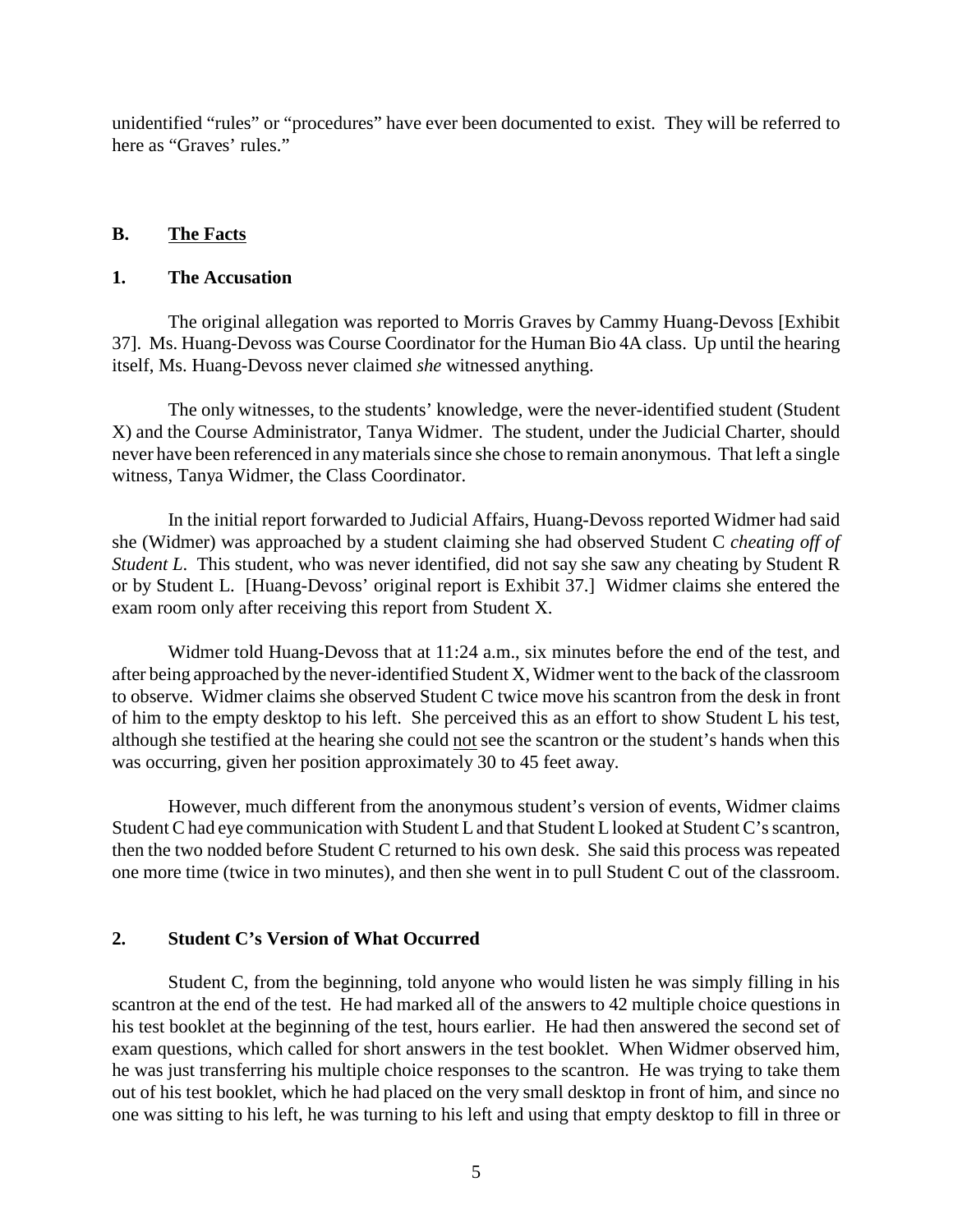four scantron answers at a time. He would then turn back to his own desk to get the next three or four questions. He took the scantron back with him to his own desk on each occasion so it would not be left unattended where it could be observed by other students.

Widmer reported she observed Student C for two minutes. She stated she saw him place his scantron on the empty desktop of the chair to his left twice. Student C admits this, as he was using that desktop to fill in his scantron.

Student C was asked to leave the room four minutes before the end of the exam and to take his belongings. Student L and Student R were never asked to leave the room. Widmer has never disputed that Student C had not completed filling in his scantron when he was removed from the room. It was unrebutted that Student C had filled in only 19 answers out of 41 questions. He had 22 answers to go after he left the room, but had plenty of time to complete those in those four minutes as he had already circled those answers in his test booklet hours earlier.

Student L and Student R were not asked to leave the room, nor were they stopped when they left the room. They were not accused of cheating by anybody at the test site. Significantly, no student ever observed, or accused them, of cheating.

Student C made multiple requests to Huang-Devoss to compare his scantron with his neighbors'. As discussed below, a comparison would have exonerated him. Huang-Devoss refused.

#### **3. Fifteen Witnesses With a Close-up View Disputed the Lone Witness Who Thought She Saw Cheating**

In contrast to what was the *only* witness offered to support the cheating claims (Widmer), 15 witnesses (the 3 charged students and 12 other independent witnesses) provided declarations, all under oath, that no Honor Code violation occurred. [The 12 independent witness declarations were submitted as Exhibits 1-12.] The location of each of the witnesses can be found by looking at the seating chart [Exhibit 13]. Also, after the declaration of each witness, a photograph has been supplied showing their view of the three students during the test.

One of the declarations was submitted from Jane Doe, who sat in the row behind the gap between Student C and Student L. These were the students Widmer claims she saw cheating. Doe's declaration is Exhibit 9. Her view in that gap between Student C and Student L is reflected in the photograph right after her declaration. The student to Doe's right was John Doe. His declaration is Exhibit 10. Her view, right off the shoulders of Student R and Student C, is reflected in the photograph right after her declaration. These two students were right on top of the accused cheaters and could see them, their booklets, their scantrons, their hands, and their faces. They saw nothing.

#### **4. There Was No Credible Evidence to Support Prosecution**

As he left the exam site, Student C immediately contacted an attorney, who became his representative in this matter. He knew the alum ('77) from Stanford volunteer work. Student C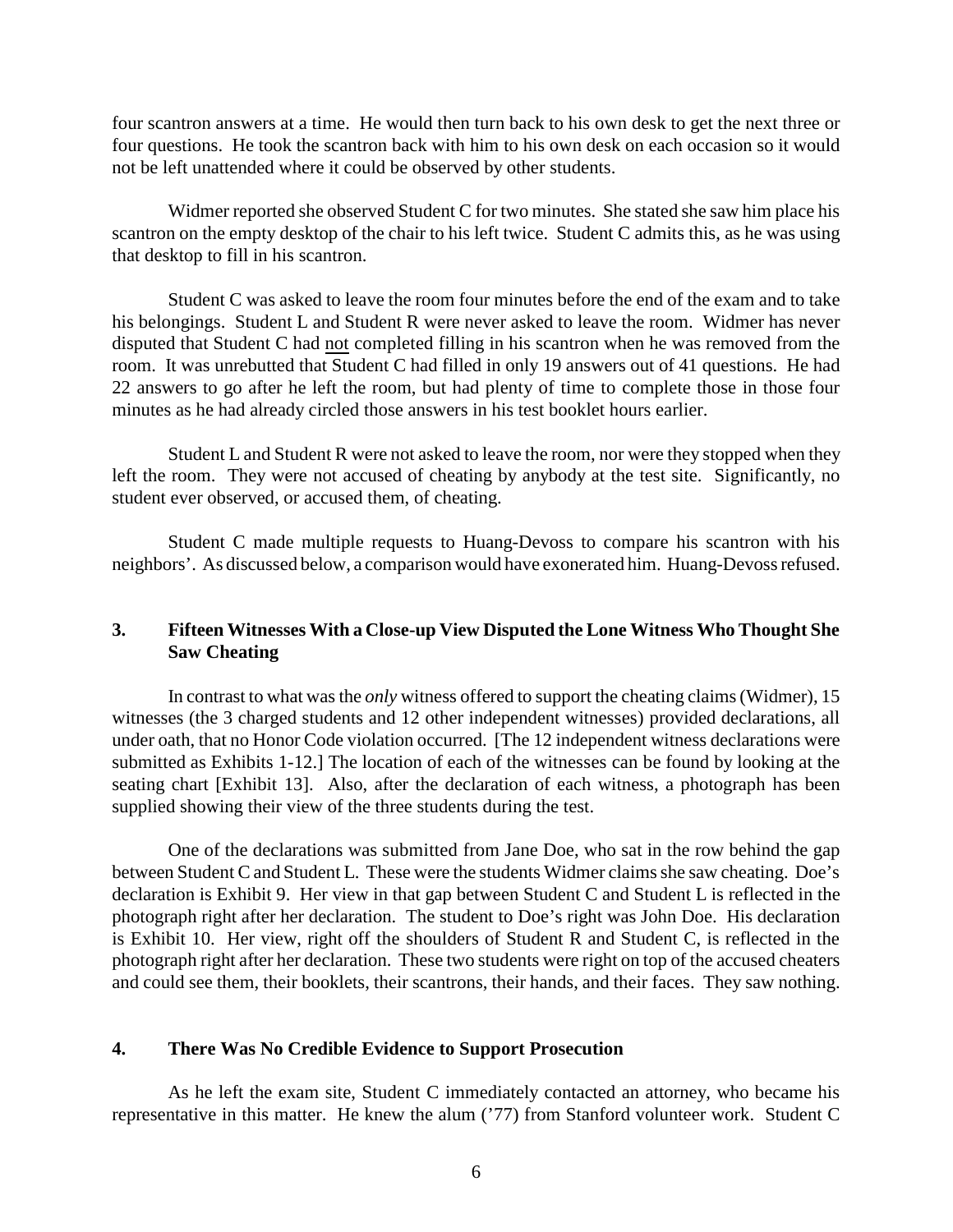denied cheating on the exam. He was simply using the desktop to his left. All Widmer observed was two movements from his own desk to the left. She never observed him move to his right, something she later acknowledged at the hearing.

A review of Student C's test booklet [Exhibit 26] against his scantron [Exhibit 25] shows that the answers on Student C's scantron were identical to those he had circled hours earlier in his test booklet. There is no evidence to support the claim by the anonymous student that Student C was cheating off of anybody.

A review of Exhibits 27 and 28 (a comparison of the similar wrong answers by the three students) will show that Student C and Student R had four similar wrong answers *after* Student C left the room. They had three similar wrong answers on the first half of the test *before* Student C left the room. Thus, their scantrons were more dissimilar when Student C was in the room.

A review of the scantrons of Student C and Student L reflects that the two of them had three similar wrong answers when Student C was still in the room. They had three similar wrong answers after he left the room.

The case against Student C never had legs.

This comparison, other than the testimony of 12 independent witnesses, was the most important evidence in the case. Similar wrong answers, as everyone in the field will tell you, are the key to cheating cases. Here, the similar wrong answers evidence strongly suggested cheating was not occurring. Huang-Devoss should have compared the scantrons as requested by Student C and his representative on the day of the exam. That would have ended this case.

All of the witnesses supported the students. The seating chart [Exhibit 13] reflects *every single student* in the row of the accused cheaters, along with *every single student* in the row behind the accused cheaters. The photographs are most telling. Look at the photographs behind each of those individuals' declarations [last pages of Exhibits 1-12] which were given under oath. These witnesses were literally sitting right on top of these three students and observed nothing suspicious, let alone what would have been a multi-movement cheating system as perceived by Widmer.

Huang-Devoss grudgingly admitted at the hearing that the department could have recreated the test seating chart and thus identified witnesses. She never did. Neither did Rick Yuen, tasked by Stanford with developing just such evidence. And Graves, the supposed neutral Judicial Affairs director, told the students they were not allowed to contact witnesses, a directive they wisely ignored.

Student X never expressed a willingness to pursue the charges. And remember, it was her claim that Student C had been cheating off of Student L. There has never been any evidence in this case to suggest that was even remotely possible or occurred. At the time of the hearing, Widmer remained the *only* witness, and she acknowledged she only saw Student C turn to his left twice, taking his scantron to the seat next to him, but then returning the scantron to his own desktop where he went back to his test booklet on his own desktop. She never saw him go to his right. No documentary or written evidence corroborated Widmer's testimony.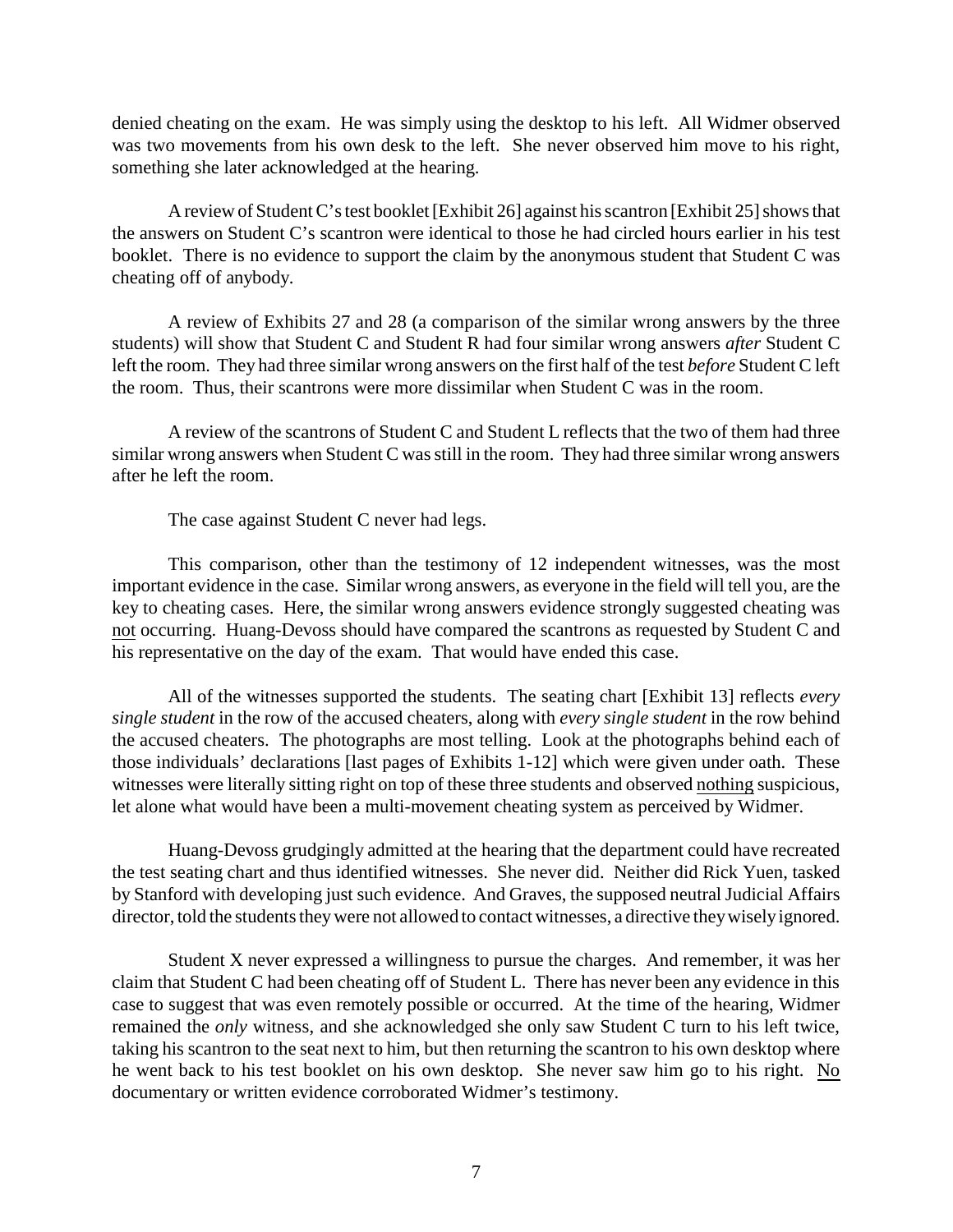Exhibits 14 and 15 are photographs taken from the back and front of the classroom in question. Exhibit 16 reflects a recreation of three students taking the exam in the seats used by Students C, L and R, as they would have been observed from the front of the classroom. Exhibit 17 is a photograph showing the location of the three students and also their popup desks. Exhibits 18, 19, and 20 reflect the view Tanya Widmer would have had from behind and to the side of the students. Prior to the hearing she had not described whether she was on the left or the right, so pictures were taken from both sides. Exhibits 21 through 24 are additional views of the students from the various witness perspectives.

## **C. The Result**

Stanford utilizes the "beyond a reasonable doubt" burden of proof. It is the hardest burden to meet of any standard used in any administrative or judicial process in the United States. At Stanford, by the University's own definition, it requires a determination that there be no other plausible explanation except guilt.

Honor Code panels are comprised of six panelists, four students, and two University employees. The panel chair must be a student. Five or six of the panelists are required to convict. Notwithstanding the lack of any evidence to support conviction, the overwhelming evidence that cheating did not occur, an incredibly difficult burden of proof, and a requirement of at least 5 of 6 panelists to convict, the three students *were almost convicted*. All three students were acquitted, but on the following votes:

| Student          | For Conviction | <b>Against Conviction</b> |
|------------------|----------------|---------------------------|
| Student L        |                |                           |
| Student C        |                |                           |
| <b>Student R</b> |                |                           |

How, on these facts and with such a high burden, could three innocent students almost be convicted? The answer is that at every turn the Stanford University officials entrusted with protecting the rights of the students failed to do so. In doing so, they failed not just the students, but also Stanford University.

The misconduct discussed below permeated the process from start to finish. Violations of the students' rights under the Honor Code and Judicial Charter were committed by the Course Coordinator, Judicial Advisor, Judicial Investigator, and the panel itself. The handling of these cases suggest all cases handled by Graves and Yuen should be reopened to determine the extent others' rights have been violated and to identify wrongful convictions.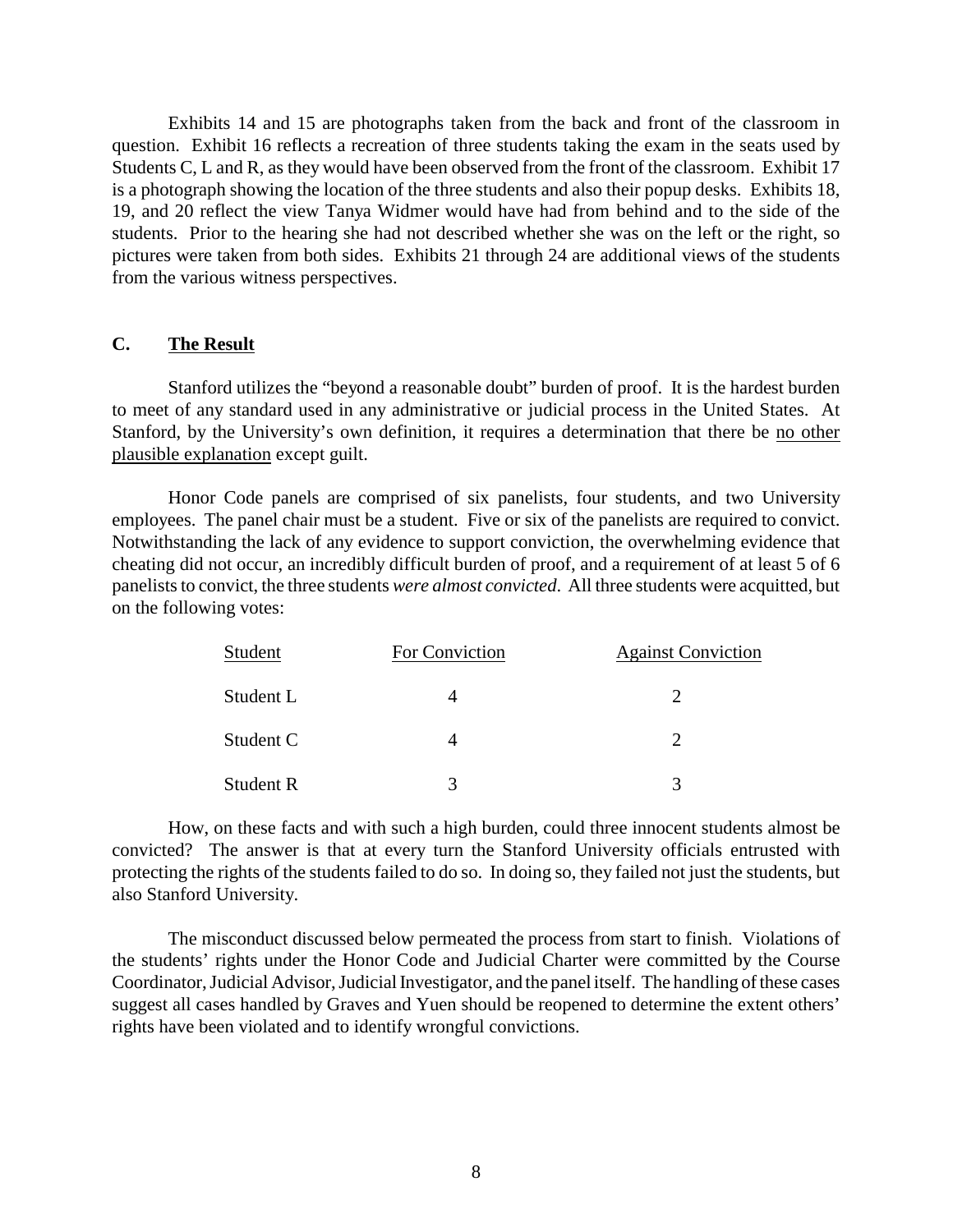#### **VII**

### **PRE-HEARING AND HEARING VIOLATIONS OF STUDENT RIGHTS BY OFFICE OF JUDICIAL AFFAIRS**

Both Morris Graves and Rick Yuen were generally easy to deal with, at least up until the time to make pre-hearing rulings in the last two weeks of November. While Yuen did not want to deal with the students' representatives, he and Graves were both civil and available to the students. Both exhibited empathy to their situation. Other than the charging decision by Yuen and the initial contact from Judicial Affairs (both of which are discussed below), the majority of problems discussed herein were close in proximity to the hearing, including pre-hearing rulings and post-hearing conduct, and at the hearing itself.

#### **A. Pre-hearing Violations**

#### **1. The Students Were Told From the Beginning Not to Talk to Witnesses**

#### What Occurred

Section II of the Judicial Charter, entitled "Fundamental Rights" (A)(15), provides that every student accused of misconduct has the right "to call witnesses on their behalf..." Yet, from the very beginning, Graves or his office made repeated efforts to preclude this.

After Huang-Devoss forwarded her complaint about Student C to the Office of Judicial Affairs, Student C received his first email from Student Affairs. This came from Tijan White in the Office of Judicial Affairs; it is lodged as Exhibit 38. Students L and R received identical emails.

In the email, White told Student C (in this form email apparently sent to every single student charged with cheating at Stanford – 200 cases in 2010/2011) that they were not allowed to talk to witnesses. When he received the email, Student C was in the process of contacting every witness he could find. He was attempting to network out, starting with the students closest to him and then asking them to find the students who were sitting further away. This ultimately was a major, if not deciding, factor in his acquittal.

Student C froze at the receipt of the email, and called his alumni representative to make certain he would not get in trouble, as he perceived he would, if he continued to contact witnesses. He was told to ignore the email, as the Office of Judicial Affairs had no right to tell the student he could not contact witnesses. It is an absolute right guaranteed by the Judicial Charter of the University.

Had Student C listened to the Office of Judicial Affairs, he would not have had the testimony of the other 14 witnesses who corroborated his testimony. He probablywould have lost his case and carried this wrongful conviction with him through life. No one at the University should ever tell a student theycannot contact or speak to witnesses. The Universityshould *encourage*witness contacts and should prepare and then share a seating chart and contact information with every accused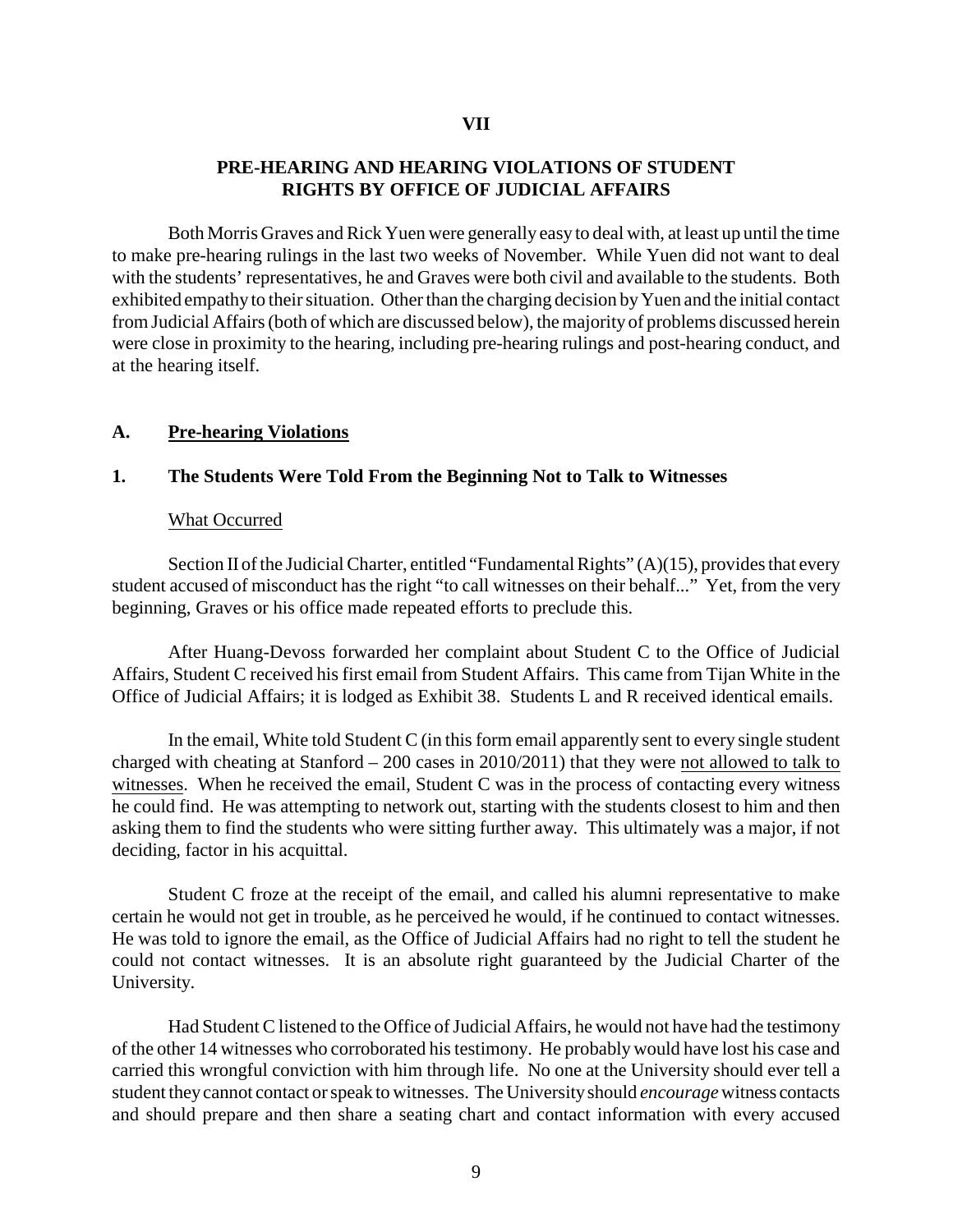student.

## Questions Raised By This Issue:

- 1. If students have a fundamental right to put on witnesses, how can the Office of Judicial Affairs tell them they cannot contact witnesses?
- 2. Who trained the Office of Judicial Affairs such that employees thinks they should tell every single student charged with cheating at Stanford not to contact witnesses?
- 3. How many students had cases handled by the Judicial Affairs office under Morris Graves, who received that same form email at the beginning of their case telling them they could not contact witnesses?
- 4. How many cases have been tainted because of the erroneous advice?
- 5. Since this has come to light, has Stanford University reopened every case handled by Graves to see if the office has precluded other charged students from their right to have witnesses?
- 6. If the means exist, why should the University not in all classroom cheating cases prepare and share, with contact information, a seating chart of everyone who sat in close proximity to the accused student?

# **2. The Charge Against Student C Proceeded Even Though the Original Reporting Student Chose to Remain Anonymous and No Other Evidence Supported the Charge**

### What Occurred

Students at Stanford are assured that University employees will not proctor their exams. The Stanford Honor Code provides in subsection B:

> "The faculty on its part manifests its confidence in the honor of its students by refraining from proctoring examinations..."

In this case, Huang-Devoss claims (although there has never been any proof of it) that a student approached Widmer saying Student C was cheating by looking at answers from Student L. That student, referred to here as Student X, has never been identified. No documentation was ever produced to verify a written or verbal complaint by the student.

The Judicial Charter refers to the individual observing cheating as "the Reporting Party." Judicial Charter Section  $II(B)(6)$  provides the following right to the Reporting Party:

"6. To withdraw the concern at any time and, *if so*, to be assured of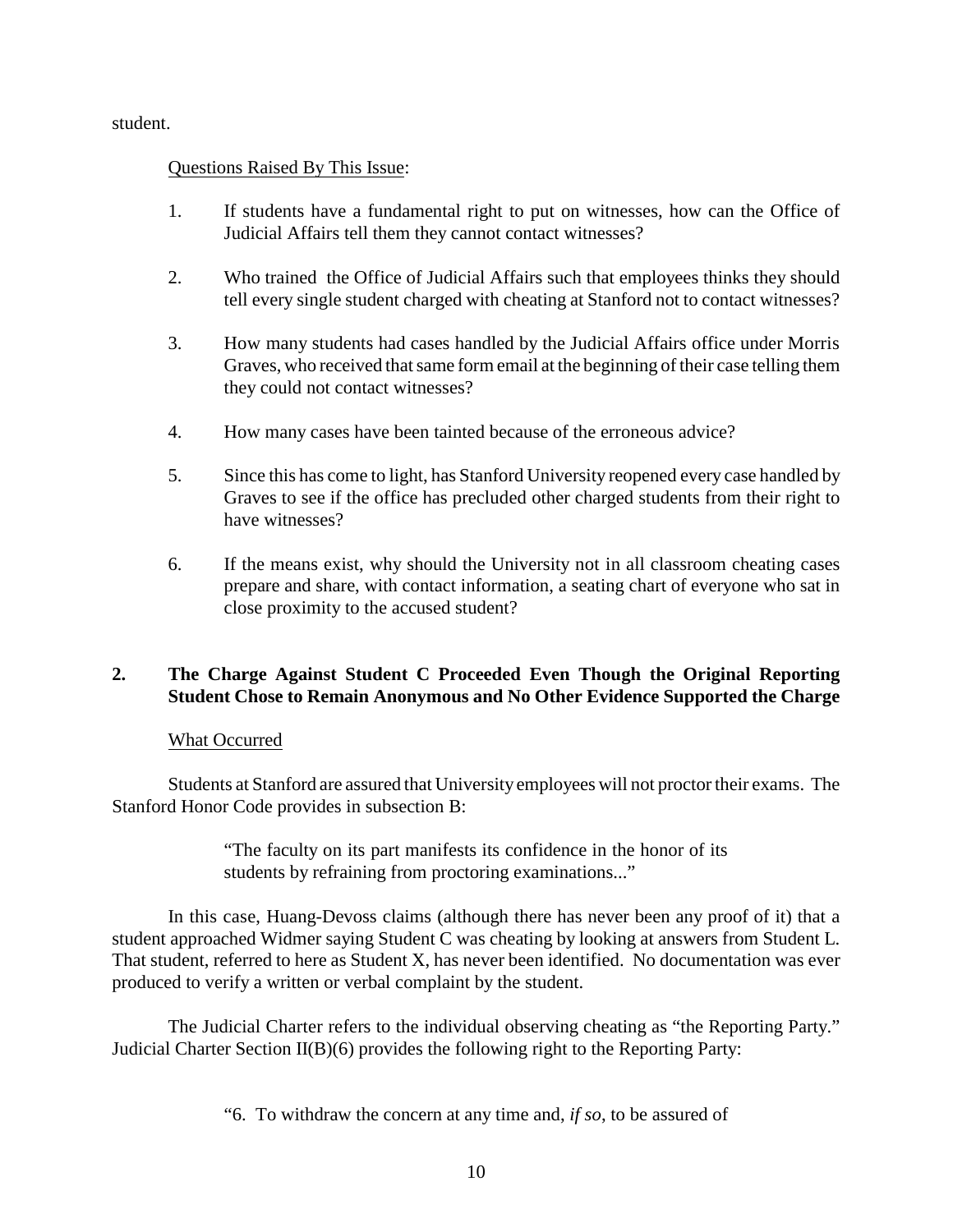confidentiality and anonymity."

Despite repeated requests, none of the students were ever provided the identity of Student X. He or she, if they even existed, was allowed to report that they believed Student C to be cheating off of Student L, but then remained anonymous.

The Judicial Charter, Section II(B)(6) allows the Reporting Party to remain anonymous, *but only if they "withdraw the concern*." Here, the concern (cheating by Student C) proceeded notwithstanding that Student X asked for, and was granted, anonymity. There is no provision for anonymity if the concern is not withdrawn.

At the hearing Graves advised the panel, and the three accused students, that Widmer and Huang-Devoss had been designated as "Complaining Parties."

The Judicial Charter never uses the term "Complaining Party." The Judicial Charter reflects only a "Reporting Party." This contemplates someone who has something to "report." The term "Complaining Party" may be a Graves' Rule.

Student C was charged and had to defend an Honor Code violation reported by Student X, but Student X was allowed to remain anonymous. The Judicial Charter, in Section II(A) Rights of the Responding Party, subsection 10, provides the accused party (referred to as the "Responding Student") as having the following right:

> "To be informed, in writing, of...the names of the Reporting Parties and the names of potential witnesses against them."

Judicial Charter Section  $II(A)(6)$  also provides the responding student is:

"To be given access to all evidence in the case, both incriminating and exculpatory."

Student C was never told the name of the "Reporting Party" in his case, as required by Section II(A)(10). He understood that because Student X wanted anonymity, his or her concern had been "withdrawn" as required by Judicial Charter  $II(B)(6)$ .

There are no provisions in the Student Judicial Charter to transfer or assign the status of "Reporting Party" to a proctoring faculty member if they are proctoring because of a report from a student. Further, since the Reporting Party, Student X in this case, is a critical witness who would impeach the testimony of Widmer (remember, Student X said that Student C was cheating off of the student to his left; Widmer claimed her observation was the other students were cheating off of Student C), Student C was deprived of his right to have access to all witnesses in the case, a violation of Judicial Charter II(A)(6) and (10).

By concealing the identity of Student X, all three students were deprived access to an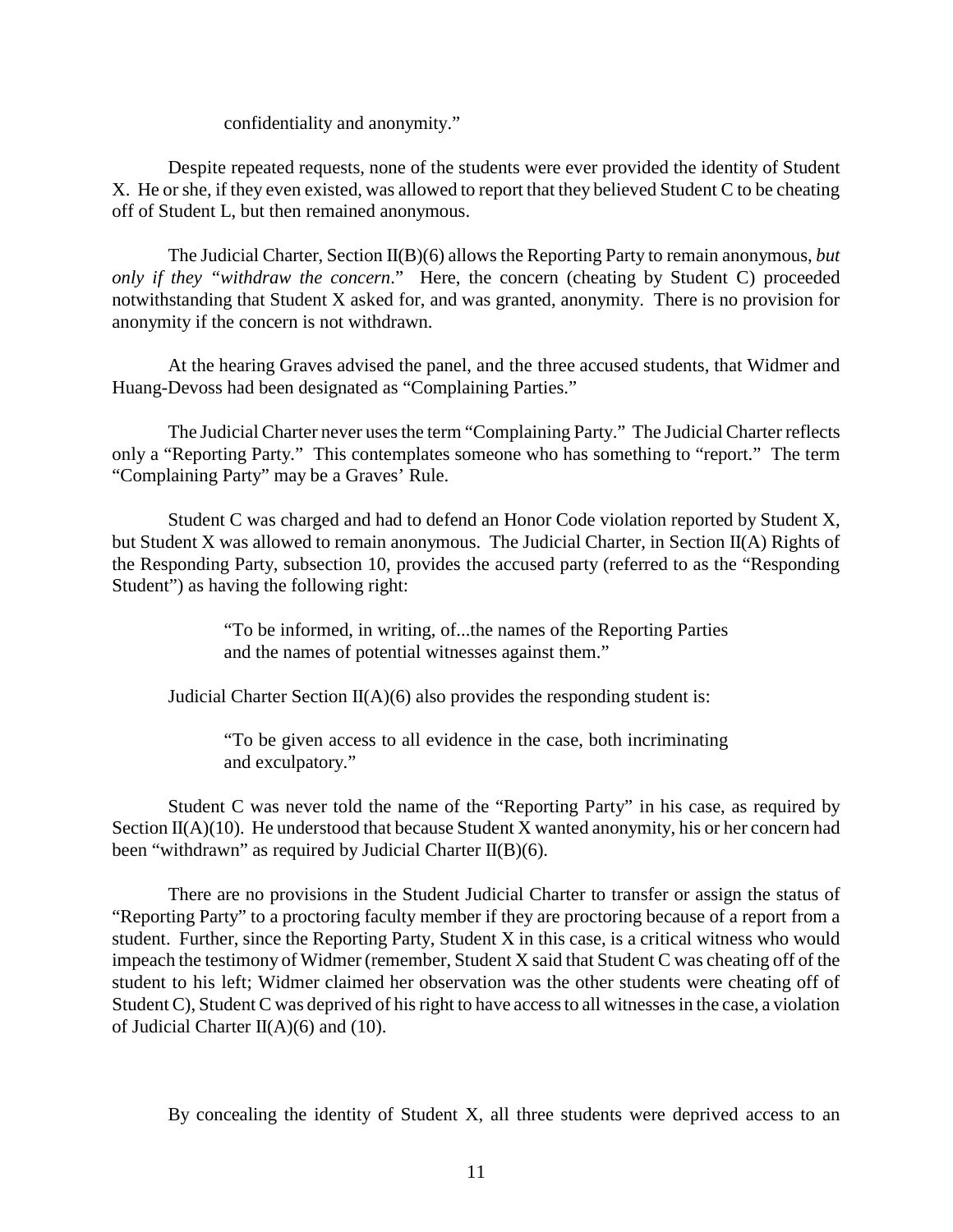exculpatory witness. At the hearing, Huang-Devoss stated Student X watched Student C cheating off his neighbor or neighbors. Student X claimed to have seen no cheating by Students L or R, even though she was watching. Yet, her identity was also concealed from Students L and R, who therefore could not call her as a witness.

If it is the University's position that the Judicial Charter allows a classroom exam case to proceed without a "Reporting" *student*, and if Student X was not the reporting student, then there was no basis to withhold the identity of Student X. Student X gets anonymity only if their concern has been withdrawn. Their concern was not withdrawn as the case, initiated solely by Student X, proceeded against Student C (and all the students), without any of the students having the opportunity to identify and examine Student X for purposes of impeaching Widmer, or showing L and R were not cheating.

If classroom exam-based cases (as opposed to plagiarism cases, for example) can proceed without a student "Reporting Party," every student witness would simply share their concern with a facultymember, Course Coordinator or TA, choose anonymity, and thereby circumvent the Honor Code. Every Honor Code violation could conceivably proceed by proctoring claimed to be prompted by an alleged student concern. Students could use the system maliciously, as may have occurred here, avoiding responsibility when putting fellow students through unmeritorious cases. A principal witness in the case, as here, could be concealed from the accused student.

Alternatively, because no mechanism exists to verify that Student X even existed, Widmer may have simply initiated the process herself by violating the Honor Code and proctoring the exam, accusing Student C and then falselyclaiming that a Student X existed. Given the issues of credibility relating to Huang-Devoss, discussed below, this is a very real concern by all three students at this late date.

- 1. If a student is the Reporting Partyin a classroom exam-based case, and the University employee observes only in response to a report from the student, can the case proceed if the Reporting Party wishes to remain anonymous?
- 2. What does Judicial Charter Section II(B)(6) mean when it provides that Reporting Parties may have anonymity and confidentiality, but only if they *withdraw the concern*?
- 3. If the Reporting Party (student) withdraws the concern in a classroom exam-based case, can it proceed?
- 4. From a policy standpoint, should cases that are classroom exam-based proceed if there is no student involved in the complaint?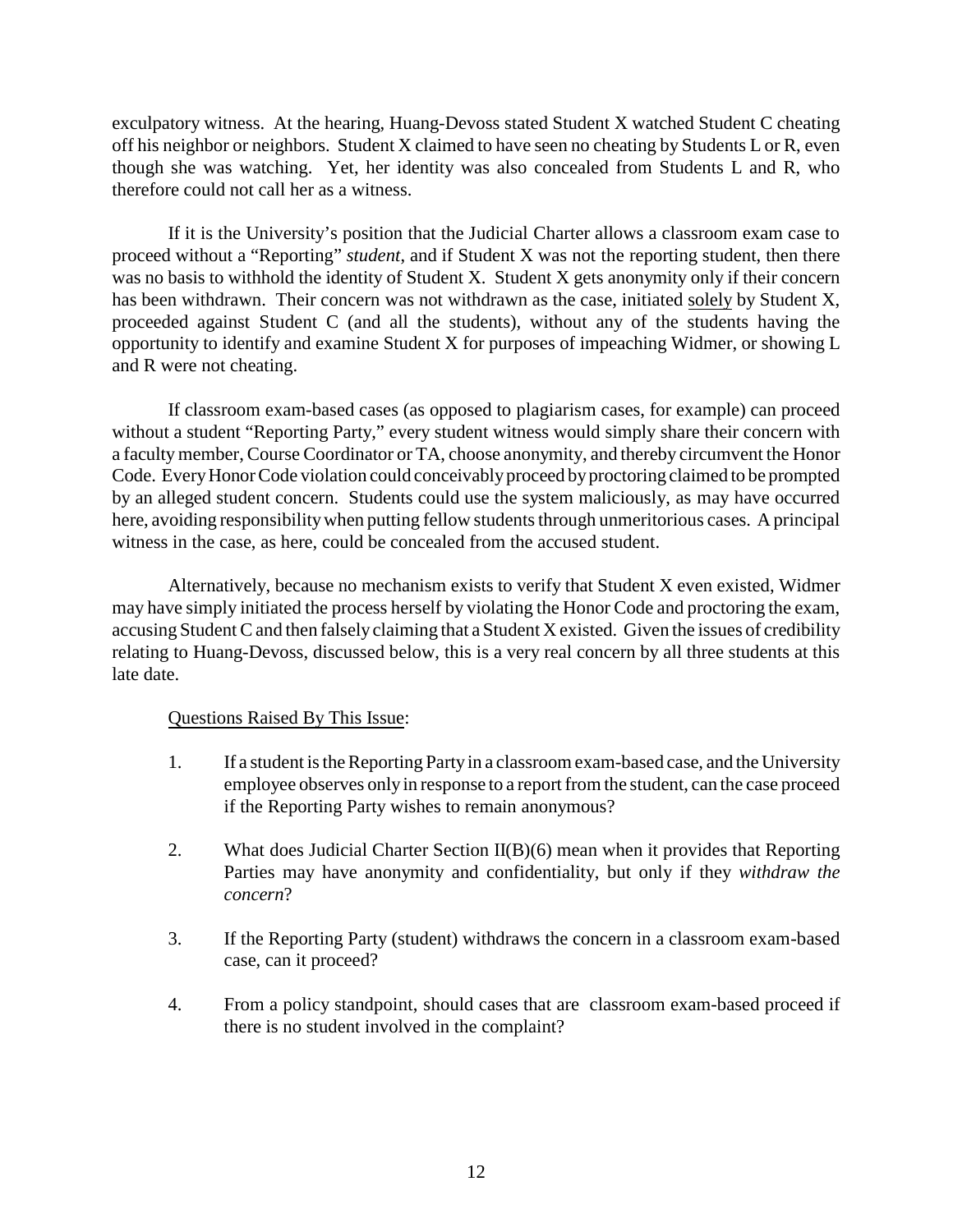- 5. If students can make an anonymous charge, and yet have their case go forward, what are the checks and balances to prevent false/malicious claims?
- 6. Does the University have a procedure/mechanism for dealing with false claims?
- 7. What mechanisms do accused students have against students bringing false claims, particularly when or if the case proceeds while the Reporting Student is granted anonymity?
- 8. If the answer to the preceding is "none," what procedures can be enacted to ensure that Universityemployees (professors, teaching assistants, CourseCoordinators, etc.) will not fabricate a claim of a Reporting Party to cover their proctoring of the exam?
- 9. Where an initially reporting student (the alleged Student X in this case) is a witness to actions involving students charged with cheating by University employees, how is the right of the Responding Party to have access to all witnesses protected if the Reporting Party(who withdraws their report) can remain anonymous and yet the case proceeds? Doesn't this deprive the Responding Party of a key, if not *the* key, witness?
- 10. From a policy standpoint, should a Responding Student be precluded from access to the single witness who impeaches the only witness against him, simply because that student was the one who initiated the complaint and then requested anonymity?
- 11. In society, people do not get anonymity when witnessing and then reporting a crime. Why do we allow it? What is the justification if it deprives the accused of a (or the) key exculpatory witness and if it encourages (as may have occurred here) malicious allegations?
- 12. The Reporting Party's concern was not withdrawn in this case. Should the three students now be told the name of the Reporting Party?
- 13. If cases should not proceed when the Reporting Party requests anonymity, are there other cases that proceeded improperly? Should those cases resulting in convictions be reopened and the charges dismissed?

# **3. Student L and Student R Were Charged Without Any Reporting Party**

### What Occurred

Student L and Student R were charged in this case, not by a student, not by Widmer, and not by Huang-Devoss. They were charged by Rick Yuen, the Judicial Officer. How did that occur?

Remember, the alleged Student X stated she had only seen Student C cheating off of Student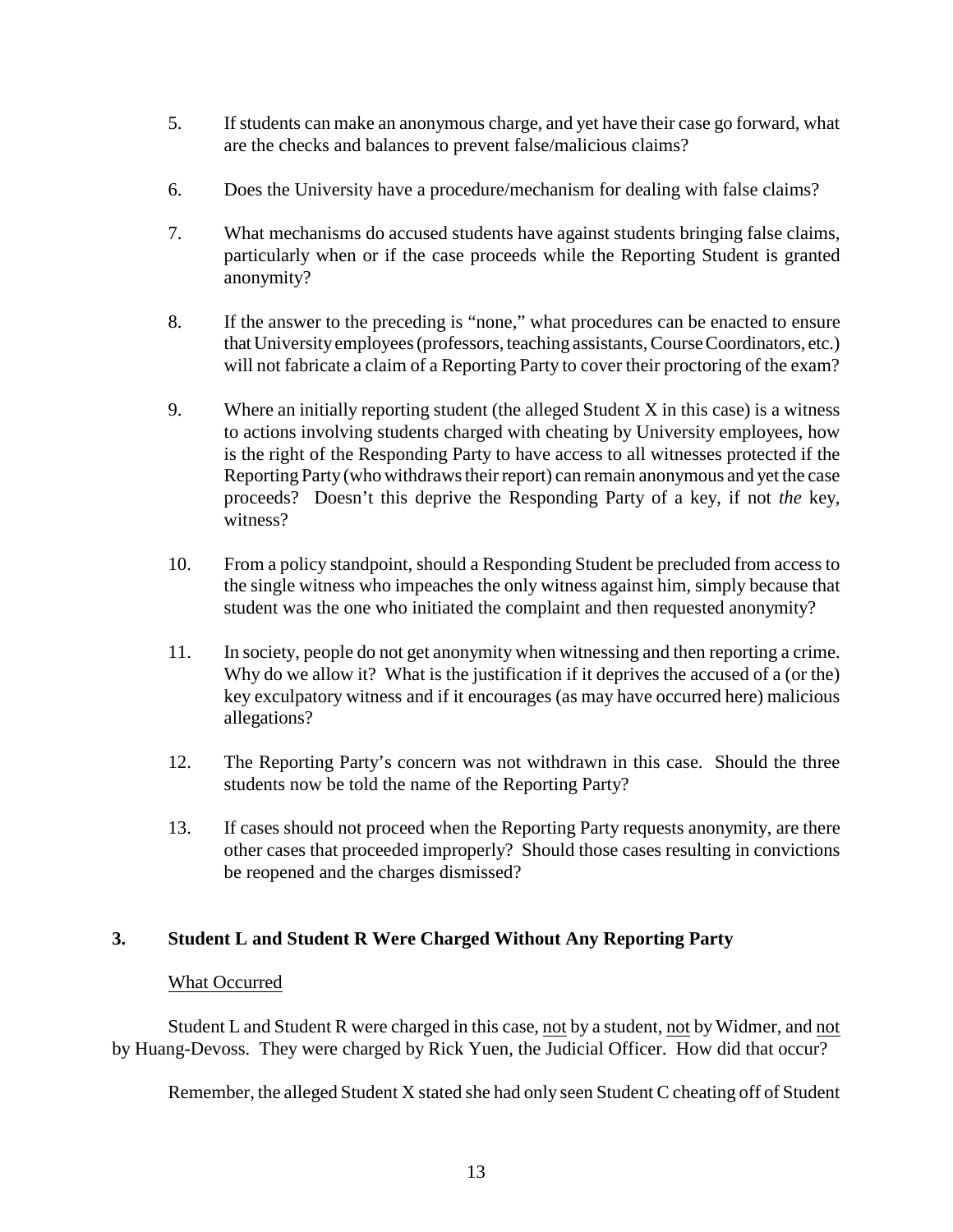$L<sup>1</sup>$  No student claimed to have seen Students L or R cheating.

Widmer claims she observed what she believed to be cheating for approximately two minutes. Yet, after those observations (which would be the only evidence in the case), she took *only* Student C out of the room. She said nothing to Student L or Student R. She did not take them out of the room. She did not take their exams away from them. She did not stop them when they left.

Widmer reported the matter to Huang-Devoss. Huang-Devoss was not a percipient witness and knew no facts personally. She could not be a Reporting Party.

Huang-Devoss referred the matter to Judicial Affairs, based solelyon Widmer's observation. Her referral for charges was for Student C only. She did not refer Student L or Student R [Exhibit] 37]. Nevertheless, in her referral of Student C, she communicated she had reviewed "the midterms" of all three students and that there were "similarities" in the midterms. While Judicial Officer Rick Yuen would later refuse to redact that reference to the midterms from Huang-Devoss's report which was distributed to the panel, Huang-Devoss herself at the hearing acknowledged she (and unidentified others) had decided not to pursue anything related to the midterms.

Notwithstanding that there was no Reporting Party as to Student L or Student R, and notwithstanding that Huang-Devoss had not recommended charges against Student L or Student R, and notwithstanding that the midterms apparently provided no basis to charge the students with anything, Judicial Officer Rick Yuen charged Student L and Student R. As to Student Land Student R there never was a Reporting Party. At the hearing, the panel was told the "Complaining Party" as to Student L and Student R were Widmer and Huang-Devoss, but in fact, they were not. It was Yuen. And, as discussed above, no evidence supported a cheating claim against Students L or R.

- 1. Can a Judicial Officer initiate a complaint of cheating under the Honor Code against two students if there are no Reporting Parties?
- 2. If no students or faculty accuse a student of cheating, how can the Stanford Judicial Officer do so, particularly when there is no other evidence?
- 3. Were Students L and R wrongfully prosecuted in this case?

<sup>&</sup>lt;sup>1</sup> At the hearing itself, Huang-Devoss, who intimidated a witness and attempted to violate another student's privacy, claimed (in violation of a pre-hearing ruling prohibiting discussion of the subject) Student X had observed Student C cheating off of Student L "continuously" during the exam. This information was news to the students, as Huang-Devoss had never mentioned this in her initial report, nor had she claimed that she had ever spoken to Student X. And, as Huang-Devoss herself had acknowledged in her initial report, Student C was the strongest student academically and the charges that were filed were premised upon Student C providing assistance to the other students, not the other way around as allegedly seen by the alleged Student X.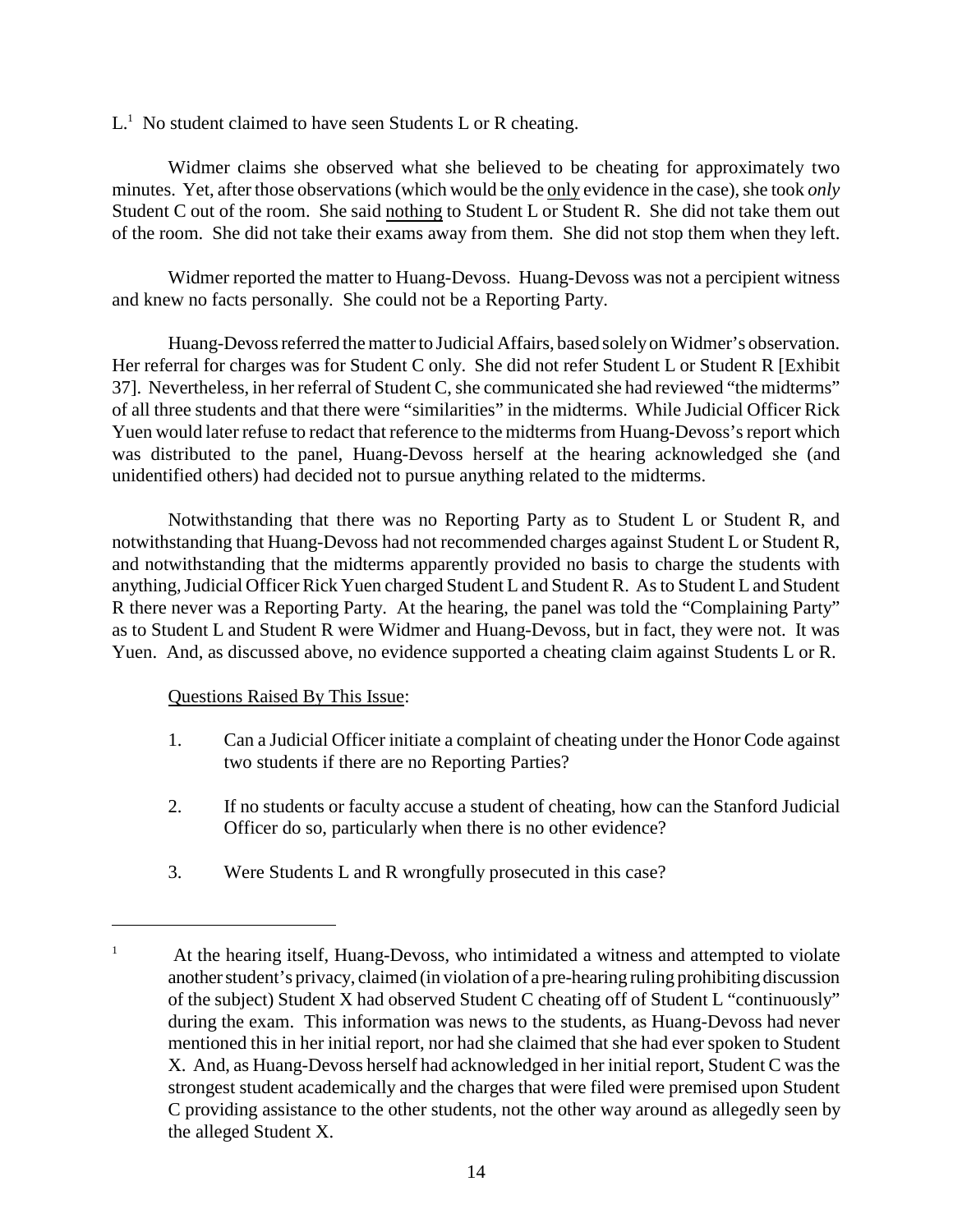4. If the Judicial Officer himself is the reason a student is charged, are they not then conflicted from continuing on in the case as the neutral Judicial Officer?

# **4. Charges Were Brought Against Student R Even Though No Evidence At All Existed Against Him**

#### What Occurred

The *only* evidence in this case submitted in support of a claim of cheating was the testimony of Widmer. Student X could not be a witness because he or she chose to remain anonymous. The panel should never have heard about Student X, although they improperly did from both Widmer and Huang-Devoss, with tacit approval of Graves and Yuen (discussed below) despite pre-hearing rulings.

A comparison of the scantrons of all three students showed that while the students had some similar wrong answers (what you look for as possible evidence of cheating), the students had *more* similar wrong answers after Student C was taken out of the room. Fifteen witnesses testified that none of the students cheated. This included every student in their row, every student in the row behind them and two students sitting to the front and right of Student R. [See the seating chart of witnesses, Exhibit 13, and declarations (and views) of the 12 independent witnesses, Exhibits 1-12.]

Widmer's testimony did not suggest Student R was in any way involved. In her initial statement (shared with Huang-Devoss and transmitted to the Judicial Affairs office, see Exhibit 37), Widmer said she had observed Student C move to his left and then back to his own desk. She never said he moved to his right. She acknowledged this at the hearing.

At the hearing, Widmer also conceded that while she claims Student C made eye contact with Student R, she never saw Student R do anything in response to the eye contact. Widmer testified she could not see the scantrons of any of the students. She admitted she never saw Student R write anything on a scantron when Student C was facing his own desk. She did not take Student R out of the room. She did not advise Student R that he had been accused of cheating or that she had observed cheating.

Student R had recorded all of his answers to the multiple choice questions in his test booklet before he went on to the short answers. In the last minutes of the exam, he went back by transferring the previously-circled answers from his test booklet to his scantron. A review of Student R's test booklet and scantron at the hearing demonstrated he had no erasures in his test booklet. Every single answer on his scantron matched the answers he had circled in his test booklet almost two hours earlier. While he had some similar wrong answers with Student C, he had *more* similar wrong answers in the second half of the test after Student C departed.

There was no evidence against Student R. None. Neither was there a Reporting Party, as noted above.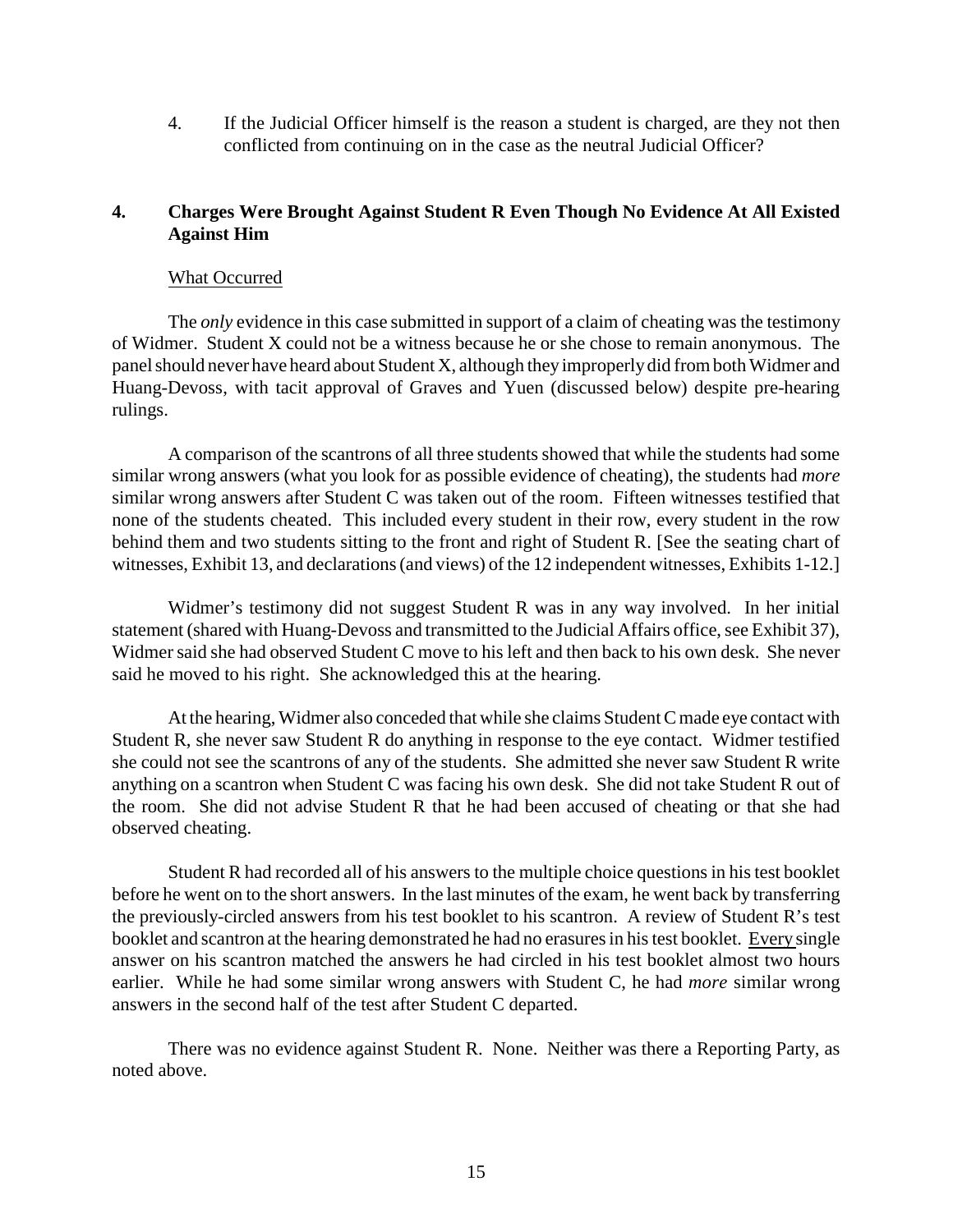As reflected in a document provided by the Office of Judicial Affairs [Exhibit 35, p. 5], the Judicial Officer, Rick Yuen here, is supposed to investigate the facts. He then has discretion to file charges or not file charges based on his investigation. Yuen charged Student R when *nothing*, including Widmer, implicated him.

### Questions Raised By This Issue:

- 1. Why did Judicial Officer Rick Yuen charge Student R if there was absolutely no evidence (none!) against Student R, and no Reporting Party?
- 2. How could a panel of six Stanford students and professors come up with three votes to convict Student R on a "beyond a reasonable doubt" burden of proof, when there was no evidence at all?
- 3. Who is auditing or reviewing the decisions of Judicial Officer Rick Yuen to determine whether he is reasonably exercising his responsibilities to dispose of unverified charges?

## 5. **Judicial Officer Rick Yuen Charged Student C and Student L Even Though the Record Did Not Support the Charges**

### What Evidence Did Yuen Have When He Charged?

All the evidence generated by the students was assembled and given to Yuen before he made the decision to charge. Given the overwhelming record, and Stanford's assurances to students that unmeritorious cases will not be charged, it was assumed the case would not be pursued.

By the time he made his charging decision, Rick Yuen had the denials of all three students, and twelve additional declarations signed under oath by every single student sitting in the row of the three charged students and every single student in the row behind them, including the students sitting in the gaps between Student C and Student L and Student C and Student R.

Rick Yuen had the exam booklets and scantrons so he could make his own determination that these students had simply transferred their own previously-marked answers onto their scantrons. He knew, by the time he exercised his discretion, that Student C was simply moving to his left to use the adjacent empty desktop on which to write, given that his own desktop was only 8 inches by 10 inches. This was the plausible explanation for the two movements that Widmer observed to his left and then back to his own desk.

By the time Rick Yuen made the decision to charge Student C and Student L, he knew that collectively the students had more similar wrong answers *after* Student C had been taken out of the room than before he was taken out of the room.

By the time he made the decision to charge, Judicial Officer Rick Yuen knew that Widmer could not see the scantrons from her location up to 45 feet away, could not see the students' hands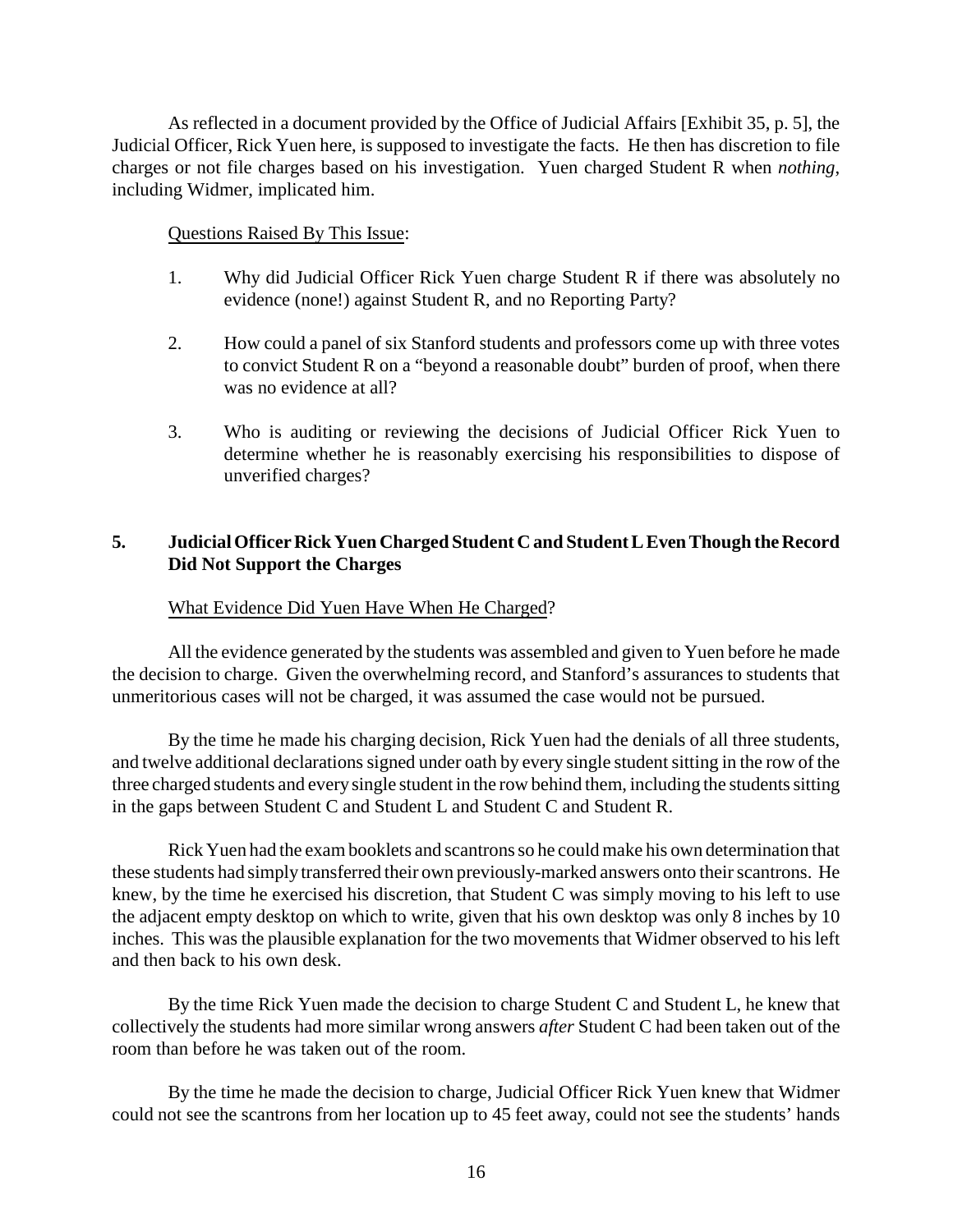or pencils, and that she had never bothered to do a comparison of similar wrong answers before and after Student C was taken out of the room, nor had she performed an examination of the test booklets and the scantrons. He also knew she had not spoken to witnesses.

Yuen, as Stanford's Judicial Officer, was aware of the burden of proof. The University provides its own definition of "beyond a reasonable doubt." It reads:

> "Reasonable doubt means *no other logical explanation can be derived from the facts except that the defendant committed the crime*, ..." [Exhibit 34]

When Yuen charged these two students he had to know they could never lawfully be convicted. Yet he charged all three.

### Questions Raised By This Issue:

- 1. Why were Student C and Student L charged in this case when there was no way, on this evidence, that any reasonable person could concluded beyond a reasonable doubt (using Stanford's own definition) that the students had cheated?
- 2. Given the definition of reasonable doubt utilized by the Office of Judicial Affairs, how could Judicial Officer Rick Yuen conclude, given the test booklets, the scantrons, and the 15 witnesses, set against the "testimony" of Widmer, that there "was no logical explanation other than" that Student C and Student L cheated?
- 3. Who is auditing or reviewing the decisions of Stanford's Judicial Officer Rick Yuen to determine whether he is reasonably exercising his responsibilities to dispose of unverified, unmeritorious, or unproveable charges?
- 4. The decision to charge or not to charge has a potentially life changing impact on the charged student's life. Has it been exercised responsibly at Stanford University?

### **6. Did Judicial Officer Rick Yuen Become an Advocate for Conviction?**

#### What Occurred

Yuen received a substantial amount of material from the students. Student C prepared a basic set of exhibits, which included the exhibits reflected here as Exhibits 1 through 28. He described his movements, discussed the number of similar wrong answers after he was taken from the room versus before he was taken from the room, and addressed all aspects of the case.

Yuen should have known the case would be impossible to prove beyond a reasonable doubt. As Stanford's Judicial Officer, he is supposed to be impartial. He is simply supposed to obtain all aggravating or mitigating facts, make a decision as to whether the case should be charged, and then present the facts evenly and fairly to the panel. He is not to be an advocate for either side.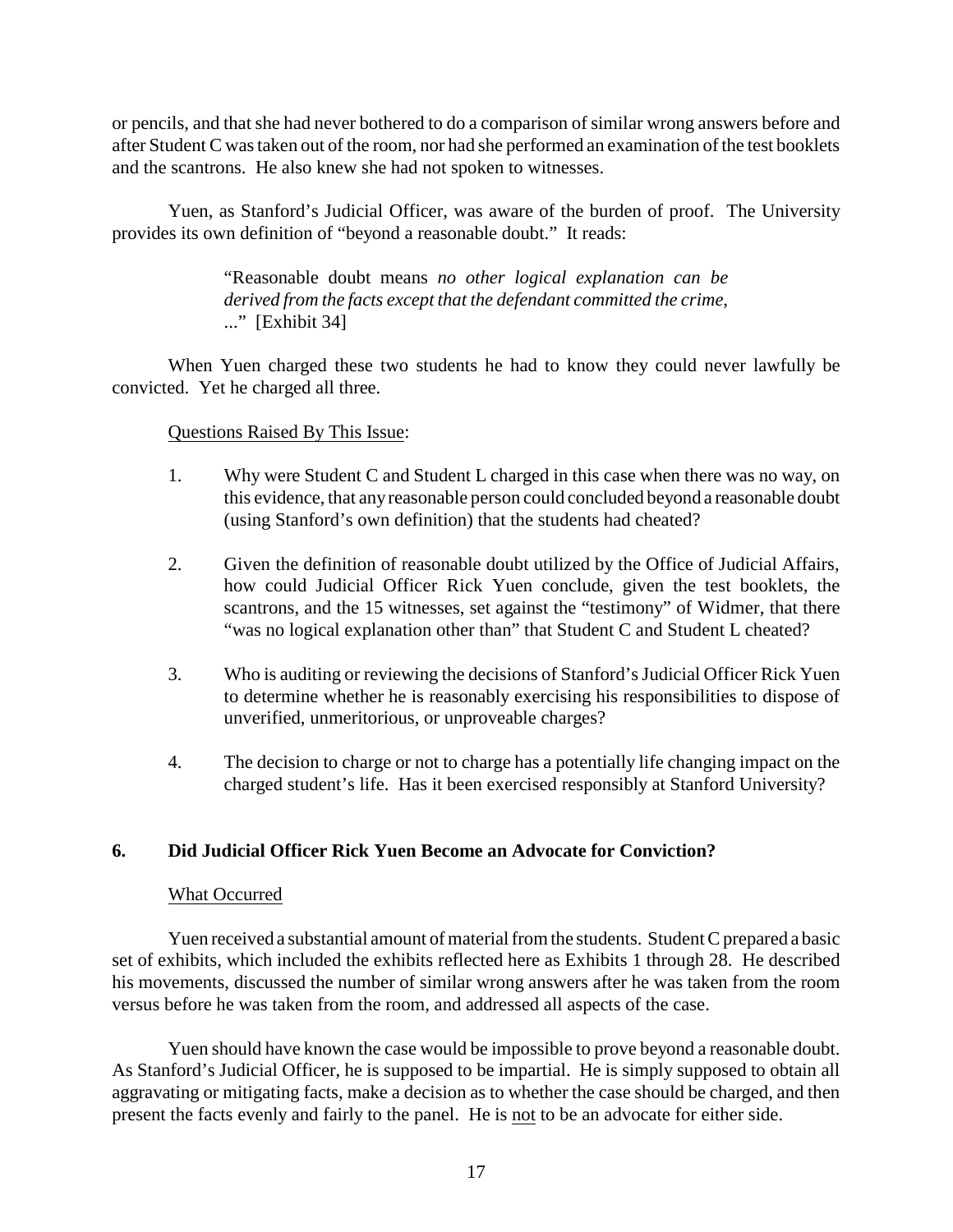This fact is emphasized bythe materials promulgated bythe Office of Judicial Affairs. Those materials encourage the students to speak freely and tell the Judicial Officer everything ("...it is in your best interest to talk frankly about the situation"). Students are led to believe that this will be to their benefit as the case may not be charged or, if charged, at least all the facts will get to the panel [Exhibit 35, p. 3].

Here, at least the public record reflects Judicial Officer Rick Yuen repeatedly made rulings and decisions that the students contend advanced the interests of the prosecution of the case by the "complainants" (whom he identified as Huang-Devoss and Widmer), and did *nothing* to advocate or advance the interests of the three students other than simply sharing their materials.

First, Yuen charted the students' answers to show the number of similar wrong answers [Exhibits 27 and 28]. However, although he was possessed of the information, he never identified that the students had more similar wrong answers *after* Student C left the room than before. He purposely chose not to personally share that critical aspect of the evidence with the panel, even after the students shared that with him.

Second, Yuen failed to compare each student's own handwritten answers in their test booklets (placed there hours before the alleged sharing of answers from Student C's scantron) with answers on the scantrons themselves. Had he done so, he would have seen their scantrons reflected their own work product. Alternatively, Yuen did observe this but intentionally chose not to share it.

Third, Yuen failed to create a seating chart and contact potential witnesses. The HumBio department advises they number tests for just this purpose. Had Yuen performed this simple task, he would have discovered the 12 witnesses, and probablymore, who observed no cheating. He then could have shared those witnesses with the panel, in addition to sharing Widmer.

Fourth, without being asked by either side, Yuen took it upon himself, just 3 weeks before the hearing and 15 weeks after the exam, to approach and retain what he referred to as a statistical expert [Exhibit 39]. The Judicial Charter makes clear that the case is prosecuted and defended by the Reporting Party and the Responding Party. The Judicial Officer is simply to obtain all of the facts and share them. There is no provision in the Judicial Charter for the Judicial Officer to generate an expert's report, or any other *created* evidence, that could be used to convict or acquit the students.

When Yuen communicated he was doing this [Exhibit 39], he did not identify the expert. Student C, through his representative, quickly asked for the identity and qualifications) of the socalled expert as well as his or her credentials [Exhibit 40, p. 3]. Aware of a case at UCSD reversed for this exact conduct, they knew that his efforts (given he was concealing the expert's identity) were not in their interests. Yuen refused at all times to provide this information. It still has not been disclosed. In fact, Yuen advised Student C he would not even respond to C's representative. C had to renew the request himself.

Yuen later reported that the expert had provided calculations of the statistical chance of the students having this number of similar wrong answers [Exhibit 41]. The information provided by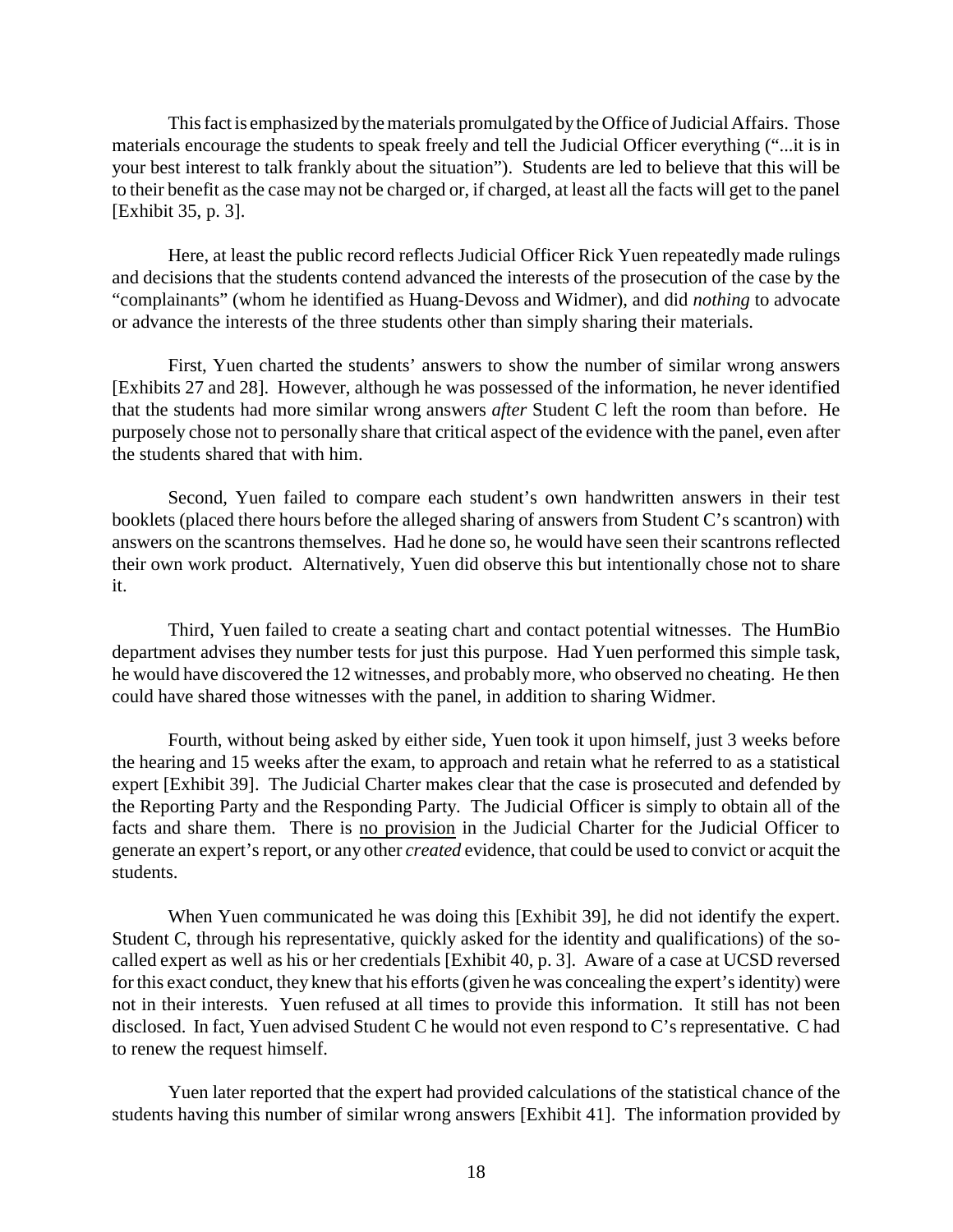the expert appears to have been *exculpatory for the students*.

When the expert reported a number that appears to have been favorable to the students (which Yuen did share), Yuen chose not to utilize that information or share it with the panel. The students could not share it with the panel because they had never been provided the name or contact information of the expert, although they requested it. Consequently, they could not lay a foundation for the evidence, or call the witness to explain its import. Exhibit 35 (Verbal Flowchart of Process) 6(b) requires the Judicial Officer to present exculpatory evidence. It would appear he did not.

The Judicial Charter, Section  $II(A)(6)$ , provides students shall be "given access to all evidence in the case, both incrimination and exculpatory." Either way, the students should have had access to this "expert."

Fifth and sixth, in this case Yuen made the decisions as to *what evidence* would go to the hearing panel. The evidence included the written statement from Huang-Devoss that was prepared on the day of the test and forwarded to the Office of Judicial Affairs. Huang-Devoss's statement [Exhibit 37] included the suggestion that she or someone had reviewed the students' midterms and this had suggested collaboration on those tests (although the students were never charged with cheating on the midterms at any time). Huang-Devoss' statement also included the reference to Student X.

On November 22, the students moved to exclude reference to the midterms [Exhibit 42, p. 1]. Yuen ignored the request and left it in. Student C was forced, again, to email Yuen advising him that Student C wanted the midterm reference redacted before the materials went to the panel. Huang-Devoss had to admit at the hearing that the midterms showed nothing, saying "we" decided not to use them. "We" appears to refer to her and Yuen. Whether it does or not, the reference should have been redacted. Yuen ignored both Student C and his representative. By November 29, neither Student C or his representative had received a response. By that time, the panel had received the materials which included reference to the midterms. Student C moved for a continuance and a new panel. Graves rejected the request. As confirmed in Exhibit 49, Graves later admitted in a conversation he was not even aware, when denying the request for continuance, that it was based on the unredacted midterm reference.

The hearing at times became surreal. Although the midterms were not an issue, Yuen refused to redact the reference to them. Graves pointed out to the panel that they were not at issue, but then immediately said, "Cammy, would you like to explain why you mentioned them?" As in other instances, he wanted it discussed even as he acknowledged it should not be.

The students moved to exclude all references to Student X [see Exhibits 42, 43, 44, and 47]. While Yuen redacted the content of the statements purportedly made by Student X to Widmer, which were passed on from Widmer to Huang-Devoss and included in her report, Yuen refused, despite repeated requests to redact any reference to Student X. Over objection, the panel was allowed to see Huang-Devoss's report, which indicated that a Student X had seen cheating and reported it to Widmer, even though Student X had chosen to remain anonymous and the three students were therefore at no time able to cross-examine Student X. And, as noted below, Yuen and Graves let both Widmer and Huang-Devoss detail all of what they claim Student X told them, even though they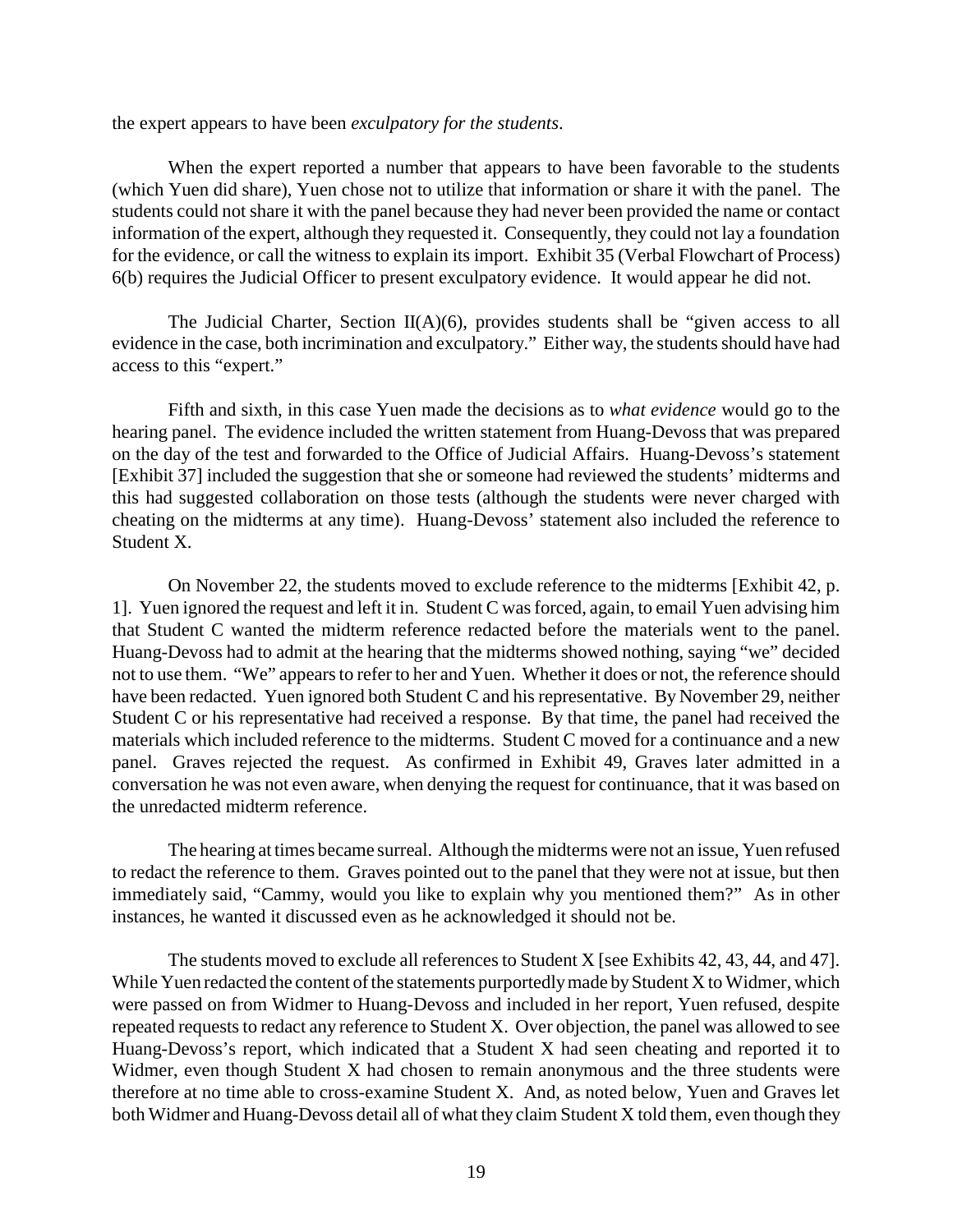both knew such testimony was impermissible.<sup>2</sup>

Panel members picked up on both the Student X and midterm references. This prejudiced the students.

Seventh, during the hearing itself, one or more of the panel members requested to see answers to questions given by all test takers on this exam. In a several minute discussion with the panel, Yuen made clear he would obtain that information during the hearing itself (by going elsewhere on campus to retrieve it), and was even willing to bring it to the panel members *in deliberations*, after the hearing had concluded.

While this discussion took place, the students were precluded from objecting to Yuen's proposal to obtain this previously undisclosed evidence and provide it in deliberations when it would not be subject to any examination. They could not object because they had previously been told by Graves that "[Stanford] doesn't allow objections" in judicial affairs hearings (discussed below).

Eighth, Yuen required the students to produce statements from their witnesses prior to the hearing. He did not enforce this requirement as to Widmer and Huang-Devoss.

Ninth, as noted above, Yuen refused to deal directlywith the students' representatives. Also, as discussed above, when he was pressed on an evidentiary issue by the representative, he would attempt to exclude the representative by ignoring a written communication and instead inviting the student in *alone* to discuss the issue (e.g., Exhibit 45 re prehearing objections).

- 1. Did Judicial Officer Yuen become an advocate for the position of complainants?
- 2. Why did Yuen, on his own, fail to share with the panel that the students had more similar wrong answers after Student C was removed from the room than when he was in the room?
- 3. Why did Yuen not point out to the panel members that a comparison of the students' scantrons to their premarked answers in their test booklets corroborated their statements they were not cheating?

<sup>&</sup>lt;sup>2</sup> On this issue, Yuen sought to separate the students from their representatives. After C's representative raised the issue [Exhibit 44], and knowing all students were represented, Yuen wrote to the students [Exhibit 45] (not copying their representatives) and suggested *the student* come in to talk. This was Yuen's way of depriving the students of their representative. When they refused to meet without their representative, Yuen simply denied the redaction request [Exhibit 46], without sharing his decision with Student C's representative. Yuen clearly is hostile to the Charter's provision for representatives. When his effort to exclude Student C's representative was called to his attention [Exhibit 47], he ignored that, too.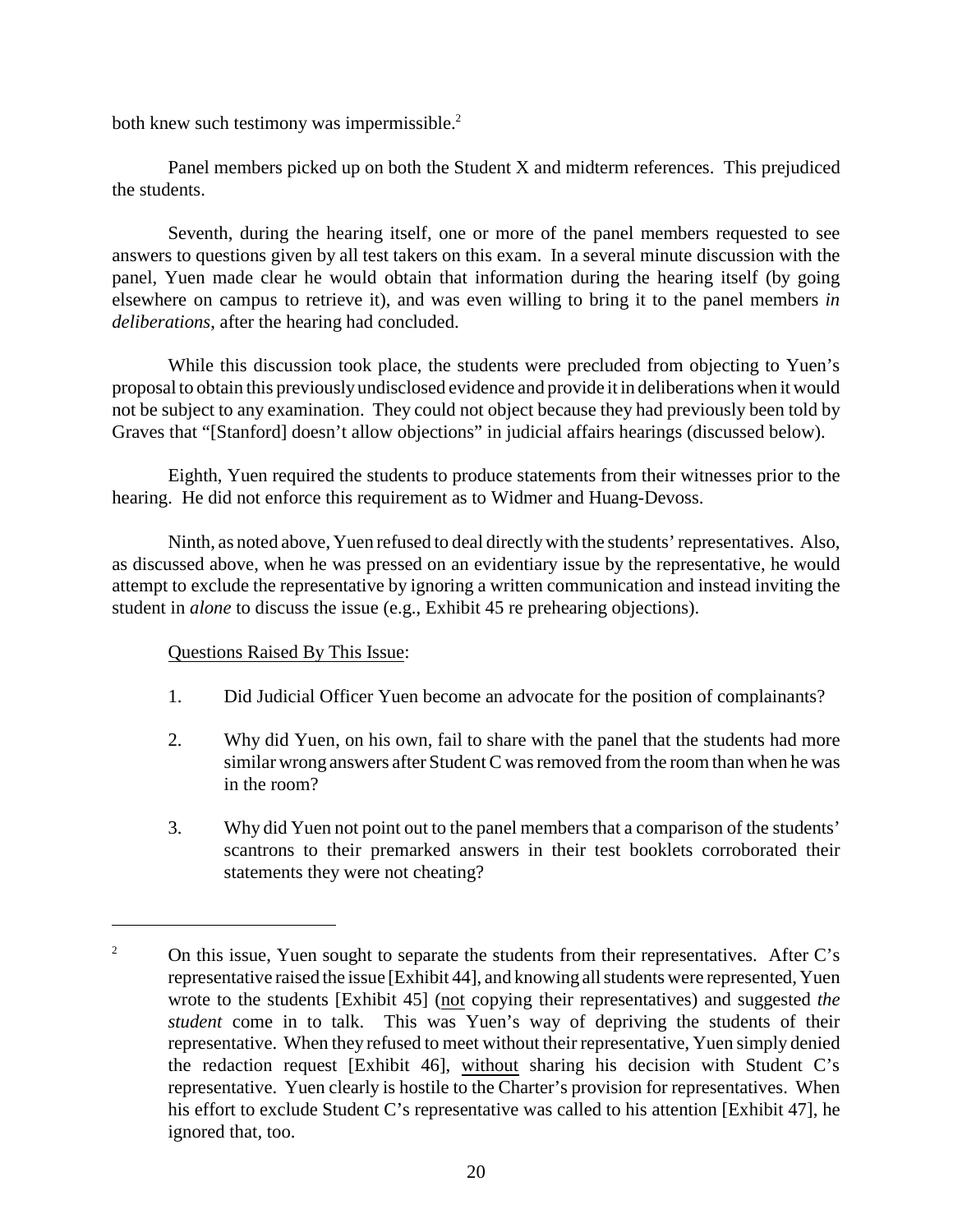- 4. Why did Yuen not prepare a seating chart and provide those witnesses' names and contact information to the accused and the panel?
- 5. Why did Yuen refuse to redact the reference to the midterms from Huang-Devoss's statement when nothing concerning the midterms was at issue in the hearing?
- 6. The midterm reference caught the attention of panel members. One panel member raised it with Huang-Devoss, who stated "We" looked at that and decided not to do anything with it. To whom was Huang-Devoss referring when she said "We"? Was she collaborating with the supposedly impartial Judicial Officer, Rick Yuen?
- 7. Why did Yuen leave the reference to Student X in the materials? Yuen claimed, when overruling the students' objections to that reference, that it was essential to let the panel know that this case had been initiated by a student, because "Our rules require" that a student initiate a complaint. However, byleaving this in the materials, it provided a corroborating witness to Widmer's testimony, but without the students having an opportunity to cross-examine Student X and demonstrate why she might have been lying (and such evidence existed as the students believe they know the identity of Student X, if there was a Student X). Multiple panel members, during the course of the hearing, raised the issue of Student X, with one professor even asking Student C, "Why would Student X lie?" The reference to Student X, without any right of cross-examination, buttressed Widmer's otherwise uncorroborated testimony.
- 8. Did Yuen leave in the irrelevant and prejudicial references to "Student X" and "midterms" to intentionally bolster the case that was otherwise unsupported?
- 9. Can a Judicial Officer, in this case Rick Yuen, do more than impartially accumulate and share the facts?
- 10. If the Judicial Officer retains an expert, does he or she have an obligation to provide the expert's information to both parties given that his retention of the expert – if that is allowed, and the students do not agree it is – must be impartial?
- 11. In this case, when an opinion was rendered that may have helped the students, why was that information not shared with the panel when the Judicial Officer has an obligation to share with everyone all incriminating or exculpatory evidence?
- 12. If the information was helpful to the students, why were they not given the name and contact information for the expert so they could call him or her as a witness?
- 13. How could the Judicial Officer be so untrained as to not immediately tell the panel they could not consider any evidence that had not been shared before the hearing (answers from all test takers)? Both sides have an obligation to share all evidence (including a statement from every proposed witness) long before the hearing. This evidence is shared with both sides and. When the panel asked for answers from the exams of other students that had not been shared before the hearing and as to which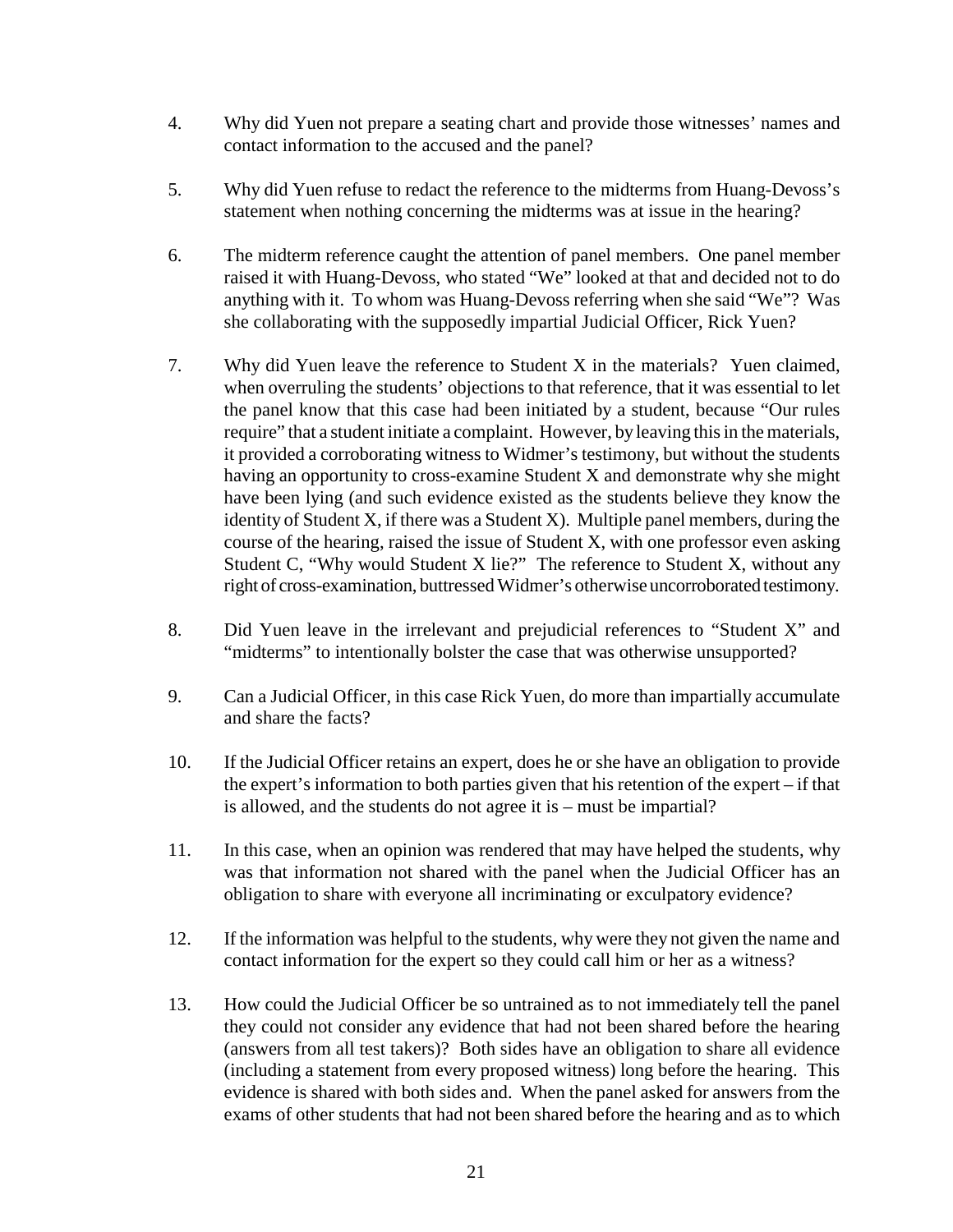nobody had had an opportunity to prepare, why did Yuen not immediately cut off the discussion and advise the panel that could not be done?

- 14. Why were the students not allowed to object to the discussion of hearing extraneous evidence as it was occurring, instead of having to wait until the break to bring the issue to the attention of Graves, which is how it was finally stopped? After the break, Graves did stop the ongoing discussion of this issue, not by saying it was improper, but by suggesting to Yuen (in the presence of the panel) that before anything proceeded the students should be heard from (which put them in the position of looking like they were objecting to what would be incriminating evidence).
- 15. Why did Graves not know that new and unrelated evidence could not be introduced for the first time during the hearing, and that any evidence at the hearing would have to have been shared prior to the hearing?
- 16. Why did neither Graves nor Yuen appreciate that under no circumstances could they just go out and get other evidence and turn it over to the panel *during the deliberation*, when no one would have an opportunity to see the evidence or examine anyone on it?
- 17. If the Judicial Charter provides for representatives for students, why, when significant decisions had to be made, did Yuen shut out the representative?
- 18. The Judicial Charter provides for representatives. Yuen refuses to copy them on even significant evidentiary rulings. Is this the wayto ensure the Charterrequirement of representation is met by Stanford?

# **B. Hearing Violations**

# **1. Morris Graves Told the Students and Their Representatives That Witnesses Were Not Allowed at the Hearing and Did Everything He Could to Prevent Witnesses From Testifying**

# What Occurred

A fundamental precept of Stanford's Judicial Charter, and anyconcept of due process, allows an individual charged with an offense to defend themselves by both presenting witnesses and crossexamining witnesses brought against them. This is the underpinning of the American judicial system, as well as Stanford's Judicial Charter.

The Judicial Charter, Section II, provides that students accused of misconduct have the following rights: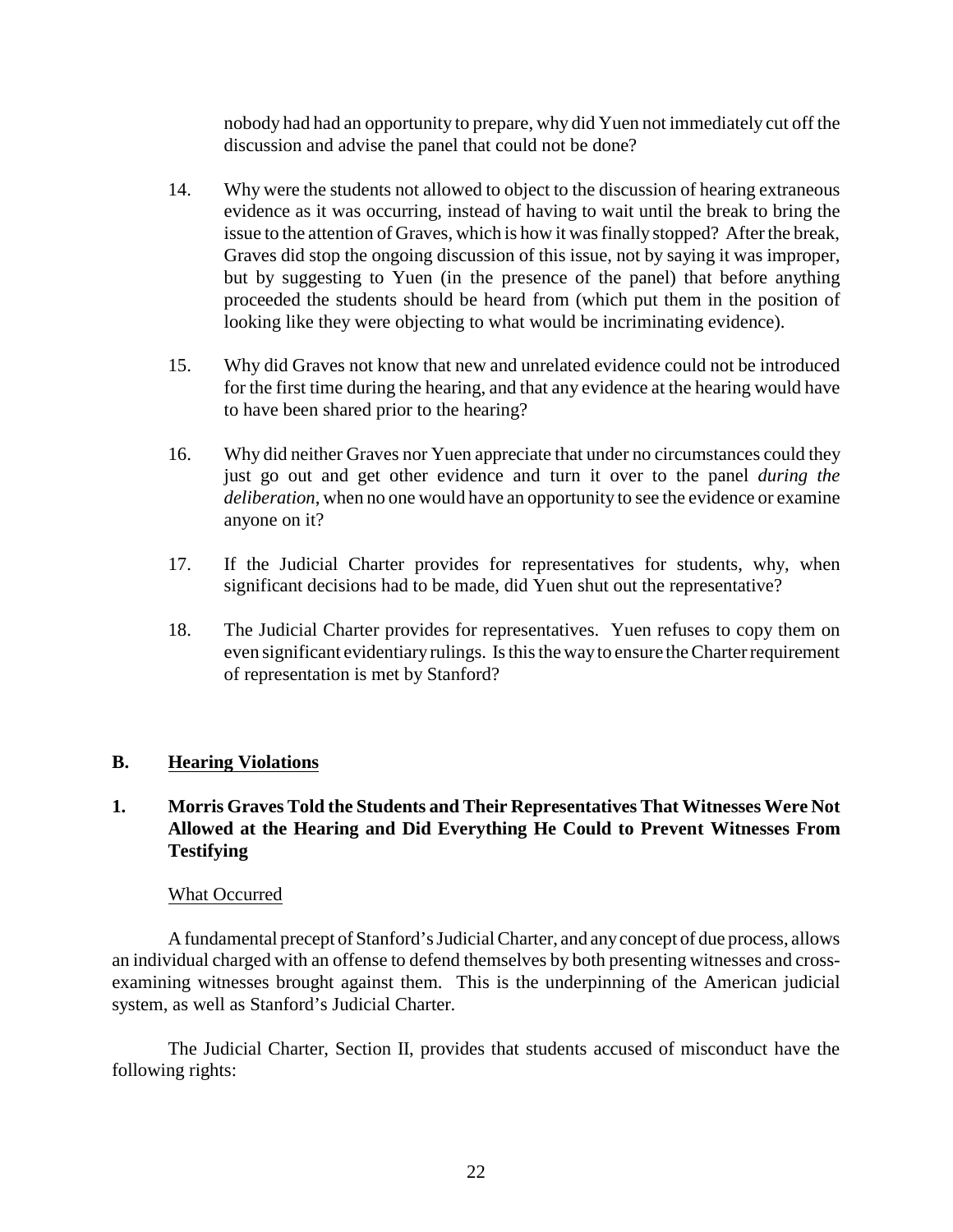(15) To call witnesses on their behalf at judicial panel hearings and to cross-examine witnesses against them. ...Evidence provided by a witness who is unwilling or unable to be crossexamined will be disregarded.

On the other hand, Morris Graves told Student C, Student C's representative, the other students, and the hearing panel that there was no right of the students to call witnesses.

In addition to the testimony of the three Responding Parties, the students had 12 other percipient witnesses. These are the 12 individuals who either sat in their row, the row behind them, or in the case of two students, the row in front and to the right of the three students. Judicial Bylaws [Exhibit 33, p. 4] require that before any witness may testify, a written statement of their intended testimony must be submitted to Judicial Affairs in advance of the hearing. Students have no choice. If they want to call a witness – a right guaranteed to them under the Judicial Charter, they have to first submit a statement.<sup>3</sup>

In this case, the three students, acting through Student C, submitted declarations under oath from all 12 of their percipient witnesses [see Exhibits 1-12]. Those were submitted in the summer of 2011, even before Judicial Officer Rick Yuen charged the case, with the goal that he would realize there was no way the difficult "beyond a reasonable doubt" burden could be met in this case, and not charge the cases.

When the case was thereafter charged and set for hearing, the students, acting through Student C, advised the Judicial Affairs office that the statements for their 12 witnesses had already been submitted and were reflected by those 12 declarations.

The day before the hearing, Morris Graves told Student C the three students would not be allowed to put on witnesses at the hearing. He told Student C that because they had submitted declarations, those would take the place of the live testimony of the students. Student C told Graves the students intended to put on multiple witnesses. Graves told Student C there was no right to put on witnesses and that it is a decision that must be made by the panel *as to whether or not witnesses can be called*. Graves made clear students had no automatic right to witnesses, and was clearly not supportive of the students bringing witnesses [see Exhibit 50, where C confirmed the exchange].

Student C's representative then contacted Graves to discuss this situation. Graves initially said he understood that the students had decided to submit the declarations "[in lieu of] witnesses." When reminded that the declarations were submitted both to head off charges in the first instance, and because they *were mandatory to presenting witnesses*, Graves then stated it was "his

<sup>&</sup>lt;sup>3</sup> As interpreted by Graves, this obligation to submit a statement in advance of the hearing was not applied to Widmer (who submitted no statement) or Huang-Devoss (whose original report contained no statement of personal knowledge, but who testified at the hearing as to what she suggested was personal knowledge). The issue was raised prior to the hearing with Yuen as it related to the absence of a Widmer statement [see Exhibit 42]. Yuen, as with many requests, ignored the issue.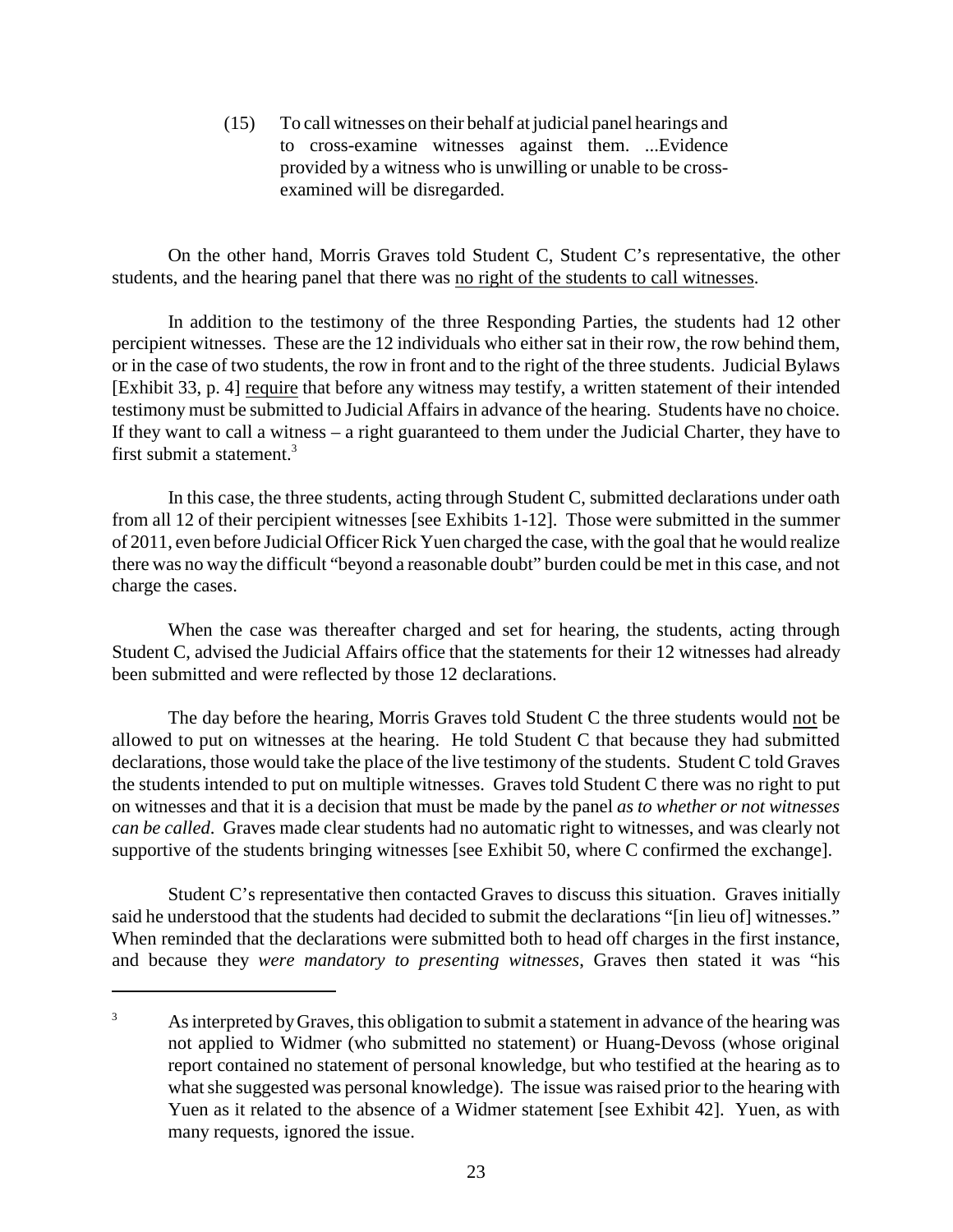understanding" that there were going to be no witnesses and the declarations would take their place. He was clearly doing all he could to discourage the students from having witnesses.

Again, Graves was told the students intended to put on witnesses. At that point, Graves stated, "Under our rules," witnesses are "not automatically allowed." This statement was in gross conflict with Section II(A)(15) of the Judicial Charter. Instead, Graves told Student C's representative that it was *solely within the discretion* of the panel itself as to whether witnesses were allowed to appear. (This "rule" has never been documented despite repeated requests. It falls in the category of "Graves' Rules.")

Student C's representative was incredulous at this statement, and reminded Graves of the Judicial Charter. In response, Graves insisted the representative was wrong, and that under Stanford's rules, witnesses were allowed *only* if "permission was granted" by the panel.

When pressed by Student C's representative, Graves pointed to a provision that the judicial panel is the arbiter of the relevance of a witness' testimony [Exhibit 33, p. 4]. However, this provision does not say that witnesses are not allowed. It is not an effort to contravene the express provisions of Section  $II(A)(15)$  of the Judicial Charter. It does not in any way suggest that it is totally discretionary to hear from witnesses.

This section merely means that, like a judge in a courtroom, it is the panel that makes the ultimate ruling on any relevant or irrelevant evidence (this, of course, raises the question as to why Yuen led the students to believe *he* was the one to whom evidentiary objections should be asserted). This provision does not say *at all* that the panel has the total discretion to decide if witnesses may testify or not, nor could it given the Judicial Charter. Over objection, the panel may have to decide whether certain questions are relevant, but there is nothing that allows Morris Graves or even the panel to preclude witnesses.

Yet, without aggressive representation, the students would *not* have brought any of their witnesses to the hearing. And as it was, when they did, Graves and others still did *everything* they could to keep the witnesses from testifying.

Graves was consistent throughout in his effort to deprive the students of the Judicial Chartercreated right to call witnesses. As discussed above, in the very first email to the students, his office told them they could not talk to witnesses [Exhibit 38]. Had the students not ignored that directive, they would have had no witnesses.

Graves continued to insist there was no right to present witnesses, both before and during the hearing. When Student C's representative told Morris Graves in his office minutes before the start of the November 29 hearing that most of the 12 independent witnesses were available and prepared to testify, Graves reiterated that they would not be allowed to testify, *unless the panel decided they wanted to hear from them*. Graves was obsessed with precluding the students from utilizing witnesses to defend themselves.

The first witness called by the students was Jane Doe. The panel expressed no objection to hearing from her, even after Graves erroneously advised them it was solely *their* decision whether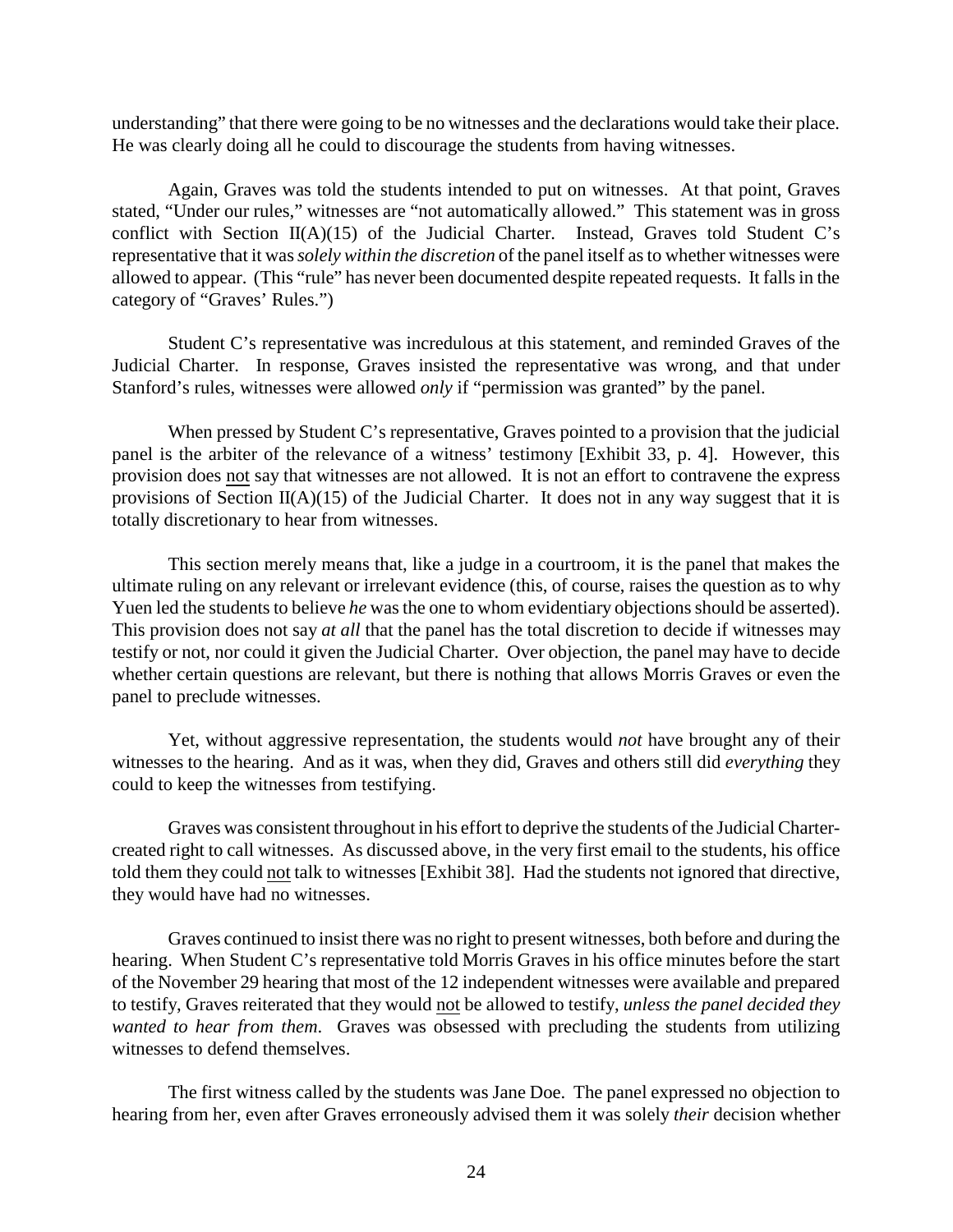they wanted to hear from her. Prior to witness Doe entering the room, Graves told the panel a declaration had been submitted from Ms. Doe, and they were the sole determinator as to whether she could also come in and testify. Graves was simply wrong, had been told he was wrong, but remained adamant witnesses could not come in unless they received special permission. Graves made no effort to conceal his desire to keep witnesses from the panel. Nevertheless, the panel chose to hear her.

Student Doe had submitted a declaration indicating she had sat in the gap between Student C and Student L, right behind them. If they had been cheating, it would have taken place in her face about 18 inches away. [See Exhibit 9 for her view, a most compelling piece of evidence.] She was obviously the most crucial witness of the 12 independent witnesses.

In her declaration, she had testified where she sat and that she had not observed cheating. Remember, this declaration was prepared very early on in the case in an effort to convince Judicial Officer Rick Yuen from even filing the charges. It was not intended to flesh out all of the testimony. Ms. Doe would have to appear to give credibility to her testimony, and fill in all the details.

Hearing from witnesses is very important. A trier of fact can determine the credibility of a witness by how they respond to questions, their body language, and their interaction with the questioners, and how they handle cross-examination.

From the beginning, one panelist, a professor in the Economics Department, was clearly and openly hostile to having Jane Doe testify. On at least one occasion, he said, "You're not telling us anything new," although she was, in fact, fleshing out detail not provided in the declaration. Lodged as Exhibit 51 is the set of questions for witness Doe, which would have taken about five minutes without interruption. They were designed to show facts not in the declaration, such as the fact the classroom clock was located at a point in the room that would have taken her eyes right into the area where the alleged cheating was occurring,. She testified she was looking at the clock frequently because there were only minutes left to finish the scantron.

On multiple occasions three panel members, led by the economics professor, openly expressed hostility that a witness was in the room testifying to something they believed had been covered in a declaration (which four individuals presumably never read given their votes for conviction). The professor at one point said, "This is a total waste of time." In the middle of this, rather than reminding the panel members of their appropriate role (letting the students put on their evidence without interruption), Graves instead interrupted to suggest to the panel that *they reconsider their "decision" to let this witness testify*.

Graves went so far as to suggest they ask the witness to leave the room and the panel deliberate further as to whether they wanted to even hear from witnesses. How does this conform to the Judicial Charter, Section  $II(A)(15)$ ? Graves was to witnesses what Yuen was to student representatives. The two apparently were of the view that these hearings would proceed more efficiently with the students having no witnesses or lawyers. At Stanford University, our Judicial Charter provides otherwise.

The ability to put on a witness at a Judicial Charter proceeding is the most fundamental of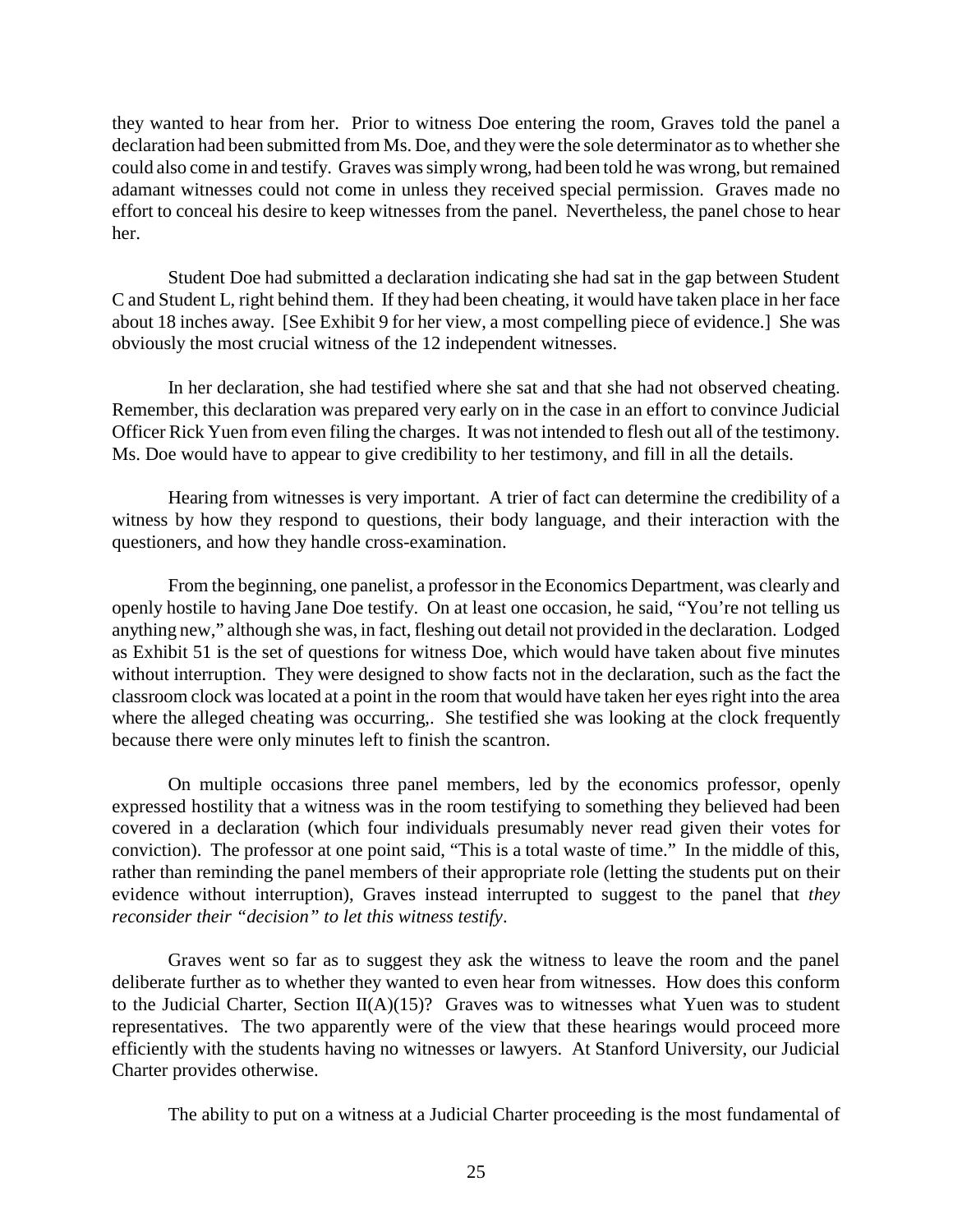rights. Yet, Graves either did not know this or intentionally sought to preclude the students from exercising the most fundamental right they have under the Judicial Charter. There can be no question he has done this before. He did not just decide in this case to initiate efforts to preclude witnesses. He attempted to preclude the students from having witnesses from start to finish.

A second witness was called. Student C rushed through his questioning because of the pressure he was receiving from Graves and the panel members, pressure that neither Morris Graves nor Rick Yuen did anything to stop. At that point, the students appreciated they were just alienating some of the panel, the three who did not want to hear from their witnesses, an attitude generated by Graves reporting to them that they did not have to hear from anybody. As a result, the students did not call any of the other ten witnesses.

- 1. If it is a Judicial Charter right of a student is to call witnesses on his or her behalf (Section II(A)(15), then why does Morris Graves not know this?
- 2. Why did Morris Graves not understand that the declarations were submitted as the mandatory statements that must be submitted before a witness can appear?
- 3. Why did Morris Graves take one rule (that the panel is the final determinator of the relevance of evidence) and turn it into an erroneous affirmative statement that the "rules" do not allow witnesses, unless *an exception* is granted by the panel?
- 4. Why did Graves encourage the panel not to hear witnesses?
- 5. Why did Graves encourage the panel to reconsider their decision to hear the witnesses?
- 6. Why did Graves not protect the integrity of the process by advising the panel members they should refrain from commenting on the presence of the witnesses, and instead let the student question his witness, which was his absolute right under the Judicial Charter?
- 7. How was Graves trained such that he would not know this?
- 8. How were the panel members trained such that they would not know this?
- 9. Why is Graves' office telling students in the very first communication he sends out [Exhibit 38] that they cannot talk to witnesses, a right granted to them in the Stanford Judicial Charter?
- 10. How can Stanford University maintain academic integrity when the process utilized for that purpose precludes defense witnesses, stripping the process of its own integrity?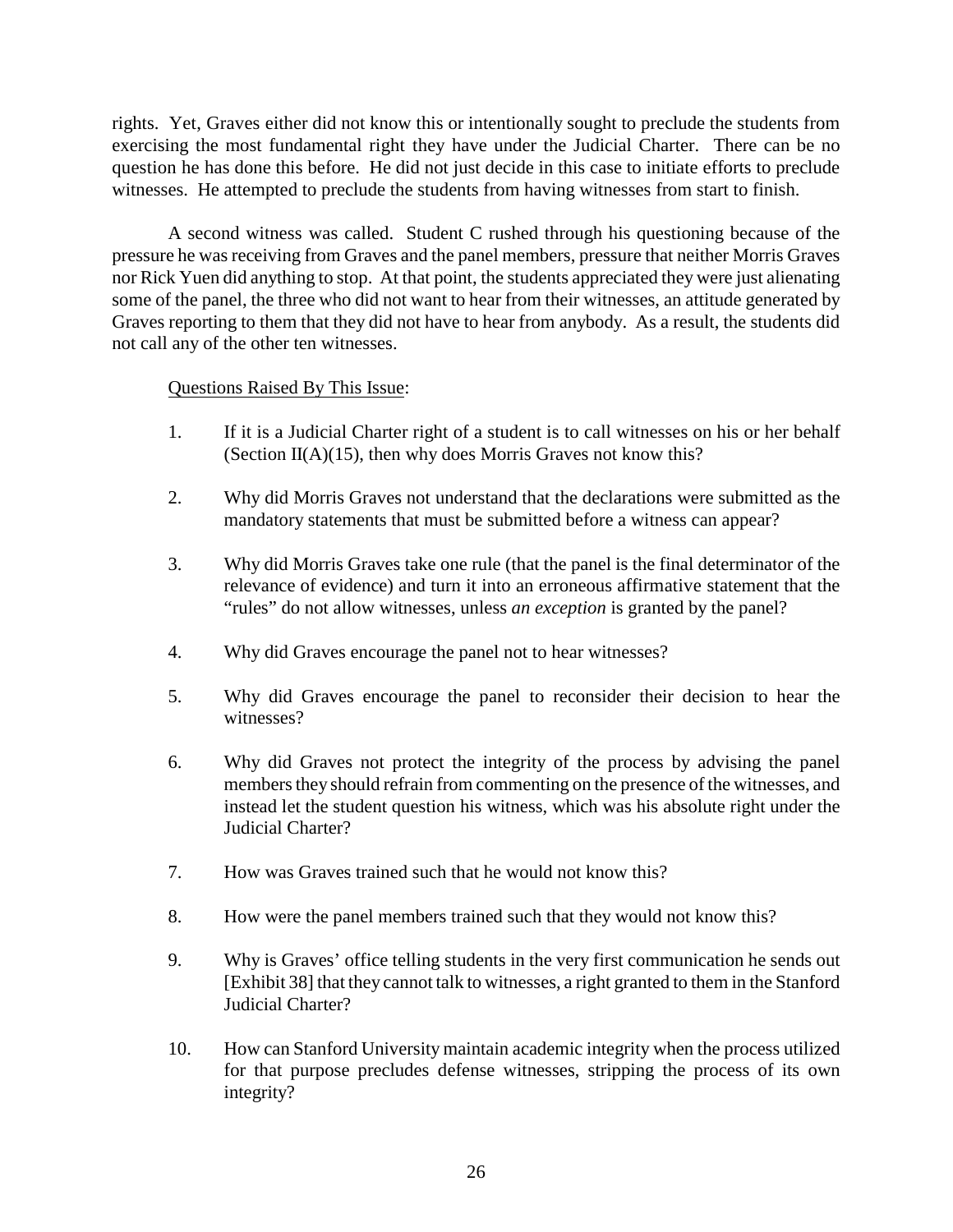# **2. Tanya Widmer, Whose Claimed Observations Were the Only Evidence Against the Three Students, Did Not Attend the Hearing, and the Students Were Not Notified of This In Advance of the Hearing**

### What Occurred

Just as students have a right to present witnesses in their defense, they have a right to effective cross-examination of the witnesses against them [Judicial Charter, Exhibit 32, Section II – Fundamental Rights (A)(15)].

In this case, the only witness against any of the three students was Tanya Widmer, and Widmer only thought cheating was occurring because she had seen Student C moving to the desktop to his left (which was open, and used by Student C as space to fill in the scantron) and then back to his own desk (to his test booklet) before he returned to the other desk (to fill in more bubbles on his scantron). Given that she was the only evidence, stacked up against 15 witnesses, it would be important to cross-examine Widmer to demonstrate that she did not have a good view, did not see the scantron, and to show the deficiencies in her ability to view the scene (and understand what she was seeing) compared to the other 15 witnesses (the three students and 12 independent percipient witnesses).

The students had taken and submitted photographs of the entire exam room. They had photographs taken from the positions they believed Widmer to have been located, and placed students in the seats so they could question Widmer on her ability to observe [these photos are reflected in Exhibits 18-20]. They also wanted to question Widmer with respect to the scantrons and the test booklets.

Morris Graves scheduled the hearing. He did so on very short notice and *without* consulting with the students to see if it would be a good date for their three representatives or any of their witnesses. At the time, according to Student C, Graves had said, "We don't schedule around representatives" (notwithstanding the student's right, under the Judicial Charter, to have them).

The students went with the date on short notice. The filed their materials on time. They submitted 15 witness statements. They showed up. They got their representatives there. They got their witnesses there. When it was time for the Reporting Party (whoever that might be in this case – the students were never sure) to put on his or her case, Graves announced for the first time that Tanya Widmer was not on campus. She would be testifying by phone, according to Graves.

Graves never gave any explanation as to why he scheduled the hearing when Widmer would not be on campus, why she was not required to be at the hearing, and why he had not raised this problem in advance of the hearing. Graves reported to the panel that Widmer was a "Complaining Party," so it seems reasonable that she should have been there in that capacity, but certainly in the

capacity of a witness to be cross-examined.<sup>4</sup>

<sup>&</sup>lt;sup>4</sup> This might explain why Graves announced at the hearing that there were two complaining parties: Widmer *and* Huang-Devoss (who saw nothing). This creative addition of yet another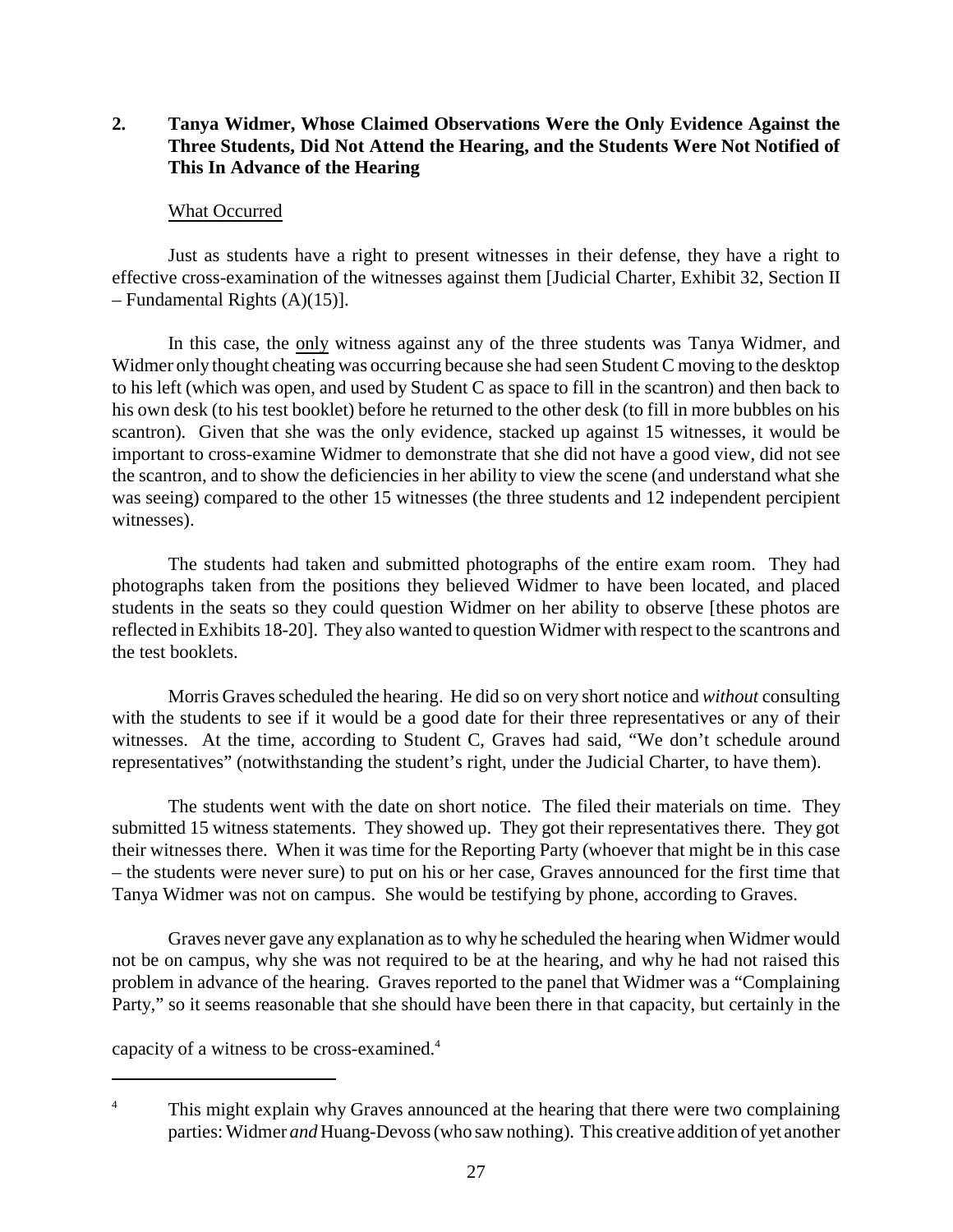The students would have objected in advance had they known Widmer was not going to be at the hearing. Effective cross-examination, as with the effective presentation of a witness, requires the witness to be there in the presence of the trier of fact.<sup>5</sup>

It was absolutely necessary to personally interact with Widmer on the evidence (specifically the photographs). Challenging her ability to observe was the critical point of her cross-examination. Yet, Graves had not sent Widmer *any* of the exhibits submitted by the students, even though he had possessed them well in advance of the hearing.

With Widmer not in the room, the panelists were not able to judge her demeanor. Neither were the students able to cross-examine her with diagrams or photographs, because Graves had not provided them to her. The students were denied their right of effective cross-examination.

Further, as she was testifying, Graves announced she only at 17 more minutes that she was available and made clear any lengthy cross-examination would not be possible.

- 1. How could the case proceed against the students when the only witness (in fact, the only evidence) against them was not present at the hearing?
- 2. Assuming the case could proceed without a Reporting Party (Student X), how could it proceed without the "Complaining Party" (Widmer)?
- 3. Should the students have been consulted about proceeding in the absence of Widmer?
- 4. Could the case proceed in the absence of Widmer, given that she was the Complaining Party and the only witness?
- 5. Were the students afforded their right, guaranteed by the Judicial Charter, to crossexamine this witness?
- 6. If Graves knew the witness would be absent and appearing by phone, why did Graves

non-Reporting Party/Complaining Party meant there would be somebody in the room to prosecute the case.

For example, in the California court system, courts of appeal can often review matters *de* 5 *novo* (with no deference to the trial judge) on the trial record. One thing on which an appellate court will always defer to the trial judge is the *credibility of a witness*. This is because, as often stated in case decisions, it is the trial judge who has actually had the opportunity to see and observe and hearthe witness in person, something that cannot be done by members of the court of appeal. No one could observe Widmer in this case, the only witness who could get these students kicked out of Stanford University and permanently impact their lives and careers.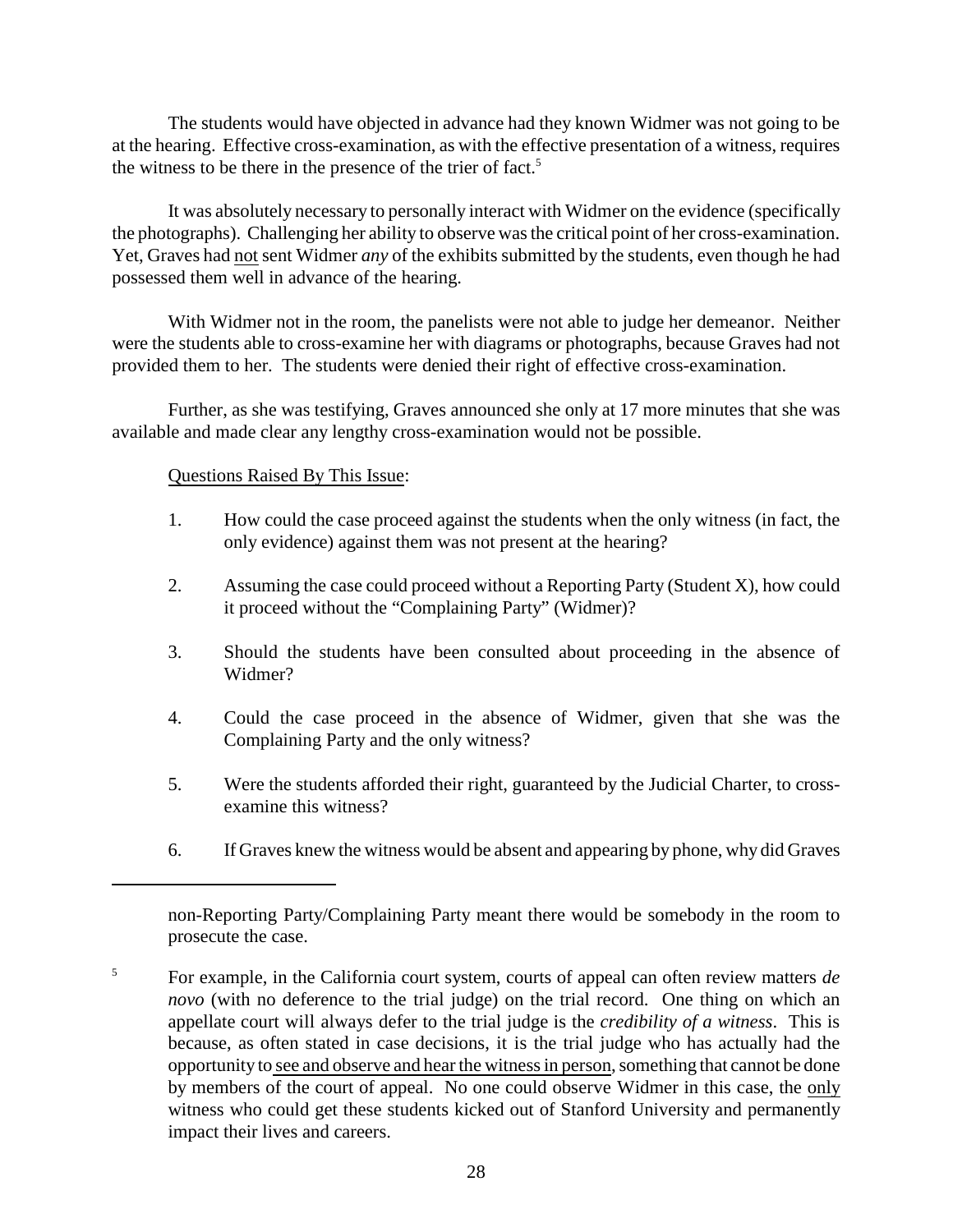not send the exhibits to her so she could be properly cross-examined?

- 7. Why did Graves allow restrictions be placed on Widmer's time?
- 8. Why did Graves not tell Widmer or Huang-Devoss that they could not call Widmer as a witness, when he repeatedly told the students and their representatives, and even the panel, that the students were not entitled, as a matter of right, to call a witness?
- 9. Did Widmer submit a witness statement, as required by the Judicial Charter?
- 10. Prior to the testimony of Widmer, why did Graves not tell the panel they could exclude Widmer as a witness and simply relyon her written statement (her comments in the submission of Huang-Devoss), as he did when the students sought to present witnesses?
- 11. The students were required to submit witness statements before their witnesses could testify; why was Widmer allowed to testify even though no one had submitted a witness statement from her?
- 12. Given that there was no Reporting Party in this case (the student claimed anonymity and pulled out of the case), who was responsible for submitting Widmer's witness statement?
- 13. Why, as in several other instances, were the accused students treated differently than the Stanford University employees who were prosecuting the case?

### **3. Morris Graves and the Panel Chair Interfered With Questioning**

### What Occurred

The Judicial Charter, Section II (Fundamental Rights) (A)(15) mandates that all charged students will have an opportunity "to cross-examine witnesses against them." The word "crossexamine" has to mean something, because the Judicial Charter uses it.

Asking a question of one's own witness is called direct examination. Cross-examination is the process of allowing an opposing party to test and challenge the statements of a witness by examination (*cross*-examination versus direct examination). Different rules generallyapplyto direct examination and cross-examination. For instance, in courts, leading questions are allowed on crossexamination (because the witness is considered to be "hostile"); leading questions are not allowed on direct examination of one's own witness, who is presumably friendly.

Even when questioning one's own witnesses, you are entitled to ask questions that might elicit a yes or no answer. You can ask specific questions. There is no requirement that you ask open-ended questions. In fact, questions that call for a narrative are generally *not* allowed.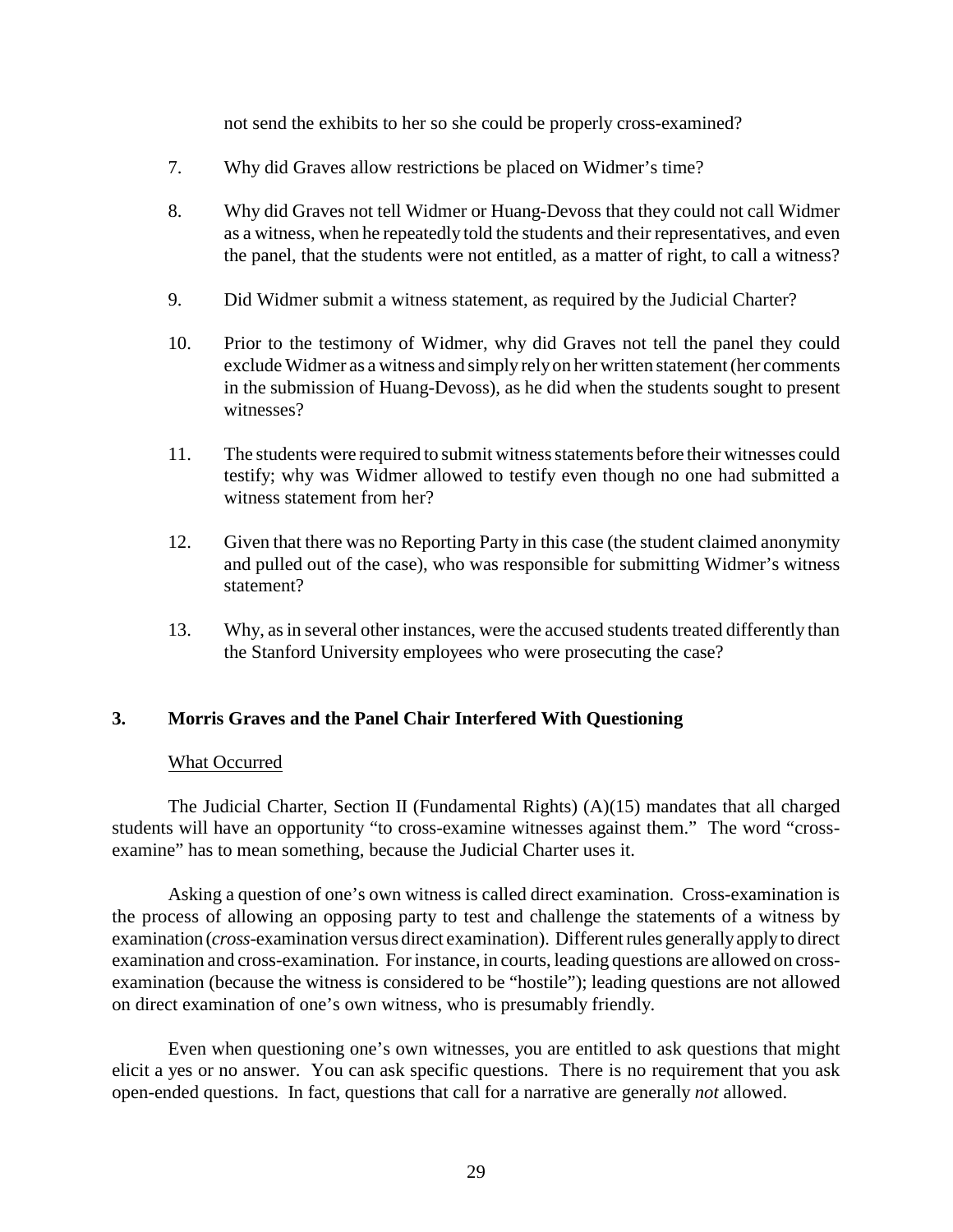Student C accepted the responsibility for all three students for the cross-examination of the witnesses presented by the University and for examining the 12 eyewitnesses. His outlines for the examinations of Cammy Huang-Devoss and Tanya Widmer are lodged herewith as Exhibits 52 and 53. Both of these are relatively short in terms of questions. They were all very to the point. There is nothing wrong with any of the questions.

Student C was initially allowed to cross-examine. However, the panel chair (his training is discussed below) then cut off Student C on multiple occasions and would not allow answers to many questions.

For example, in the HumBio Department the faculty usually number exams. Course Coordinator Huang-Devoss acknowledged that the purpose of numbering the exams was to be able to recreate a seating chart in case of cheating. Student C wanted to establish this, and then ask follow-up questions as to why Huang-Devoss, who took it upon herself to "investigate" before submitting the matter to Judicial Affairs, had not taken advantage of the ability to create a seating chart to identify witnesses sitting by the three students so she could ask them if they observed cheating.

Had Huang-Devoss utilized the numbered exams as intended, she could have created a seating chart. Had she created a seating chart, she would have identified the 12 independent witnesses first. Had she done so, and questioned them, she never would have filed the case. The Responding Parties would not have been put through this ordeal. Student C wanted to raise the possibility that Huang-Devoss had not utilized the numbered booklets to create a seating chart because she was afraid, or knew, witnesses would not support her.

The panel chair cut off this line of questioning in its infancy, incorrectly stating that no one is supposed to be talking to witnesses and therefore she should not have to answer the question. He precluded her from answering the question. If there was actually a rule other than a Graves' rule, then Huang-Devoss could have provided that answer if, in fact, that was why she had not sought out witnesses. The chair cut off what would have been an effective line of cross-examination. Graves did nothing to prevent that.

When Student C asked Huang-Devoss whether Student C's representative had contacted her (within half an hour of the end of the test) to encourage her to compare scantrons (which would have shown his state of mind and been corroborative of his innocence), the Chair told her not to answer. Graves did nothing.

Graves at one point cut off Student C when he attempted to draw witness Doe's attention to his last two minutes in the exam. He told Student C, "We don't allow" that type of question.

What Graves was communicating was that the only questions allowed were those that asked the witness for an open-ended or narrative response.

The panel chair also cut off Student L when he sought to cross-examine Widmer. Student L asked Widmer whether she had ever spoken to him (the line of questioning would have shown she did not observe, or accuse, him of cheating). The panel chair quickly refused to let Widmer answer,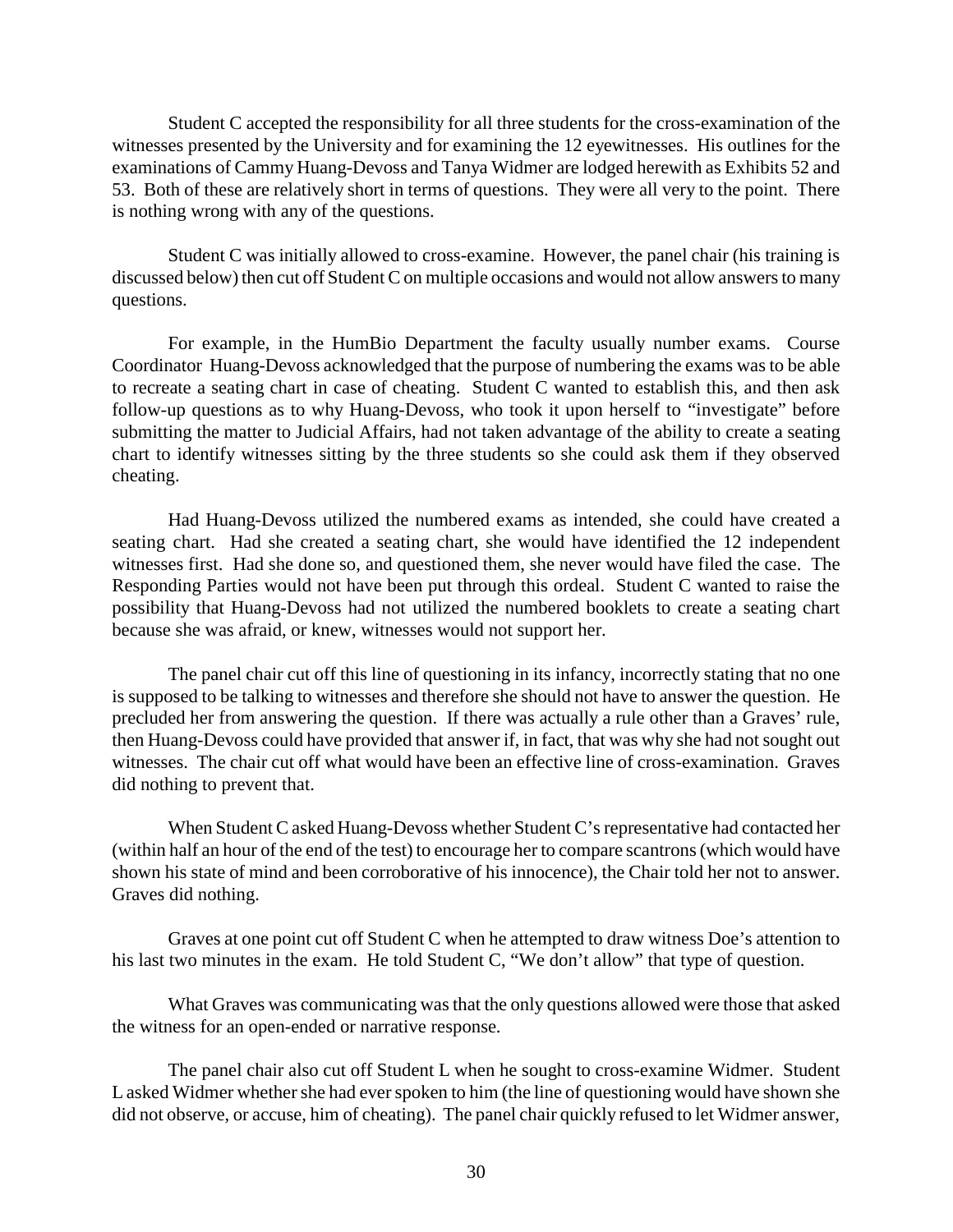saying, "That's not for her to do."

# Questions Raised By This Issue:

- 1. Why did the Chair and Graves not understand the concept of cross-examination?
- 2. In how many other cases, and how many other students, have been cut off from questioning witnesses because Morris Graves or the panel chair believe questions are inappropriate?
- 3. Graves never cut off questioning by Huang-Devoss, even questioning that attempted to intimidate or mislead students (see Huang-Devoss's questioning and misconduct below). Whywas she allowed to ask any question, but Student C was told "We don't allow questions like that?"
- 4. Where is the rule, referenced by Morris Graves, that precludes students from asking questions of witnesses at a Judicial Charter hearing, given the express provisions of the Judicial Charter allowing cross-examination?

# **4. Morris Graves and the Panel Chair Precluded the Students From Objecting to Inadmissible Evidence**

# What Occurred

Inadmissible evidence was allowed to come in at the hearing. Graves and the panel chair, early in the hearing, told the students they could not object. Consequently, they had no mechanism to address the issues as they came up. This began within minutes of the start of the hearing, with the first witness discussing what Student X had said.

Judicial Officer Rick Yuen redacted the statements of Student X from the report that had been sent byCourse Coordinator Huang-Devoss, while leaving in the reference to Student X having initiated the complaint about cheating. That still violated the Judicial Charter.

The reference alone, even without the student's statement, had the effect of adding a second witness against the students, without the students having any right to cross-examination. From the Huang-Devoss statement, everybody on that panel understood that *both* a student and Widmer had observed what they believed to be cheating. Graves, Yuen, Huang-Devoss and Widmer, all participated in signaling to the panel there was a corroborating witness, even though under the Judicial Charter makes absolutely clear that the panel should never have known about Student X.<sup>6</sup>

 $6 \text{ The accused students were able to quickly determine who Student X probably was, if there.}$ was a Student X at all. In his efforts to reach out to witnesses, and going behind him, Student C eventually arrived at a student who was in the exam sitting a few rows behind Student C. She was a friend of Student L. From an unfortunate social encounter during the school year, she had a great deal of hostility towards Student C. When contacted soon after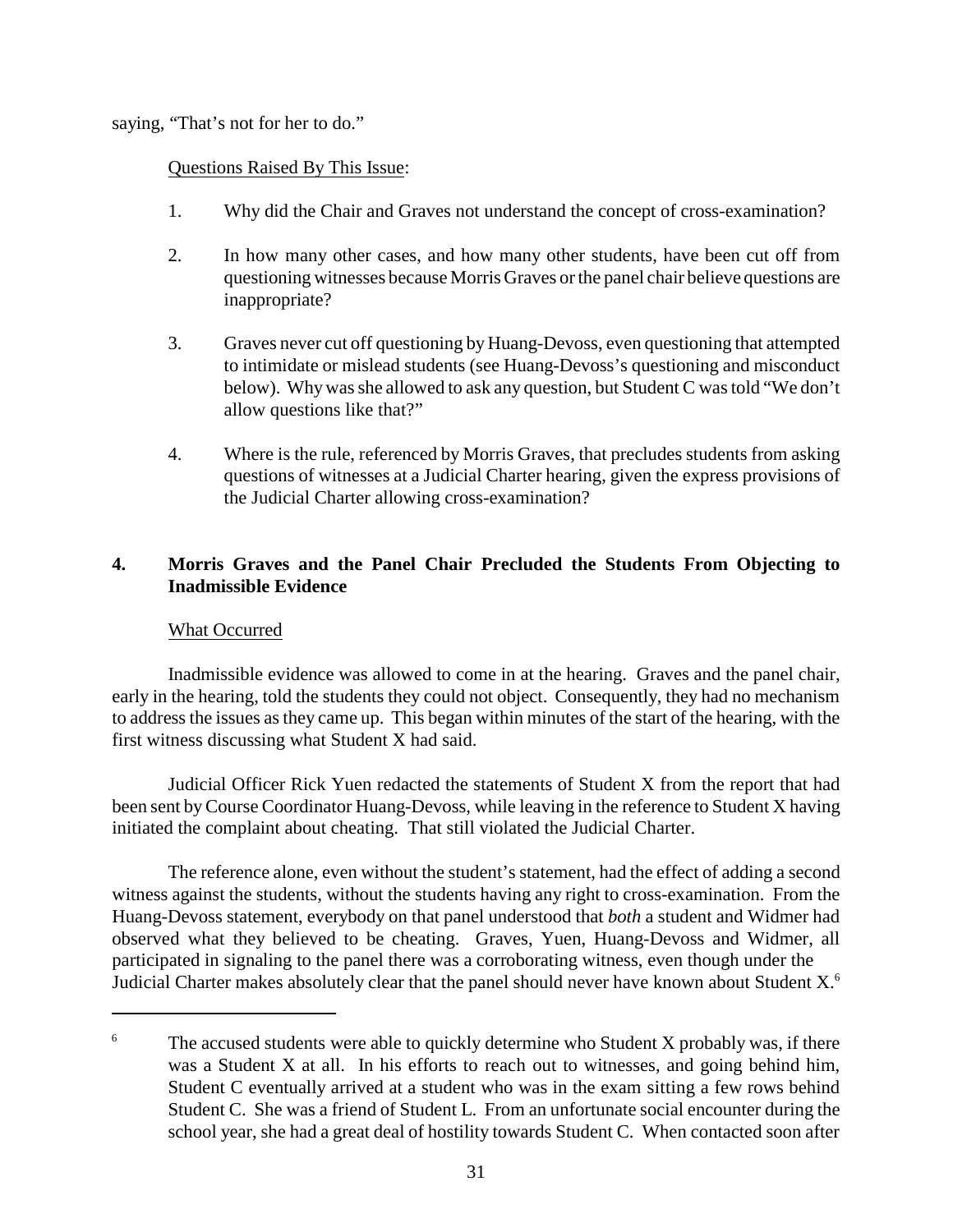Yuen presumably made clear to all witnesses that they could not reference the statements made by Student X when she reported what she saw on the day of the test. Only her name would remain, according to Yuen and Graves, so that the panel would know the faculty had not been improperly proctoring. All of this, of course, was over the objection of the students, who requested that Student X's name be redacted in its entirety [Exhibits 42, 43, 44, and 47]. The Judicial Charter clearly requires there be no reference at all to Student X if Student X wanted to retain his or her anonymity [Judicial Charter, Exhibit 32, Section II(B)(6)]. In fact, the case should have been dismissed if the student wanted to retain his or her anonymity.

In any event, while testifying, Widmer started talking about what she was told by Student X. Graves and Yuen allowed her to provide this testimony. They did nothing to immediately stop her.

Student C immediately objected. The panel chair cut him off, stating "There will be a moment for you later on" (as he turned to page 2 of his "script," that portion of the Judicial Affairscreated template where the students are asked to testify). Student C was at first frozen by this statement. His representative told him to object again so and say that he was objecting to Widmer testifying about something that even Rick Yuen had redacted as irrelevant.

When Student C made his second objection, it was Morris Graves who stepped in. Graves actually said: "We don't allow objections." He then let Widmer continue a little further to testify as to what Student X had said. Under the rules, nothing she said should have been coming into

All of a sudden, things made sense. This student was a friend of Student L (who under Widmer's theory of cheating was the principal cheater), yet Student X claimed Student C was cheating from Student L. She had a great deal of hostility toward Student C because of the past social problem with Student C. She had a motive to falsify a claim. Her claim (that Student C was cheating off of Student L) made no sense. Even Widmer and Huang-Devoss knew that. Student C was the highest performing of the three students. Also, what Widmer saw would not have supported *that* theory of cheating. Huang-Devoss, at the hearing, claimed Student X said it had been "continuous" and the student was bothered by it (although that was not in Huang-Devoss' original statement and there is no evidence she even talked to Student X), further testimony that would have been contradicted by an examination of Student C's test booklet (where he premarked the answers early in the exam) and his scantron (which he was hurriedly filling out only in the last ten minutes of the exam).

Had Student X been required to appear (assuming there was a Student X and it was this student), she would have been aggressively cross-examined on her motivation. It would have been clear why her focus would have been just on Student C (her social enemy) and not Student L. By redacting her statement but leaving reference to her in Huang-Devoss's statement, Yuen and Graves were able to buttress the testimony of Widmer by giving her a *seemingly* corroborating witness, without the witness having to face cross-examination.

the exam, she initially told Student C that she observed no cheating and would be a witness. However, when he followed up and wanted a declaration, she started making up nonsensical reasons as to why she was busy and could not sign the declaration, and finally refused to sign at all. It would not take a Stanford student to figure out this was our Student X.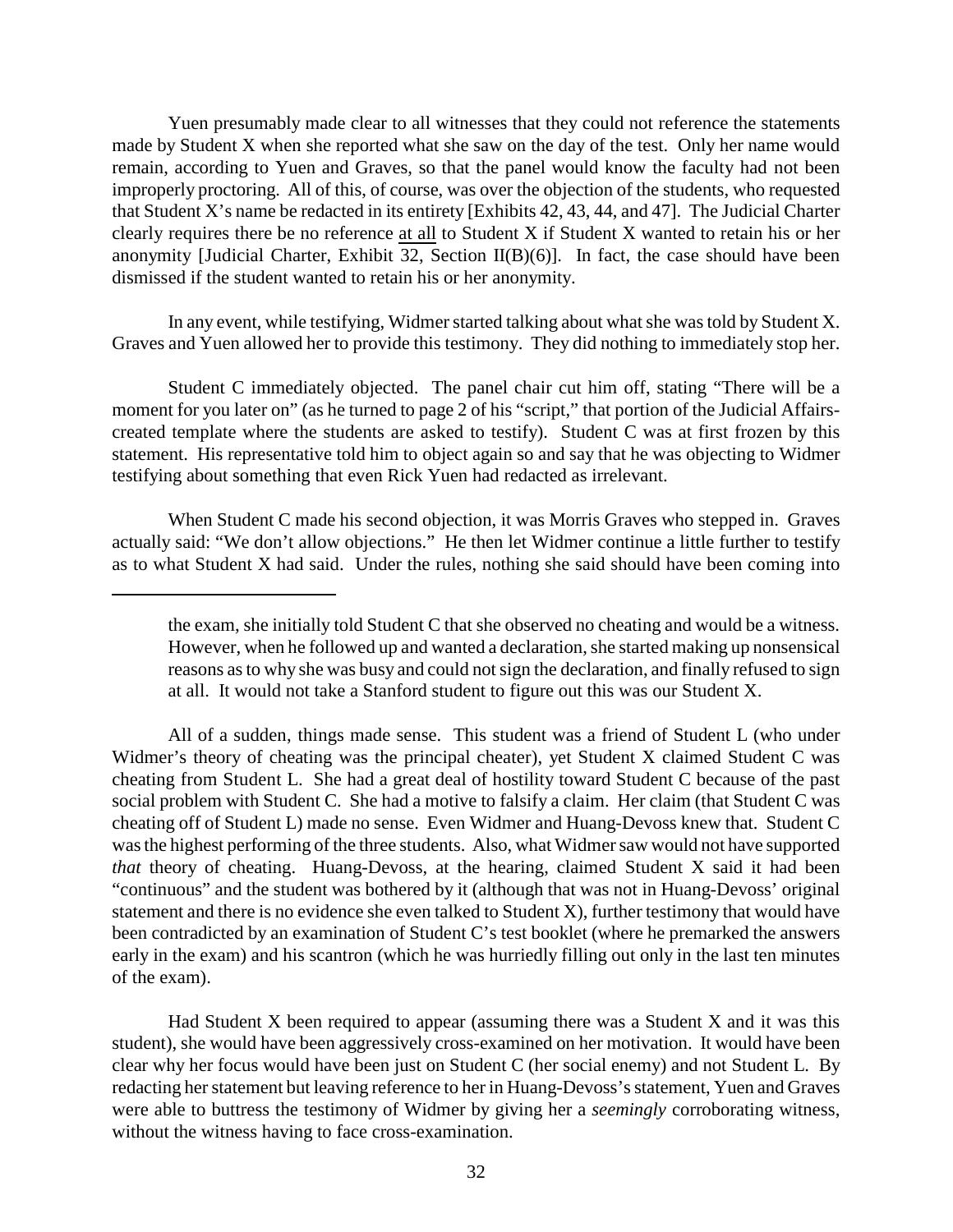evidence.

This was not simply a slip of the tongue by Graves. The night before, in a telephone conversation with Student C's representative, he had made the exact same statement. Student L's representative was also present for that conference, which was conducted on speaker phone. When Student C's representative was talking about objectionable materials that may have to be addressed with the panel, Graves said, "We don't allow objections..." before quickly switching to something else. At the time, Student C's representative felt that Graves had just slipped up (by the way he quickly changed subjects), but he made the exact statement to Student C at the hearing when he attempted to stop the inappropriate testimony by Widmer about what Student X had said.

It was only after Graves had allowed all this testimony in that he finally cautioned the panel that this testimony was actually irrelevant and they should not consider it. Graves sat there and listened to Widmer testify for several sentences about Student X without cutting her off. He made the cautionary instruction only *after* he had let her get everything into evidence. And, he gave it in a way that failed to get the message across.

Later, Huang-Devoss expanded on what Student X had said. She was the one who testified that Student X had claimed Student C had been cheating off of Student L "continuously" and was very "bothered" by it. Even though Yuen had ruled prehearing that the statements of Student X should not be allowed into evidence, and communicated that to Huang-Devoss, Huang-Devoss testified about Student X's comments because she saw that Graves had allowed Widmer to provide this inadmissible evidence. Graves sat by once again, handling the issue exactly as he had when Widmer violated the pre-hearing ruling. Student C could not object, as Graves and the panel chair had both announced objections were not allowed.

Student C made no other objections at the hearing. He had been told not to.

- 1. If Rick Yuen had ruled the testimony of Student X inadmissible prior to the hearing, and everybody was aware of this, why did Yuen and Graves allow both witnesses against the students to tell the panel what Student X had said?
- 2. Why did Graves and Yuen not jump in immediately to stop the discussion?
- 3. Why did Graves and Yuen force the student to object?
- 4. Why did the panel chair not know what an objection is?
- 5. Why doesn't the panel chair, or anyone on the panel, have any sense of the concept of inadmissible evidence?
- 6. If Graves was aware that the panel is the final determinator of the relevance of evidence, why has he never trained the panel or panel chair on this concept and how to handle it?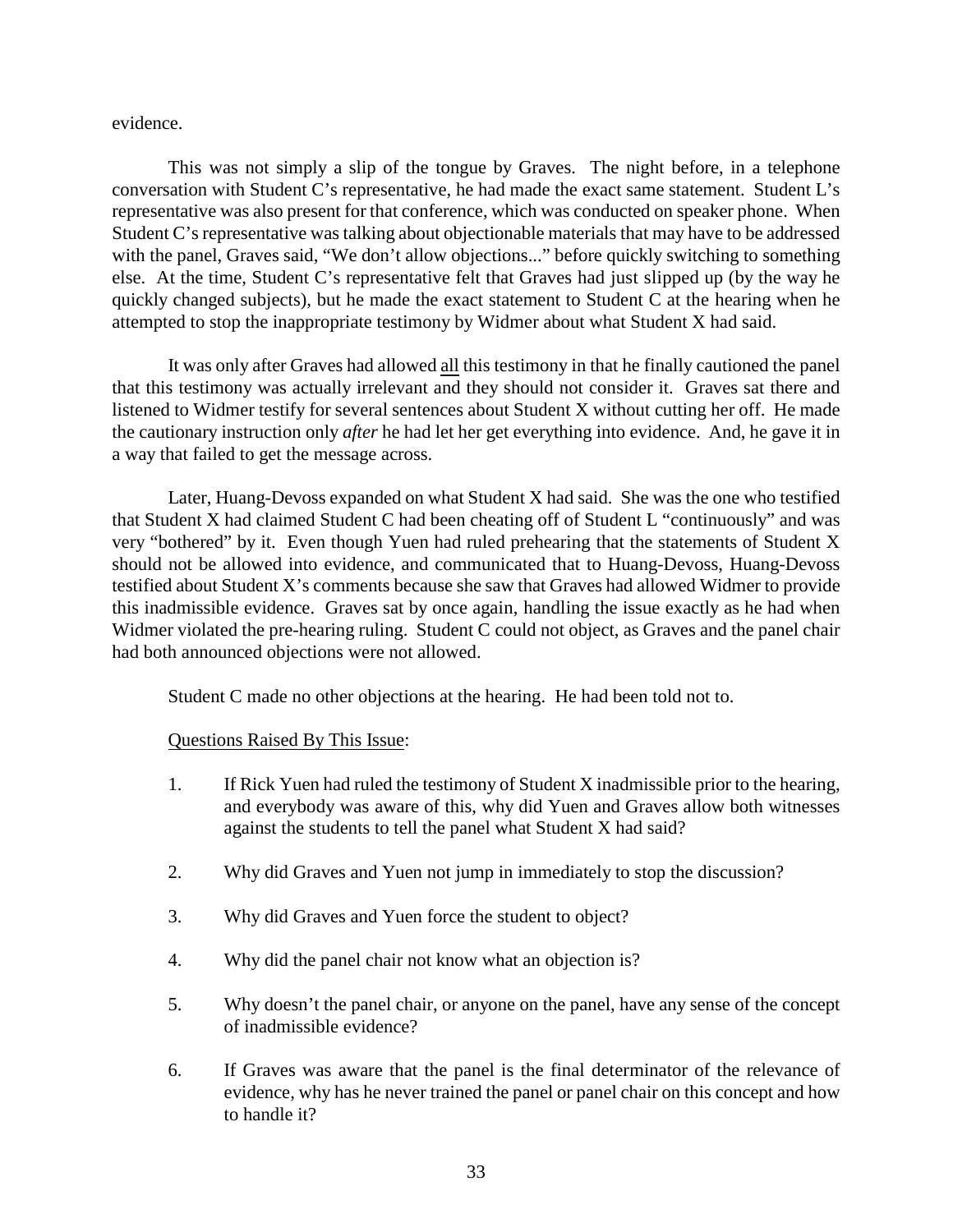- 7. Why do Graves and Yuen not understand the concept of objections, which is the way of framing an issue of relevance to be determined by the panel?
- 8. Why did Graves tell the student and his representative that objections were not allowed?
- 10. How do students keep irrelevant, prejudicial, or other inappropriate evidence from coming into the hearing panel if they are cut off when they try to object, and the University employees do nothing to stop the evidence on their own?
- 11. Since Graves knew the evidence was objectionable (he eventually told this to the panel), why did he let it go on instead of stopping it immediately?
- 12. Why, when telling the panel it was irrelevant, did he not make a strong statement that it should it not be considered *at all*, and tell them it had been ruled inadmissible?
- 13. Graves and Yuen intentionally let all of this come into evidence, even though the prehearing determination had been made the statements were inadmissible. What will happen to them because of this?

# **5. Did Allowing Inadmissible Evidence Into Evidence, and By Precluding Student C From Objecting to It, Make a Difference?**

### What Occurred

Of course it did. It was mentioned on *multiple* occasions by panel members. Late in the day, probablytwo hours after Widmer had given her testimony, a professor asked Student C: "Whywould Student X make this up?"

It was clear, at least to this professor, that Student X's testimony of cheating was very important. Graves' milk toast, belated cautionary instruction had no effect on her. She was troubled by Student X's statement. She could think of no reason why Student X might make something up. Forget the fact that it should never have come into evidence had Rick Yuen and Morris Graves been doing their jobs.

Morris Graves' reaction to this question was interesting. Student C started to answer. Student C's expression made very clear he was happy he was asked this question because now, finally, he would get to tell the story and explain why Student X might fabricate a story. *Only when it became apparent that Student C was probably about to identify Student X, and attack her credibility, did Graves step in.* Then, he cut off the answer. Immediately. Widmer was not cut off. Huang-Devoss was not cut off. But Morris Graves made sure that Student C was not allowed to answer the question that was clearly on everybody's mind and articulated by the professor, which was, why would Student X lie?

Student C knew why Student X might lie. He was prepared to give the answer if asked. He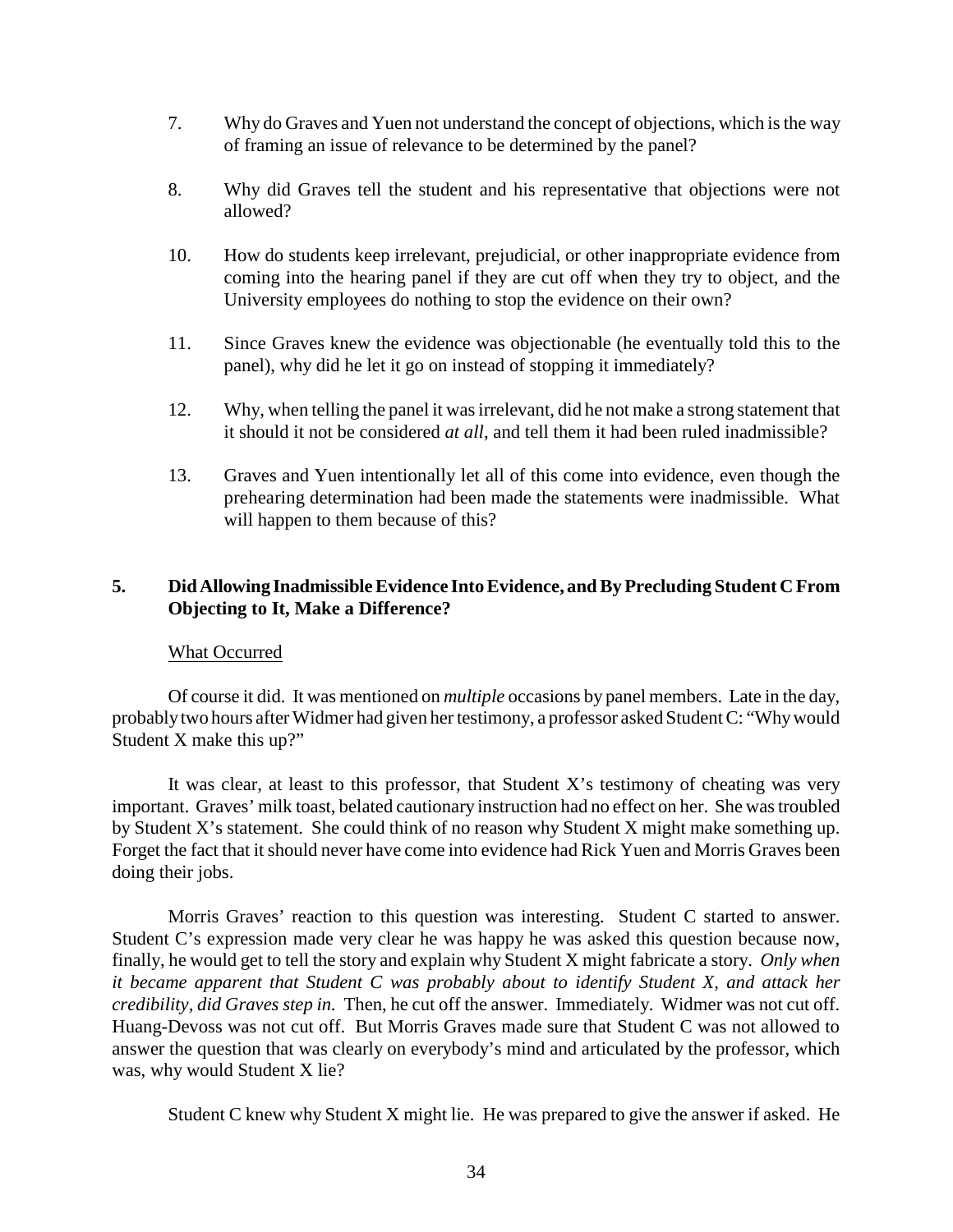was asked. The other two had been allowed to get in inadmissible evidence, but when he attempted to respond to it, only then was Graves prompt to cut off any answer. Only then, when the student was testifying. Only when the students spoke did Graves jump in quickly to cut something off.

Even then, a student on the panel followed up. He wanted to ask Student C about Student X. The panel had clearly become focused on Student X based on testimony as to which Student C should have been able to stop by objection.

# Questions Raised By This Issue:

- 1. Why did Morris Graves preclude objections?
- 2. Why Did Rick Yuen not jump in, as the Judicial Officer who had redacted the information and knew it was inadmissible, and stop the discussion of Student X?
- 3. Why did the panel chair not understand what an objection was?
- 4. Why does Morris Graves believe objections are not allowed in Stanford judicial proceedings?
- 5. How would a student keep out objectionable evidence if not allowed to object during the hearing?
- 6. If the judicial panel is the ultimate determinator of relevant evidence, how do they know they are supposed to determine if something is or is not relevant if students are precluded from objecting?
- 7. Why did Morris Graves and Rick Yuen let both Huang-Devoss and Widmer testify as to what Student X said (even though both knew it was inadmissible), but then immediately cut off Student C when he attempted to explain Student X's motives after it became clear the panel had become enamored of Student X's "testimony"?
- 8. By precluding Student C from objecting to the objectionable evidence (what Student X told Widmer), the testimony of Student X was allowed into evidence through others, but without any cross-examination. Then, when the student tried to respond to the Student X statements (in response to a direct question), he was cut off. Just what is going on at Stanford?

# **6. The Judicial Panel Was Not Trained and Exhibited Inappropriate Demeanor**

### What Occurred

The panel chair was not trained to competently conduct the hearing without substantial assistance. He appears to have been provided none. His performance raises serious issues as to whether such panels should be chaired by students who are both transitory and lacking in experience.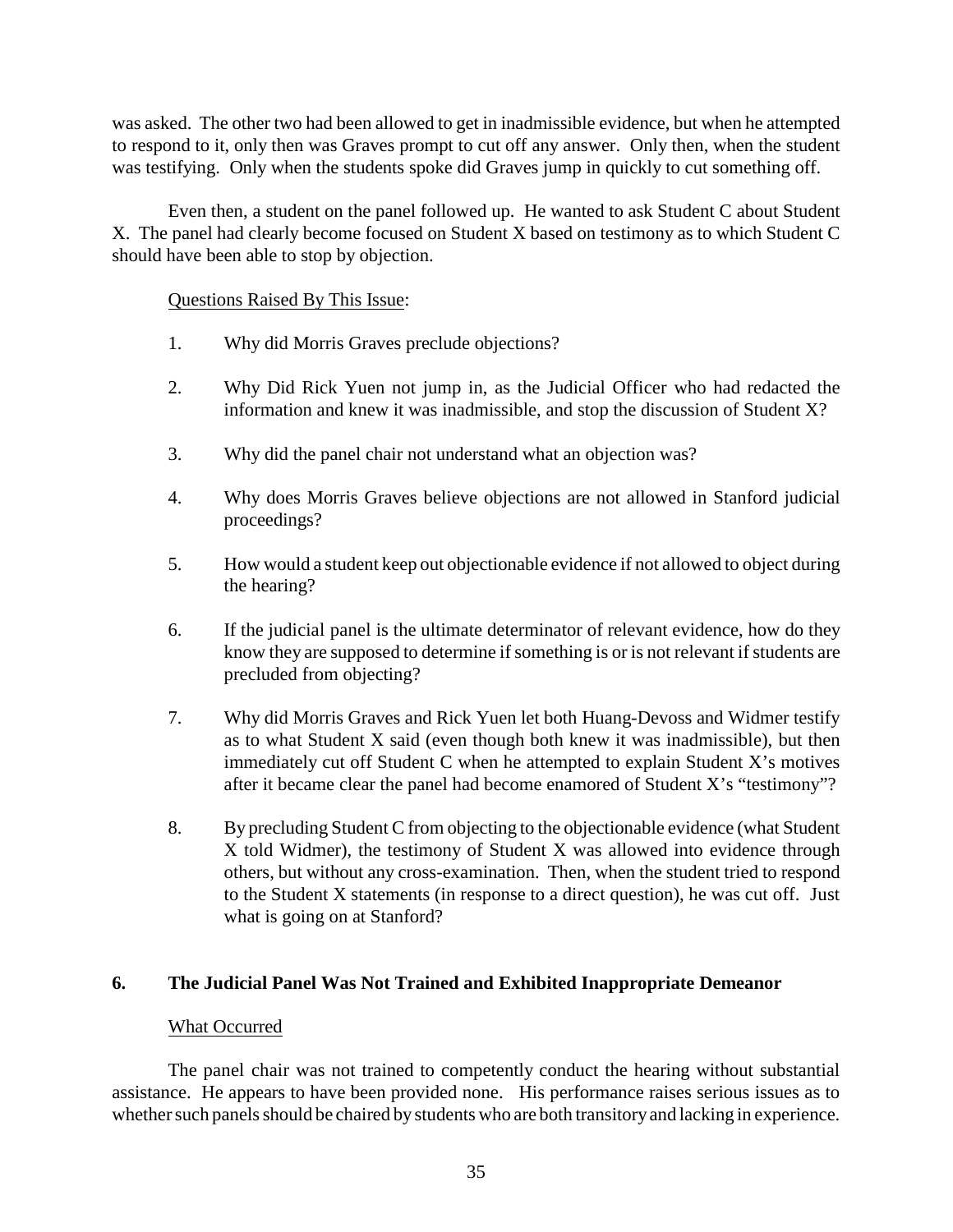This is Graves' job. The Judicial Charter, Section III(D)(3)-(5), places responsibility for training panels on the Judicial Affairs. This panel was not properly trained.

On the biggest evidentiaryissue of the day(when Widmer and Huang-Devoss were testifying with respect to what Student X had to say even though that had been ruled inadmissible), he did not even have a clue that he should be stopping it. Apparently no one had briefed him on this issue. Although that should have been self-evident given that Student X had chosen to remain anonymous, he clearly had not been briefed by either Graves or Yuen on the evidentiary ruling that had been made prior to the hearing.

While the students now know that the panel is to be the ultimate arbiter of relevant evidence, Yuen had led everyone to believe that he was the one who could make that determination, given the way he discarded the expert's report without identifying the expert, and given his agreement that the redaction had to be made to eliminate what Student X had to say (while refusing, over objection, to eliminate the reference to Student X).

When Student C initially objected to Widmer's testimony, the panel chair turned to page 2 of his "script" given to him by the University. It is on page 2 of the "script" that the students are asked to tell their version of events. The panel chair thought Student C was trying to give his testimony, notwithstanding that he clearly said "Objection." The Chair said, "We'll get to you later." The Chair had never been taught about objections.

At times, the panel chair got excited and took on the appearance of an advocate. For example, when Student C had established through questions to Widmer that she was not standing where she had led the panel to believe she had been standing when making her observations, it was the panel chair, jumping in and acting almost as an attorney for the complaining parties, who attempted to undo what Student C had established in his cross-examination.

The panel chair made clear he had not read the students' materials. When Student C finally testified and explained how he was turning to his left during the test only to use the popup desk on his left for his scantron, and then returning to his own desk to get more questions so he could again turn to the left and use the neighboring desk for his scantron, the panel chair, with a look of amazement on his face, said something to the effect of: "Maybe that's what Widmer saw." In fact, this was the principal description of the event given by Student C in his materials and would not have caught anybody by surprise *if they had read the materials*.

There were substantial demeanor issues with respect to two other panelists, most significantly the economics professor. Even though no one disputed that Student C had been taken out of the room when he was only on question 19 (out of 42), and even though it was undisputed that the students had more similar wrong answers after Student C was out of the room, this professor at one point announced to the room that "all he needed to know" [paraphrasing] was how many similar wrong answers the students had and that he could (again paraphrasing) convict them without hearing anyother evidence. Another student panelist also took a fairlyaggressive and clearlyhostile position to the students. The other three panelists hardly talked, other than the other professor who asked why Student X would lie.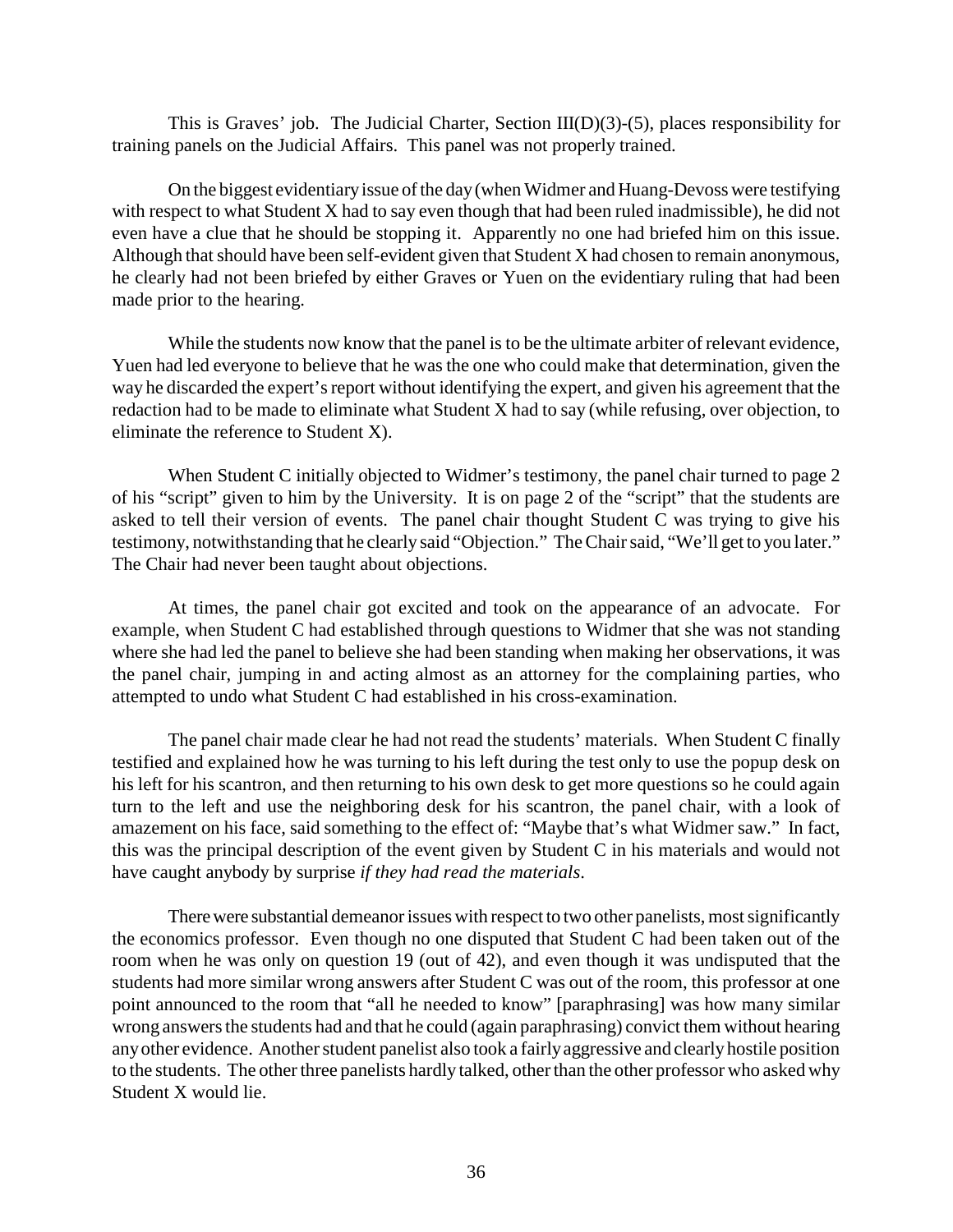Student C's representative has participated in dozens of administrative hearings. He has never seen panel members with, at times, such inappropriate demeanor, particularly the economics professor. However, at no time did the panel chair or either Graves or Yuen, obligated to protect the integrity of the system, step in to caution the panelists. There was no effort at all. It was apparent they did not care or even understood anything was wrong.

The fact that on this record four individuals could believe there was "no other explanation other than guilt" for what occurred, demonstrates that those four individuals did not understand at all the burden of proof in this case or the import of the evidence. This suggests a woeful failure to properly train panel members.

The economics professor announced that he did not want to hear from the very first witness put on by the students, saying on multiple occasions she was saying nothing new or "wasting" his time. Another student joined in as well. They were hostile, and made clear they were very unhappy at the fact the students had brought even one witness into the hearing room. Theywere not listening. They were unaware that the students were testifying as to matters not in their declaration, and that their presence there was to give the panelists had an opportunity to judge their demeanor, something the panelists had presumably never been informed might be important. They had made up their minds.

The economics professor should never sit on another judicial panel. The student chair should never chair another panel.

- 1. Who trains panel members?
- 2. How large is the pool of panel members?
- 3. Is any special training given to panel chairs?
- 4. What are the written materials available for training panel members and panel chairs? Can they be shared with the authors of this study?
- 5. Is Morris Graves responsible for the poor training of this panel?
- 6. How can an economics professor, chosen by Stanford to be on a panel that will decide if a student should be suspended from school, essentially announce to the entire room that he was not going to consider any evidence other than that which *he had already determined* was the only thing important (even though he was in error on its value and import)? Or announce that the first of 12 witnesses is already a "waste of time?"
- 7. Why did the panelists not know a witness' demeanor is important?
- 8. Why were the panelists led to believe that they could be so rude to witnesses and so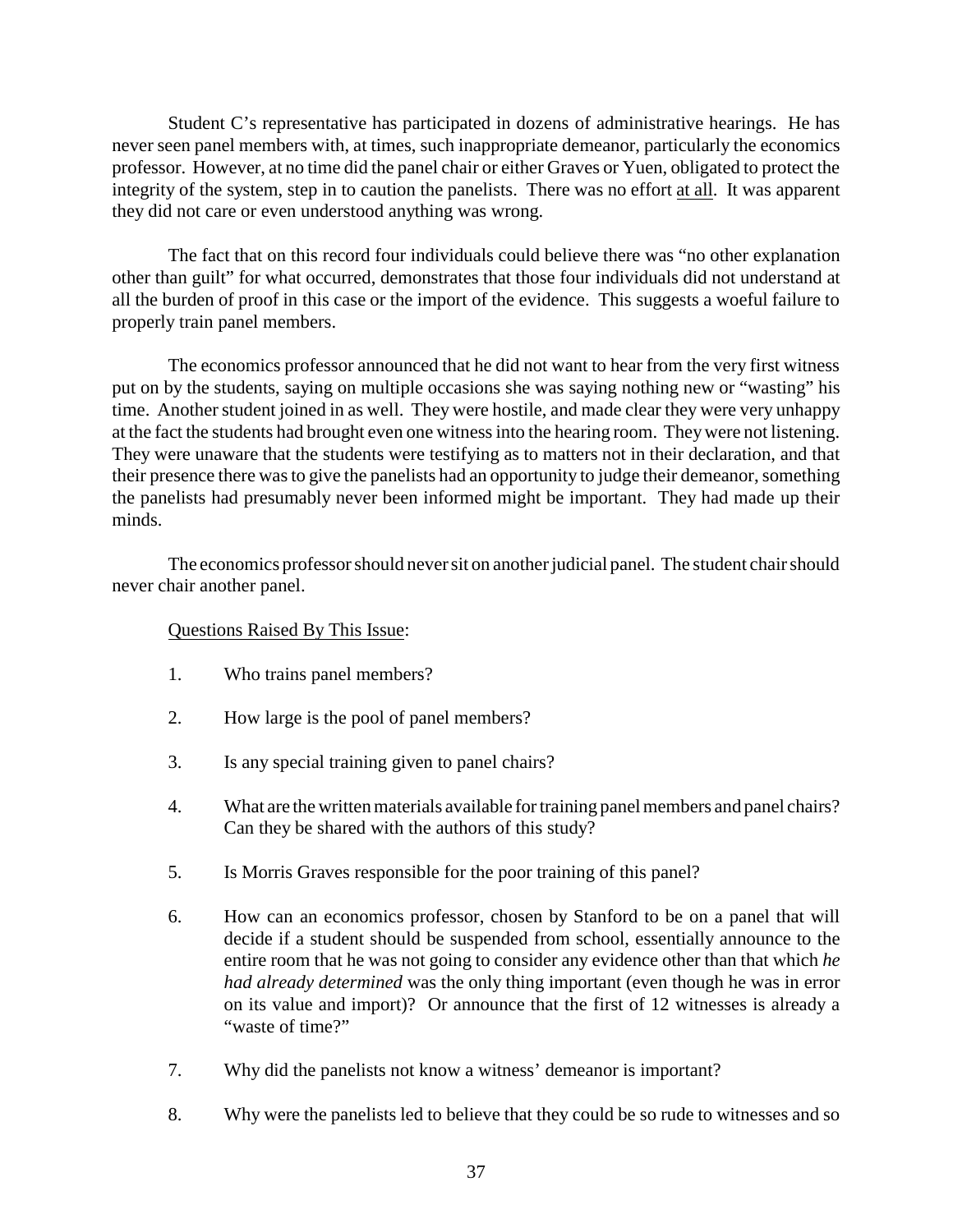intimidating to students who wanted to call witnesses?

- 9. Why did the Stanford officials fail to deal with the demeanor issues?
- 10. Has the economics professor been removed from Stanford's available panelists?
- 11. Has the Chair been removed from Stanford's available panelists?

#### **VIII**

#### **HEARING CONDUCT OF COURSE COORDINATOR CAMMY HUANG-DEVOSS**

Course Coordinator Huang-Devoss' conduct included what appear to be two violations of the Honor Code. The students have raised the issues with Stanford for months. They have been ignored. They want her charged under the Honor Code.

#### **1. Intimidation of Witness Doe**

#### What Happened

The first witness called by the students was witness Jane Doe. Jane Doe was a critical witness, perhaps the most critical witness other than the students themselves. She sat one row behind, and in the gap between, Student L and Student C. She was leaning forward in her seat as she filled out her scantron. Her face would have been a foot to a foot and a half away from the cheating described byWidmer. She would have seen the other students' hands, scantrons, eyes, and faces. By contrast, Widmer, at 30-45 feet away, saw none of this. Witness Doe said cheating simply did not happen.

Witness Doe was a compelling witness. She testified that she was looking through the gap between Student L and Student C frequently to see the clock as the minutes ticked away (see the clock in Exhibit 9). The exam was almost over and she needed to complete her scantron. She would have consistently looked up right where the two were supposedly cheating and at the time Widmer claimed they were cheating. The entire cheating theory of Widmer was that Student C was turning to his left (right in front of witness Doe), making eye contact and showing his scantron to Student L. Witness Doe said it just did not happen.

What was the principal question Course Coordinator Huang-Devoss had for witness Doe? Her question to Ms. Doe was: "Would you object if I reviewed your exam and answers?"

This question had nothing to do with the case before the panel. It had no relation at all to what witness Doe had testified to. It was designed for one purpose only: to intimidate witness Doe and/or to suggest to the panel Doe might be a cheater.

Assume for a moment you are an undergraduate at Stanford University. Three people you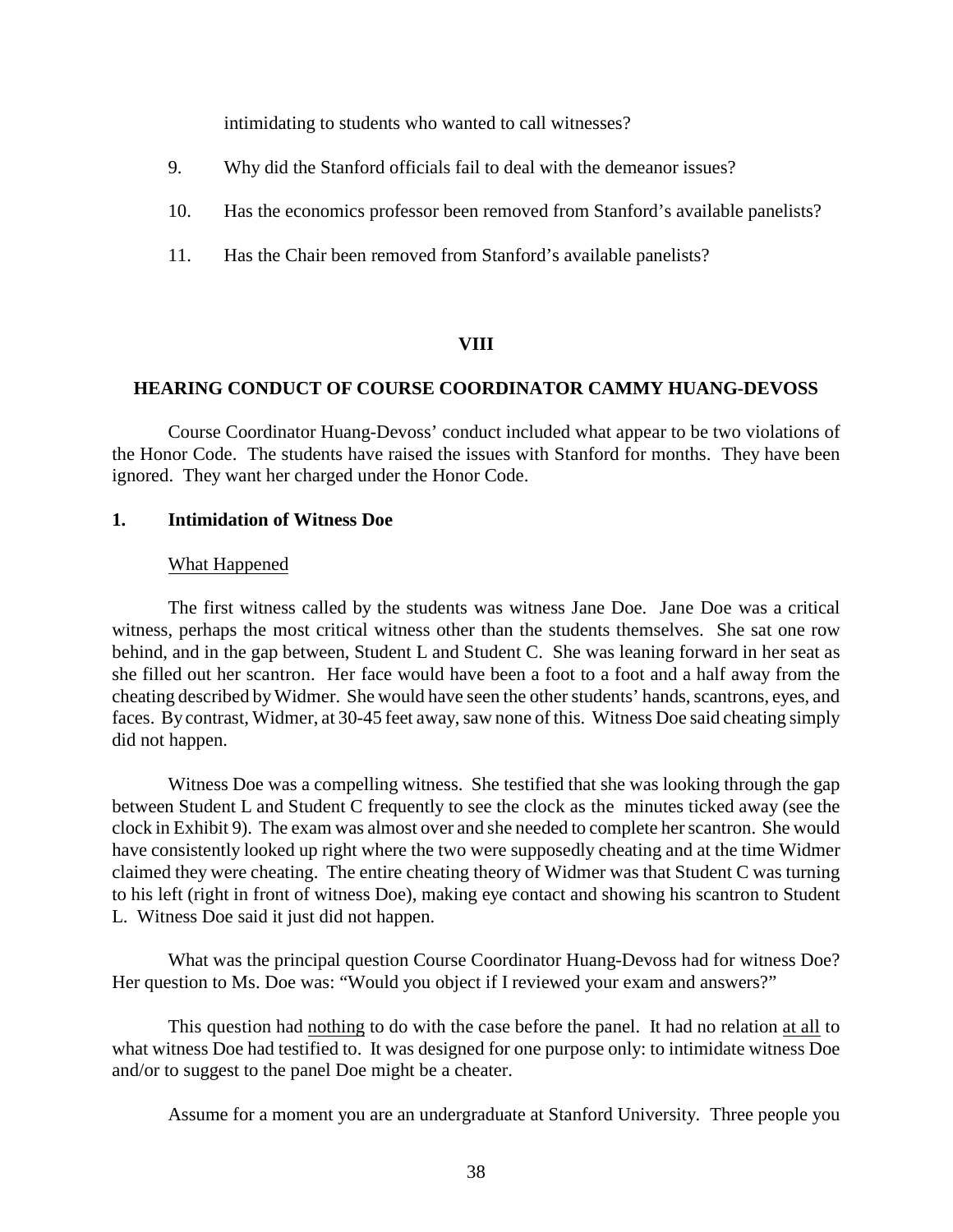know are potentially going to be suspended from the University for cheating in a case where there is no credible evidence and overwhelming evidence cheating did not occur. The Course Coordinator who is prosecuting the case asks you a question that has nothing to do with the facts of the cheating case that is being heard by the panel, but instead is a question as to whether she can personally review your test and test answers on perhaps every exam you have ever taken. In the class? For the year? In all HumBio classes?

Who knows? It had to have been clear to witness Doe that her questioner (Huang-Devoss) was a woman who has the power to bring charges of cheating against people and destroy their lives. This question appeared to serve no other purpose than to intimidate witness Doe, other than perhaps to plant the false seed with the panel that witness Doe was herself a cheater, which, had that been the motive, would have been just as malicious. The Judicial Charter specifically provides for rights of witnesses. Section II (entitled "Fundamental Rights") subsection C ("Rights of Witnesses"), provides:

"The rights of a witness in any case are:

. . . .

2. To be offered reasonable protection from retaliation, intimidation and/or harassment.

3. To be informed, in writing, of these rights."

- 1. What "protection" was given to Jane Doe?
- 2. Has action has been taken against Course Coordinator Huang-Devoss for intimidation?
- 3. Why did Morris Graves and Rick Yuen not jump in at that point and cut off the questioning?
- 4. Doe was required to answer the question. Graves, Yuen and the panel chair did nothing to stop it. She quickly answered that she would have no objection. Did Course Coordinator Huang-Devoss then actually subsequently review her tests?
- 5. If Course Coordinator Huang-Devoss did not subsequently review witness Doe tests, does that not make clear that she was merely seeking to intimidate her or mislead the panel? If she did review them, what was her purpose? To retaliate?
- 6. Has any job action been taken against Course Coordinator Huang-Devoss for this conduct?
- 7. If formal charges must be brought by the students (and they will bring them if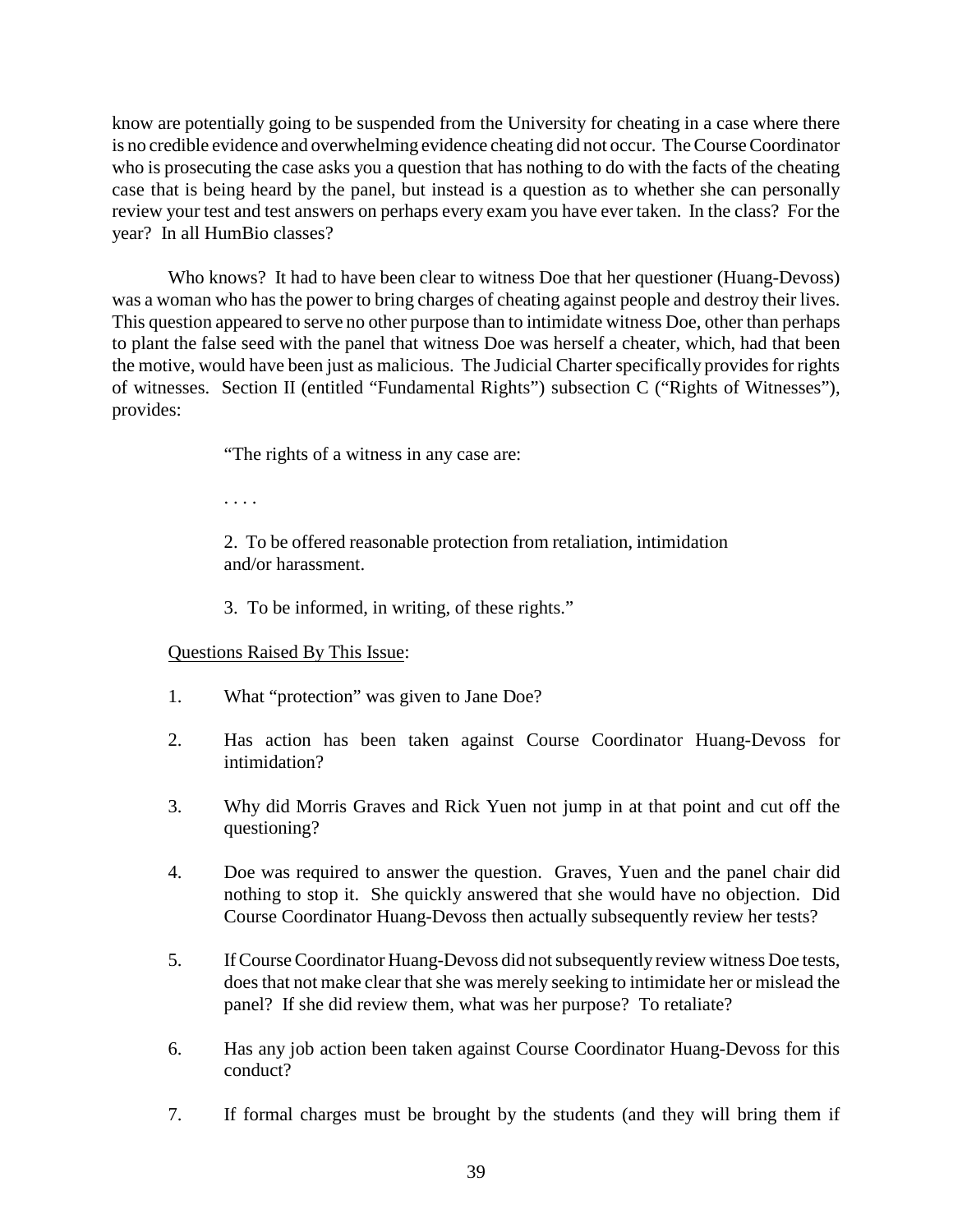necessary), whyhave Graves, Yuen, and the UniversityCounsel's Office not assisted in doing this, given that the three students have repeatedly raised the issue for months?

# **2. Course Coordinator Huang-Devoss' Conduct Threatened the Privacy and Confidentiality of Other Students**

#### What Happened

The three students were obviously well prepared and armed with numerous witnesses (12 independent eyewitness declarations under oath with students lined up to testify). This should have made it impossible to convict the students given the lack of evidence submitted by the complaining parties, and the "beyond a reasonable doubt" burden of proof.

What did Course Coordinator Huang-Devoss do to deal with witnesses generally, after her specific questions that had the appearance of trying to intimidate witness Doe?

In what was viewed by the students as an attempt to discredit all 12 witnesses, Course Coordinator Huang-Devoss asked Student C this question (paraphrased here): "Are you aware if any of these witnesses have Honor Code violations" of their own?

Stop and think about that for a minute. Either one or more of the witnesses did have their own cheating problems at this exam (and the question was designed to suggest multiple students had cheating problems), or none of the 12 witnesses had cheating problems in this class. However, Course Coordinator Huang-Devoss (along with Graves and Yuen) would know the answer to that question. Huang-Devoss would be privy to this information because she is the Course Coordinator.

If there were no such students, the question should never have been asked, and Graves and Yuen should have jumped in immediately. If any of the witnesses had cheated, and Student C was aware, then Huang-Devoss' question would violate that student's privacy.

In fact, the answer is that none of the witnesses had cheating problems in this class. Thus, Course Coordinator Huang-Devoss, who would have known that, asked a question the students believe had no purpose other than to leave the impression with the panel members that they could not trust the 12 declarations because perhaps multiple witnesses had committed their own Honor Code violations.

Course Coordinator Huang-Devoss, if anybody ever pursues her for this conduct, might say that she was aware that one of the 12 witnesses had been *suspected* of cheating. Student C knew this. He knew the student's name. He also knows from that student that while she was suspected of cheating, there was no evidence of cheating and it was *never even forwarded to Judicial Affairs*, or charged. Thus, none of the witnesses did have cheating problems in the class, and Course Coordinator Huang-Devoss knew this when she asked the question.

Rick Yuen cut off the question, but not to suggest there were no violations, which he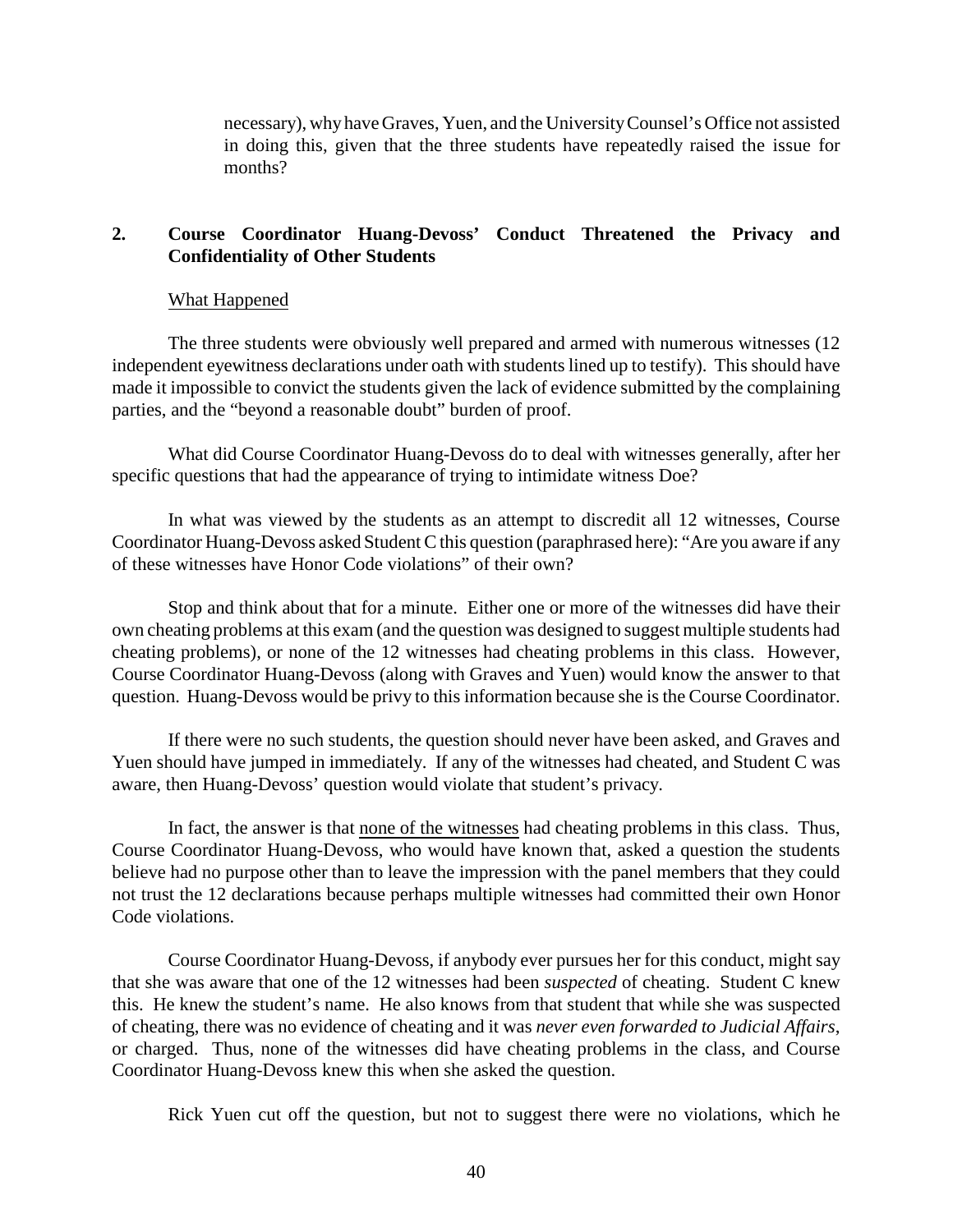presumably knew. Then a panelist asked her "what she knew." Yuen cut the question again, suggesting he had to "protect the interests" of these witnesses. This reinforced there must be one or more cheaters in the witness group.

And, what if Student C had answered and said something to the effect of: "Oh, you are referring to Student A who was suspected as potentially cheating, but was cleared. Why are you even raising this, Ms. Huang-Devoss?"

At that point, Student A's identity would have been revealed as somebody who was turned in for, or was suspected of, cheating. Course Coordinator Huang-Devoss knew that the case had never been pursued. Yet, she risked identifying that individual in the hearing, violating that student's rights of privacy and confidentiality. The students believe her intent was to plant the false seed that some of the witnesses had cheated, something she knew to be untrue.

### Questions Raised By This Issue:

- 1. Course Coordinator Huang-Devoss pursued conduct capable of violating the rights of privacy of Student A. Has action been taken against Course Coordinator Huang-Devoss for this conduct?
- 2. If Course Coordinator Huang-Devoss knew there were no other cheating problems, does that not make clear that she was merely seeking to intimidate the witnesses or mislead the panel?

### **3. Offering the Inadmissible Testimony of Student X**

### What Occurred

The original report of cheating by Student C prepared byCourse Coordinator Huang-Devoss [Exhibit 37] quoted only Tanya Widmer with respect to the statements of Student X. Course Coordinator Huang-Devoss did not represent that she had spoken to Student X. She relayed only what Tanya Widmer had heard from Student X, which was not very detailed.

Before the hearing, Yuen redacted those statements. Theycould not be used because Student X wanted to remain anonymous, so her issue was withdrawn.

Yet, at the hearing, it was Course Coordinator Huang-Devoss, late in the hearing, who proffered that Student X had sat by *bothered for an extended period* watching Student C cheat off of Student L. It had "bothered [Student X]," said Course Coordinator Huang-Devoss. Huang-Devoss said Student X had said it had been "continuous."

Huang-Devoss had never submitted a statement, as required, preceding this testimony. There was no prior indication that she had communicated with Student X. If she was passing on what Widmer had said, it was something Huang-Devoss had not included in her original statement. Just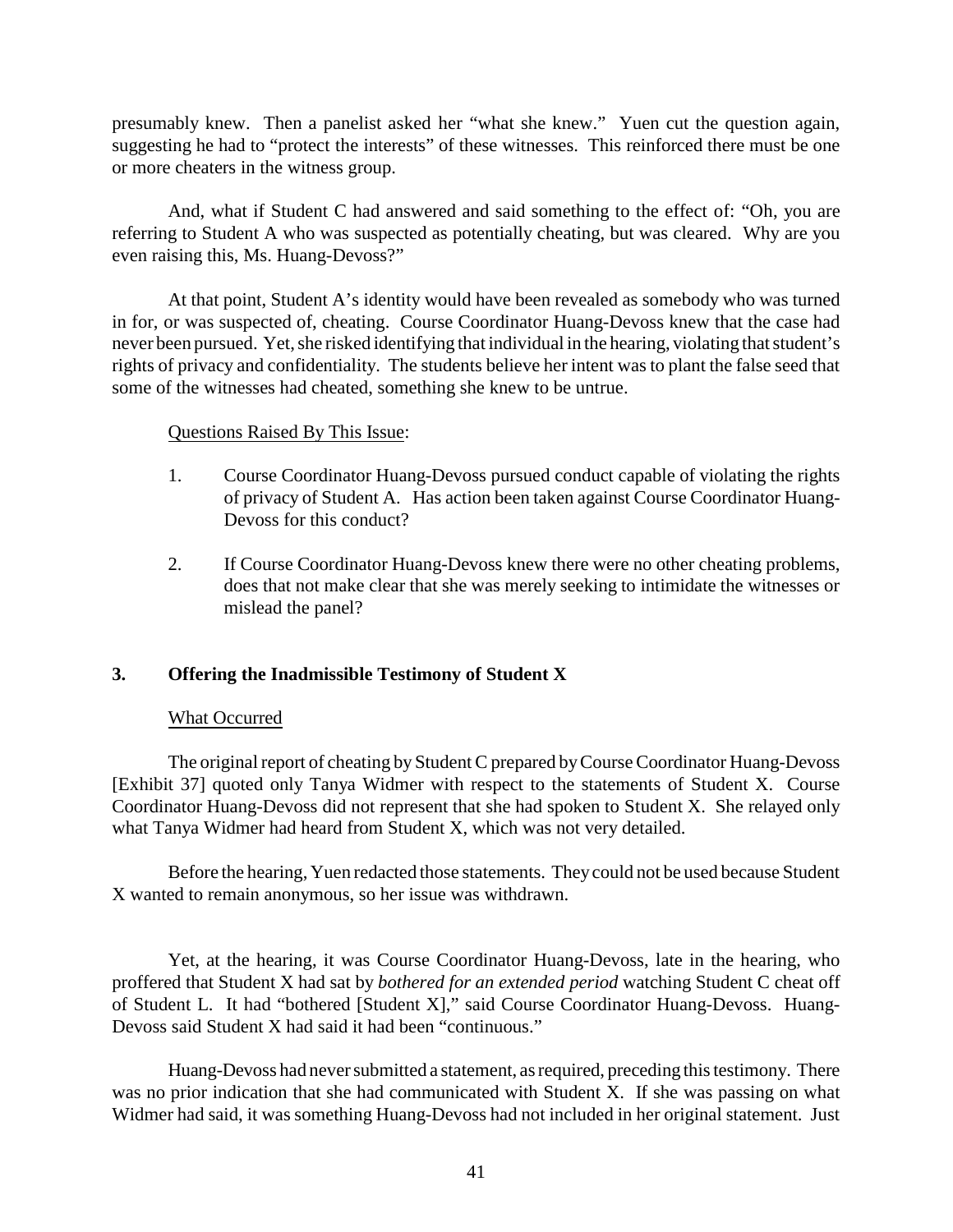as significantly, Course Coordinator Huang-Devoss, the complaining party, knew that Rick Yuen had redacted the statements of Student X. She knew this was inadmissible evidence. She knew Student X had asked to remain anonymous and therefore, nothing about Student X could come into evidence. In fact, before she testified she had heard Graves tell the panel that Student X's comments were irrelevant.

Yet, Course Coordinator Huang-Devoss intentionally injected previously undisclosed comments of Student X into the hearing, knowing that the students had no ability to cross-examine Student X. Given the absence of this detail in Huang-Devoss' original statement [Exhibit 37], the fact that Widmer never discussed this detail, and the lack of evidence Huang-Devoss ever spoke to Student X, the students question whether she was truthfully relaying anything from Student X. They believe she made it up. They know she knew she should be offering nothing about Student X.

- 1. If Course Coordinator Huang-Devoss knew Student X was not to be mentioned, was she intentionally trying to introduce inadmissible evidence to influence the panel?
- 2. If Student X actually said made these additional statements, why were they not in the original report?
- 3. Why did Morris Graves and Rick Yuen not jump in at that point and cut off the testimony?
- 4. Has any action been taken against Course Coordinator Huang-Devoss for this conduct?
- 5. If Student X actually said this (continuous cheating by Student C), something that is demonstrably false, can Student X be pursued for false charges? Has she?
- 6. If students get to make cheating charges and have the case go forward while they remain anonymous, what protects against malicious prosecutions?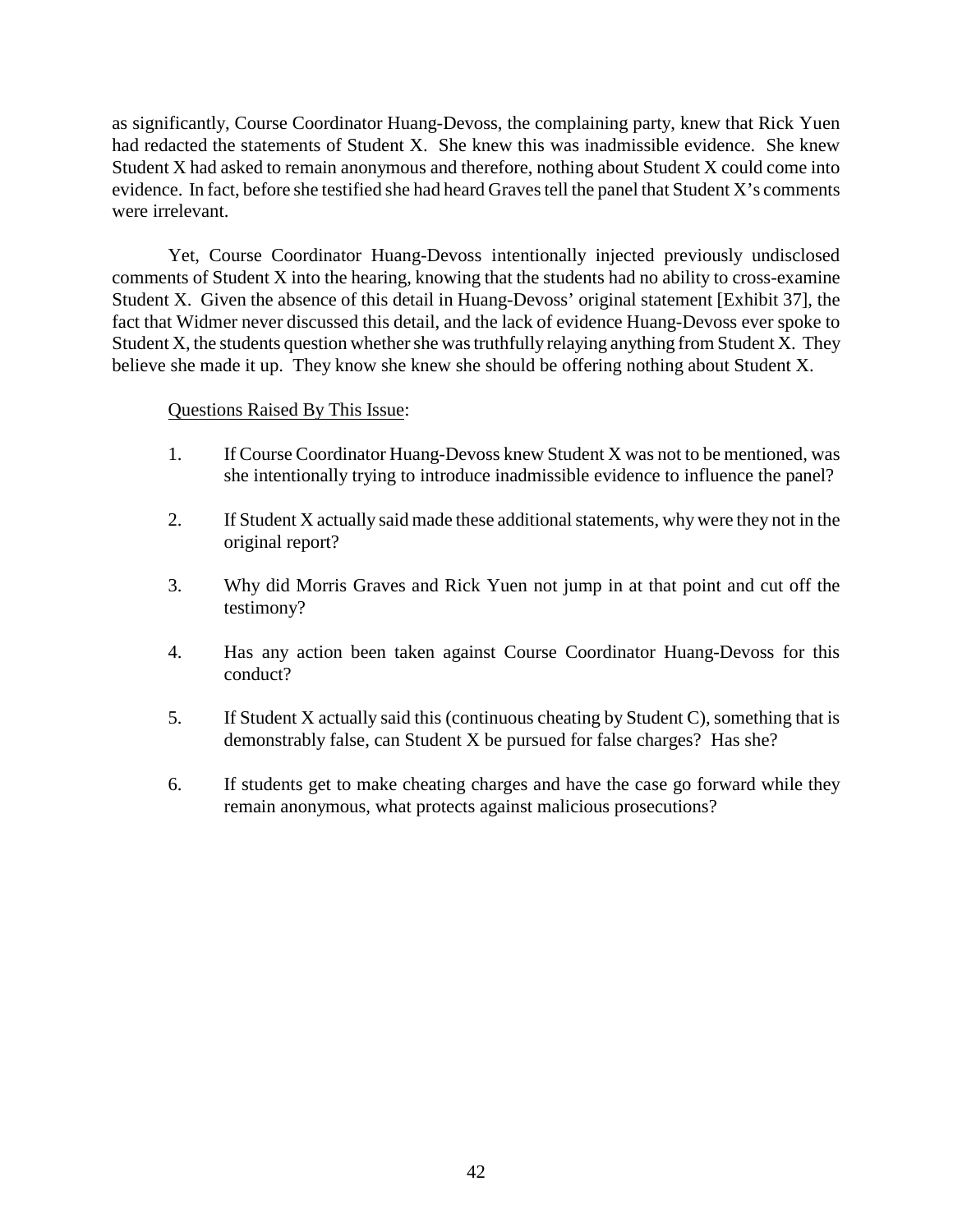## **4. Course Coordinator Huang-Devoss Sought to Create Another False Impression On An Issue That Was Totally Irrelevant**

### What Occurred

A tactic utilized by Course Coordinator Huang-Devoss was to plant impressions with the panel, some, or all, of which she should have known to be false. This included items 1 and 2 above, and perhaps item 3.

The last example of this was a question raised she asked of Student C. It was objectionable because it had nothing to do with the examination in question. The three students were taking another HumBio exam the very next day after the test on which they had been falsely accused of cheating. The students were not charged with cheating on that exam. No one had charged the students with cheating on that exam.

When they went to take that test the next day, the students were scared. The day before they had been cheating when they had not cheated. They were facing possible suspension from the University and a lifetime of disgrace associated with the charge.

It is amazing the students were able to take the test in the other course the next day. It goes without saying that the students made a point to sit nowhere close to each other.

One can presume that the officials responsible for administrating that test were aware of the claims of cheating by these three students and were watching them like a hawk. The students do not know for sure, but it is safe to assume that is what occurred. They understood Huang-Devoss had responsibility for that class as well.

The students did, in fact, sit nowhere near each other. Even though it was irrelevant to this hearing, Course Coordinator Huang-Devoss asked Student C whether he had sat by the other two students. He quicklyanswered that he had not. The questioning, having nothing to do with the exam at issue, should have been stopped. Graves, Yuen, and the chair all let it continue. The students could not object. They had been told objections were not allowed.

Course Coordinator Huang-Devoss was prepared. She then asked Student C if he knew the number on his exam booklet (as noted above, the students have numbered exam booklets so that a seating chart can be created, if necessary). He stated he did not know. Course Coordinator Huang-Devoss asked him if in fact it was a certain number, a number only two off from one of the students – either Student L or Student R. He said he did not know that, but he had not sat by them. He then told the panel that he had come in late to the exam, after the booklets had been handed out, took a seat on the aisle halfway up the row, and someone walked over and gave him a test booklet.

His late arrival explains why he might have a test booklet that was numbered close to one of the other students, even though he sat nowhere nearthe student. Course Coordinator Huang-Devoss presumably knew they had not sat close together because the students would have been observed the next day. The test the next day had nothing to do with the test that was the subject of the cheating allegations. Yet, Huang-Devoss (as with the other issues) asked the question anyway to plant a seed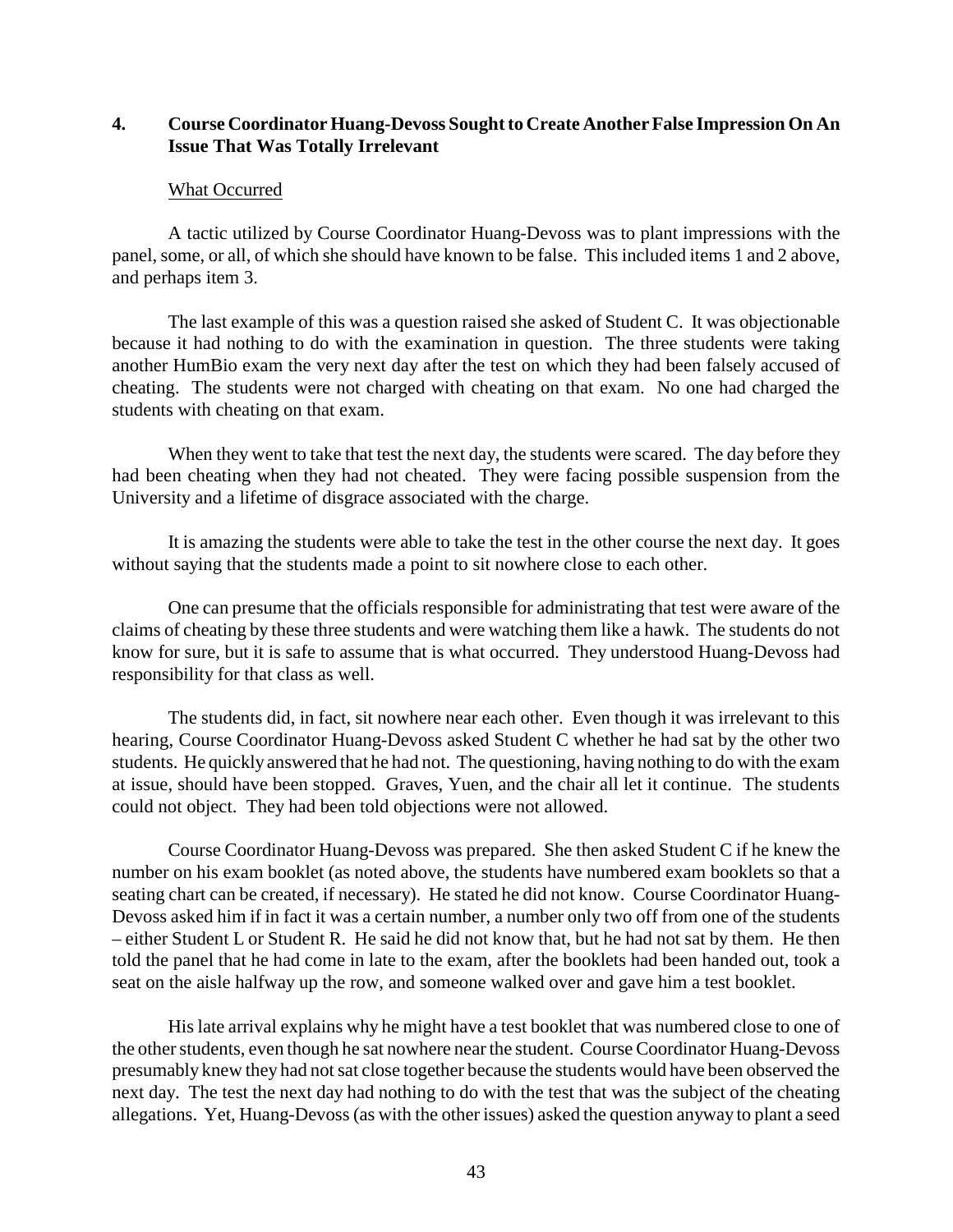in the minds of the panelists, a seed that might have helped get these kids thrown out of Stanford University, ruining their lives.

### Questions Raised By This Issue:

- 1. Why did Morris Graves and Rick Yuen not jump in at that point and cut off the questioning?
- 2. Did Course Coordinator Huang-Devoss knew the three students did not sit close to each other at the exam the next day? If she did, does that not make clear that she was intentionally trying to again plant a false seed to influence the panel?
- 3. Has any action been taken against Course Coordinator Huang-Devoss for this conduct?

### **IX**

# **POST-HEARING CONDUCT BY THE OFFICE OF JUDICIAL AFFAIRS AND ITS ATTORNEY**

### **A. Efforts to Preserve the Record**

### **1. Graves Got Caught In the Middle of Improperly Destroying the Entire Record in This Case**

### What Occurred

The Judicial Charter itself provides that the entire record of a proceeding before the panel by Judicial Affairs shall be maintained for a year. This responsibility is specifically assigned, by the Judicial Charter itself, to the Judicial Affairs (Graves) and Judicial Officer (Yuen) [the Judicial Charter is Exhibit 32; see Section III(F)(4)].

The students and their representatives were understandably shocked and upset at the conduct of the hearing. A joint decision was made by them right after the hearing to prepare this study so that appropriate University officials, the Committee on Judicial Affairs, the student body, and the Trustees if necessary, could use this as a case study to see how these proceedings are carried out and the complete lack of any procedural due process for the students.

Student C's representative contacted Morris Graves mid-afternoon on the day after the hearing, November 30<sup>th</sup>. This was approximately 18 hours after the results of the hearing had been read. He asked Graves to preserve the record, unaware that Stanford's procedures already guaranteed that it would be preserved for a year.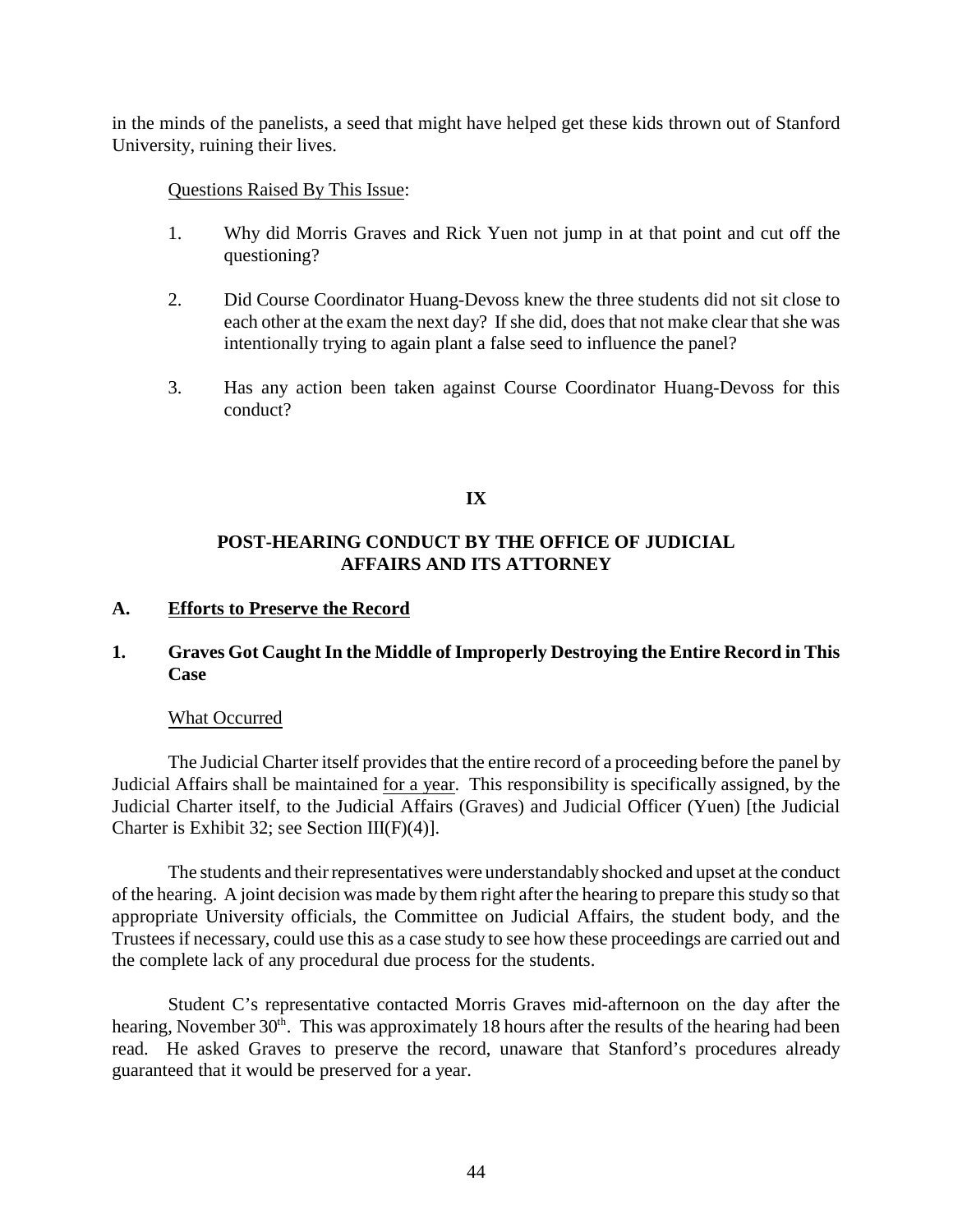Graves announced that he had "shredded most of the file." Student C's representative was incredulous. Graves responded that this was the "rule" for the students who were acquitted. To "protect" the students, Graves said they automatically destroyed the files, and he had destroyed most of this file. This conduct violated the Judicial Charter (section  $III(F)(4)$ ).

In fact, once again, as with many of the Graves' Rules, this was not the rule at all. And, the only people who would be "protected" by destroying this particular file were Graves, Yuen, Huang-Devoss, and some panelists.

Student C's representative then asked if there was still a recording of the hearing. Graves answered there was, but *it was about to be destroyed as well*. In fact, not only would that have to be preserved for a year as part of the record, the Judicial Charter itself specifically provides that upon request after a hearing, the students will be provided "a verbatim record of their judicial hearings, excluding panel deliberations" [Judicial Charter, Exhibit 32, Section II(A)(17)]. This could only be accomplished if the recording was preserved.

At this time, Graves had not asked anyone if he could destroy the file. Student C's representative was insistent that no more destruction of the file take place. Graves stated he could not agree to that. Student C's representative made clear that Graves was placing himself in the position of violating the students' rights. Even then, Graves stated he would have to "speak with his superior" and see if he could preserve the recordings. He never said he would preserve any of the rest of the record. Student C's representative had to write to memorialize the request to both Graves and Yuen [Exhibit 54]; the students quickly wrote to both Graves and Yuen as well [Exhibit 5].

- 1. If students are advised in writing that the record will be preserved from a year, why was Morris Graves destroying it less than 24 hours after the hearing?
- 2. If students are advised in the Judicial Charter itself that they will receive, upon request, a verbatim record of the judicial panel hearings, why was Graves prepared, within 24 hours of the hearing, to destroy the recording? How would he then prepare a transcript?
- 3. Has Morris Graves ever read the Judicial Charter?
- 4. How many other student records have been destroyed by Graves under the mistaken assumption that the Judicial Charter allows something that it specifically prohibits?
- 5. Who trained Morris Graves?
- 6. Who supervises Morris Graves?
- 7. Was Graves destroying the file in this case because he appreciated the improprieties at this hearing, or does he actually improperly destroy the file in every case?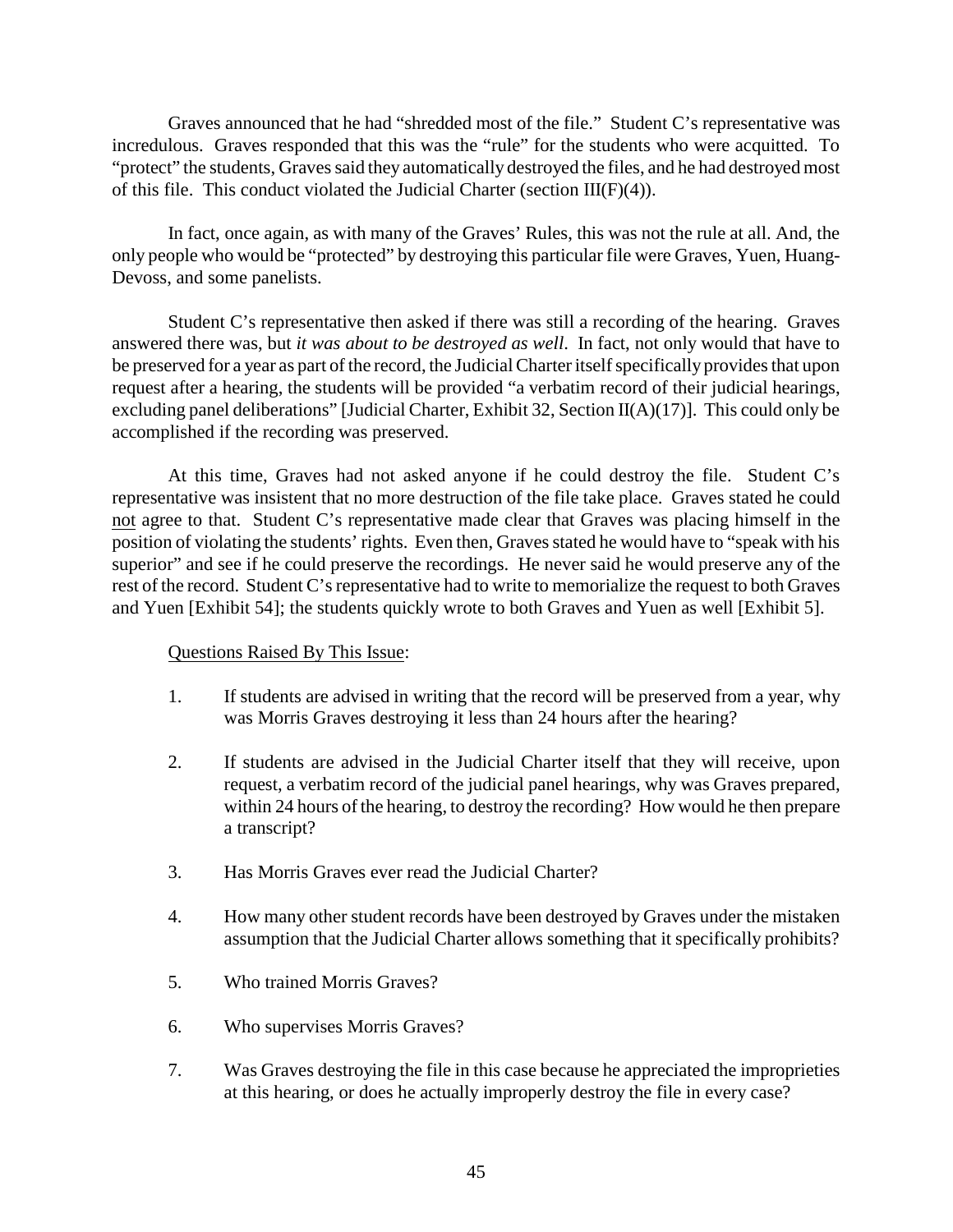8. Why does Morris Graves believe there are "rules" to support almost everything he does, but he can never identify the rules when asked?

## **2. Student R Was Threatened When He Requested the Name of a Panel Member**

After the hearing, the three students and three representatives advised Graves they were going to take advantage of these charges to prepare a case study of how Judicial Affairs currently operates at Stanford. In an effort to identify the panel members for the study, Student R sought the identity of the full panel. Graves provided it, but had originally left out the name of the panel chair when identifying the panel.

On February 5, 2012, Student R then asked for the identity of the panel chair [Exhibit 56]. Graves provided it, but at the same time advised Student R, by email, that he was "prohibited from communicating with any member of your judicial panel" (Student R had neversaid he was going to contact anyone on the panel) and that if Student R did contact somebody on the panel, he would be in violation of the Fundamental Standard [Exhibit 48]. Graves said that if *either* Student R or any of the students' representatives contacted a panel member, the panel member could file a formal charge under the Fundamental Standard for "harassment or intimidation."

Student R had not intended to contact the panel chair, but he was concerned, once again, that Graves was making a representation of a rule that did not exist, and was threatening and attempting to intimidate Student R.

Student R asked Graves to identify the rule which prohibited students from contacting panel members [Exhibit 58]. He wrote: "Could you please direct me to where on your website it states I cannot contact panel members post hearing, as I am unable to find this piece of information." Graves *ignored* the request, instead saying the student should "schedule an appointment" if he had additional questions [Exhibit 59].

Student R continued to press Graves for the rule which prohibited any contact with panel members. He wrote: "If you do not have any authority for your statement that the rules prohibit post hearing contact with the panel, then there is nothing to discuss in person. Please advise if I am in error." [Exhibit 60]

Graves responded, "You are in error," [Exhibit 61] but failed to cite any rule. He never has. Forthe first time, he claimed that it was the "Office of Judicial Affairs" that could "prohibit" contact with the panel, even without a rule [Exhibit 61]. And, Graves said Lauren Schoenthaler in the UniversityCounsel's Office would back him up. Fourmonths later, neither Graves nor Schoenthaler have provided any authority for Graves' claim.

### Questions Raised By This Issue:

1. Is there or is there not a rule which precludes students from contacting panel members?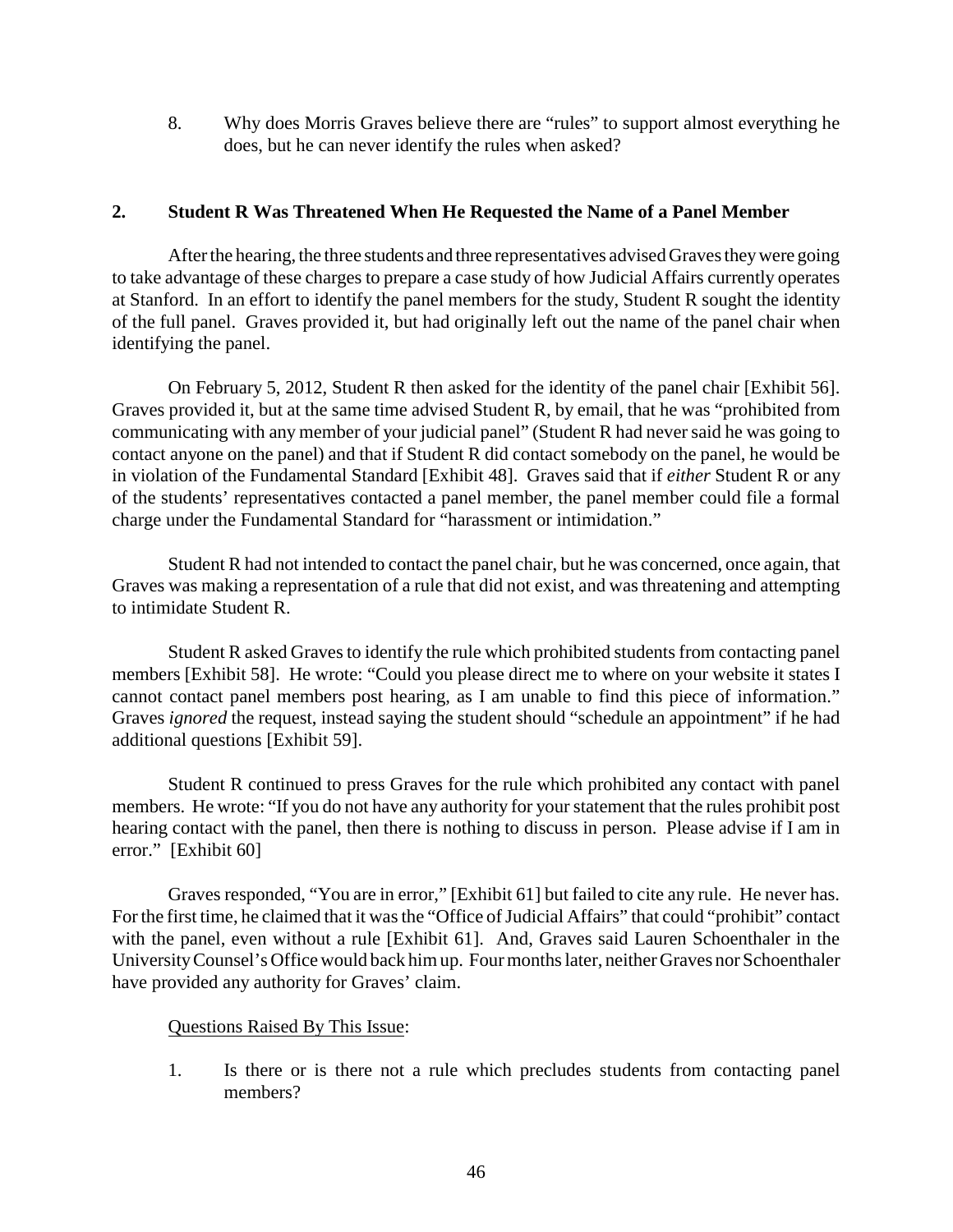- 2. If there is no such rule, why did Graves tell Student R there was such a rule?
- 3. If only harassment of a panel member could potentially constitute a violation of the Fundamental Standard, why was Graves misrepresenting that *any contact* would constitute violation of the Fundamental Standard?
- 4. If the rules prohibit destruction of the file for a year, guarantee a transcript of the proceedings, and allow students to talk to panel members, why was Graves claiming there were rules calling for the destruction of the file, destruction of the recording of the hearing, and precluding contact with panel members? Why does he believe such rules exist? If he does not believe such rules exist, why does he claim there are such rules?
- 5. Was Graves attempting to cover up his conduct, or the conduct of others, by repeated misrepresentations and destruction of the file after the hearing?
- 6. Did Graves violate Honor Code prohibitions against intimidation of Student R from exercising his rights? If so, what repercussions has he faced?

# **B. Efforts to Deal with Wrongdoing of Cammy Huang-Devoss**

On behalf of all three students, Student C's representative has attempted to determine whether the Office of Judicial Affairs has pursued charges or any action against Cammy Huang-Devoss with respect to her conduct at the hearing, including her intimidation of witness Jane Doe, and her other conduct as described above [Exhibit 62]. Graves ignored these requests. No information has been forthcoming as to what, if anything, the University intends to do about Cammy Huang-Devoss.

Neither have Graves or Yuen given the students any indication they (the students) need to do anything further for an Honor Code violation to be pursued against Huang-Devoss. All three students want Huang-Devoss pursued for Honor Code violations.

- 1. Has the University done anything about Cammy Huang-Devoss's conduct?
- 2. If they observe violations of the Honor Code by a faculty member during the judicial process, do the University employees (Graves and Yuen) have any obligation to act on their own?
- 3. Is it necessary for a student to file an Honor Code charge against a faculty member in order to initiate action against a faculty member, or should that be self-initiated by responsible University employees who observe the Honor Code violations ?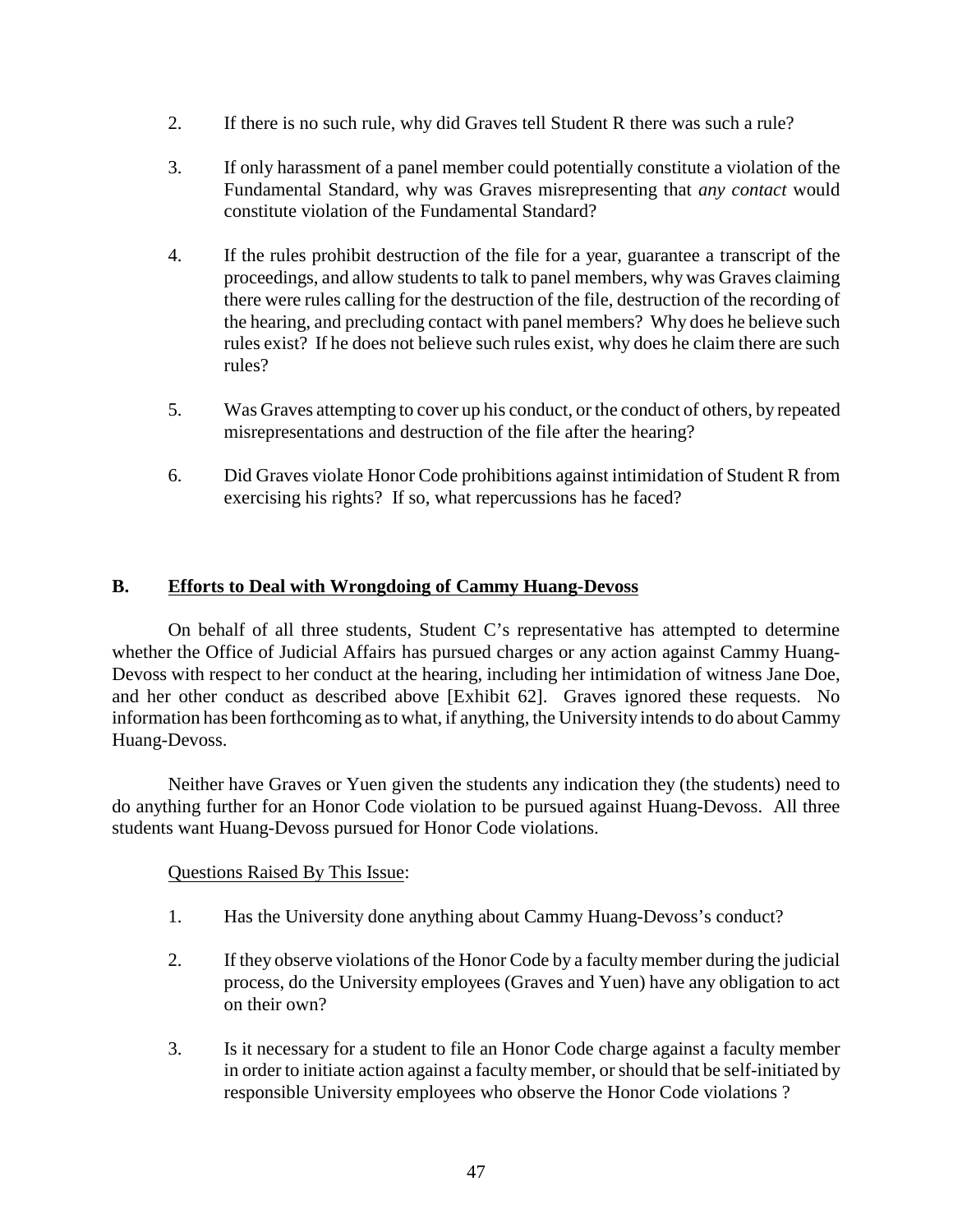- 4. If it is necessary for a student to file a charge to initiate an action against a University employee who has violated the Honor Code, why, under these circumstances and after multiple requests, have Graves and/or Yuen, or UniversityCounsel, not advised the students of this prerequisite?
- 5. All three students want Huang-Devoss charged with Honor Code violations. Do they now need to do anything more?

# **C. Efforts to Get Information From Judicial Affairs**

When the three students and three alums decided the University Office of Judicial Affairs could benefit from a case study of these three innocent students who nevertheless were aggressively pursued and almost convicted on charges of cheating, Student C's representative raised the issue with Graves of working together, cooperatively, to analyze what may have gone wrong in this case. This initial conversation occurred on the day after the hearing, as Graves was shredding the file. Graves said he would be happy to participate and would meet with all six of the individuals responsible for this report when they were all together on campus in February.

On December 5, 2011, Student C's representative wrote to Graves asking for the "annual reports" and other statistics promulgated by the Office of Judicial Affairs, which under the Judicial Charter [section III(F)(3)] are supposed to be shared with the "University Community" [Exhibit 63]. Apparently alumni and students are not part of the University Community as this request has been ignored by both Graves and Counsel Schoenthaler for five months.

On January24, 2012, the Student C's representative wrote separate letters to both Graves and Yuen [Exhibits 64 and 65] attempting to schedule a meeting for February 3, 2012, when all three students and alums could meet with Yuen and Graves. The author suggested the three students and author would prepare a summary of the facts of what had occurred at the hearing and submit those in advance to Yuen and Graves, so they could agree or disagree with respect to the underlying factual predicates for this report. Graves and Yuen could make recommended changes, corrections, or additions.

The goal in reaching agreement as to the underlying facts was to avoid a dispute on facts that detracted from the important personnel and policy issues raised by this study. On this issue, Graves and Yuen chose not to participate.

From the beginning, Yuen made clear he wanted *nothing* to do with post-hearing cooperation with the three students and three alums. He responded immediately by suggesting the author should contact Lauren Schoenthaler, in the University Counsel's office, regarding the "Judicial Affairs process." Yuen has never cooperated with this process since then. Ms. Schoenthaler has not communicated anything on his behalf, although she has had all the letters to Yuen and Graves since February – three months ago.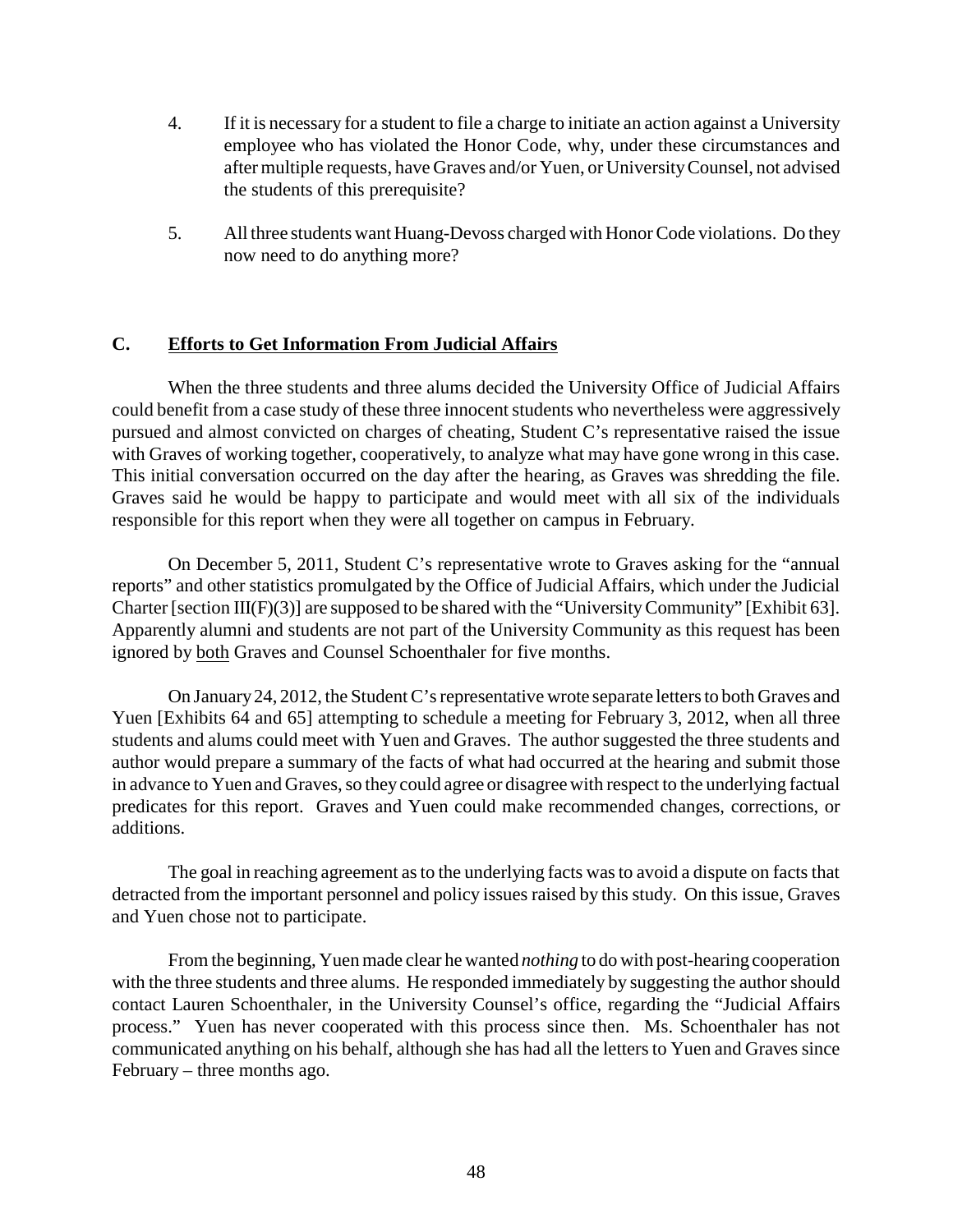Graves did not originally take the same position. He had said he would meet in February when he spoke to the author on November 30, 2011.

On January 27, 2012, the author forwarded a request to Graves and Yuen [Exhibit 62] requesting the following:

- 1. All rules that allow a case to go forward where the reporting student wishes to remain anonymous;
- 2. What action, if any, were the Judicial Affairs employees going to take against Cammy Huang-Devoss?
- 3. What procedures support Graves' position that objections are not allowed at Judicial Affairs hearings?
- 4. What procedures support Graves' position that cross-examination questioning is not allowed at these hearings?
- 5. Under what authority Graves was proceeding when he was destroying the file?
- 6. All training materials for panels;
- 7. Statistical information concerning cases generated by the University and cases charged;
- 8. Documentation of any other cases, such as this, that proceeded even though there was no complaining student.

Neither Yuen or Graves has ever responded to this letter. Neither has Lauren Schoenthaler in the University's Counsel office, who has had a copy of this request since February and who promised in February "the University" would respond to all the requests. No one has. The Stanford Judicial Charter obligated both Graves and Yuen to provide much of the requested information to the students and alumni. The Judicial Charter [see Exhibit 32], Section III(F)(4), provides: "Working jointly, the Judicial Affairs and Judicial Officer will...summarize and report judicial cases to the University Community."

On January 31, 2012, the author followed up with Yuen to see if a meeting could be scheduled for February 10, 2012 to go over what happened in the hearing process [Exhibit 67]. Yuen chose not to respond. He never has.

On February 2, 2012, a letter went to Graves proposing a meeting for February 10 [Exhibit 68]. Graves had earlier said he would meet with the students. He did not respond.

On February 9, 2012, the authors again wrote to Graves, identifying 99 separate facts that the three students and Student C's representative agreed had occurred at the hearing [Exhibit 29]. The request was that Graves review these facts and see if he disagreed. The goal was to get an agreed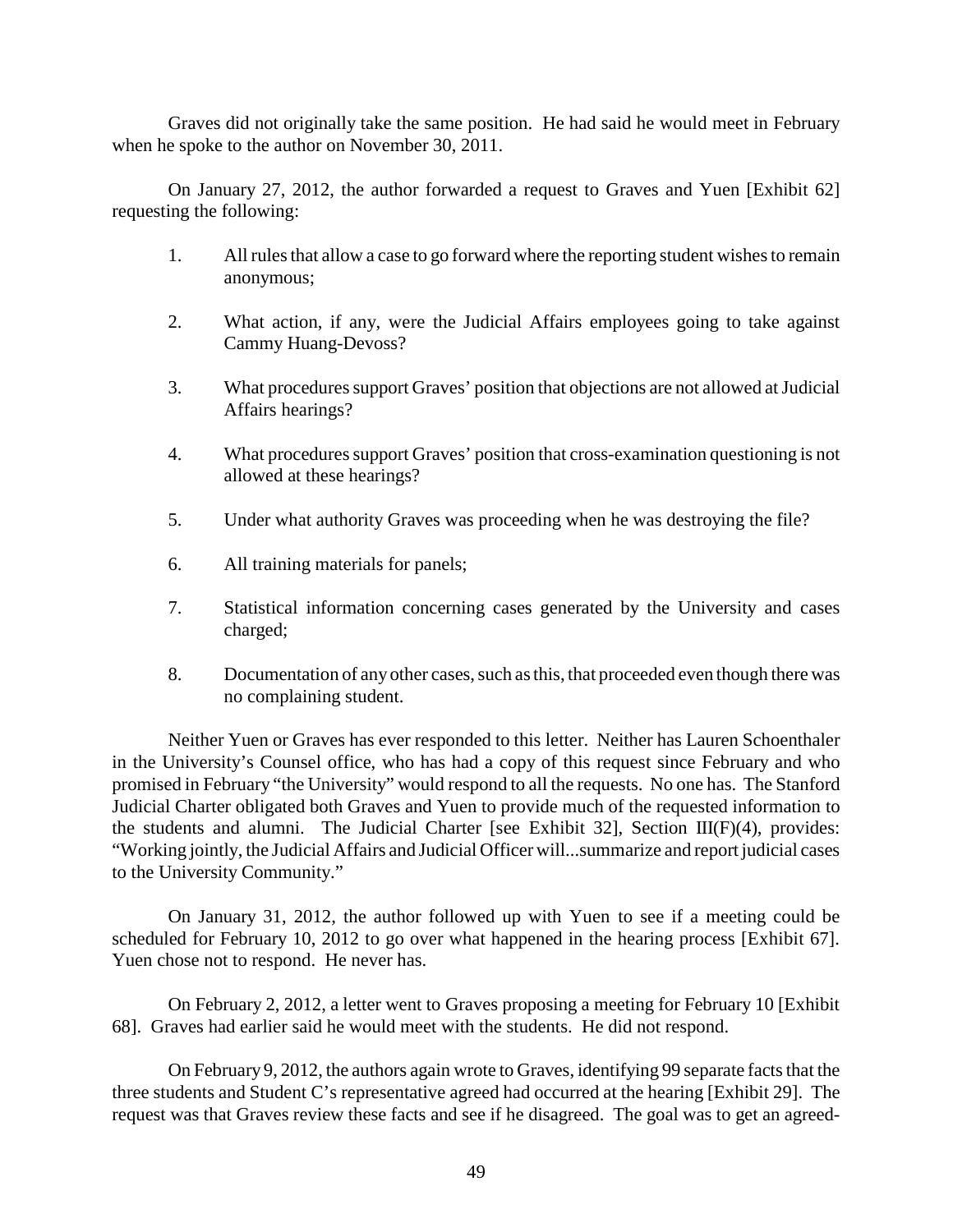upon set of facts for this case study.

Graves was asked to identify those facts with which he disagreed. He has never identified any in particular. On his behalf, Schoenthaler has said he does not agree with *all* of the facts, but she, too, has never challenged any particular one.

On February 23, 2012, Student C's representative was contacted by Lauren Schoenthaler, stating she would be representing *both* Morris Graves and Rick Yuen. She asked for authorization from the students so she could speak to this author. She was quickly provided those authorizations [Exhibit 70].

All information requested of Yuen or Graves since the hearing in November has been ignored. None of the University's statistics have been supplied. None of the many "rules" cited by Graves have ever been provided.

### Questions Raised By This Issue:

- 1. Does the Judicial Affairs office have any obligation to cooperate with students after the process has concluded, particularly where the students and alumni have been cooperative throughout with the Office of Judicial Affairs and acquitted?
- 2. Does the lack of response from Graves with respect to all of his many "rules" suggest that there are no such rules?
- 3. Can we assume from the refusal to contest any of the 99 facts in the letter of February 9 that Graves, Yuen, and the Counsel's office do not disagree that the three students and the author are correct in describing the facts relating to this hearing?
- 4. Is it University policy to not cooperate with students and alums when requesting statistical information concerning the Office of Judicial Affairs, or specific information on their hearings and representations made by the Office of Judicial Affairs? If so, why is that University policy? What objective of the University does that serve?

# **D. Efforts to Get Cooperation From the University's Counsel's Office On This Issue After That Office Claimed to be "Representing" Graves and Yuen**

### **1. The Counsel's Office Has Not Provided Any Meaningful Assistance, Either**

After Yuen and then Graves turned this matter over to Lauren Schoenthaler, the three students and three alums dealt with her.

By February 23, 2012, Schoenthaler communicated that "the University" would be responding to requests for information [Exhibit 70]. She wanted releases. Two were provided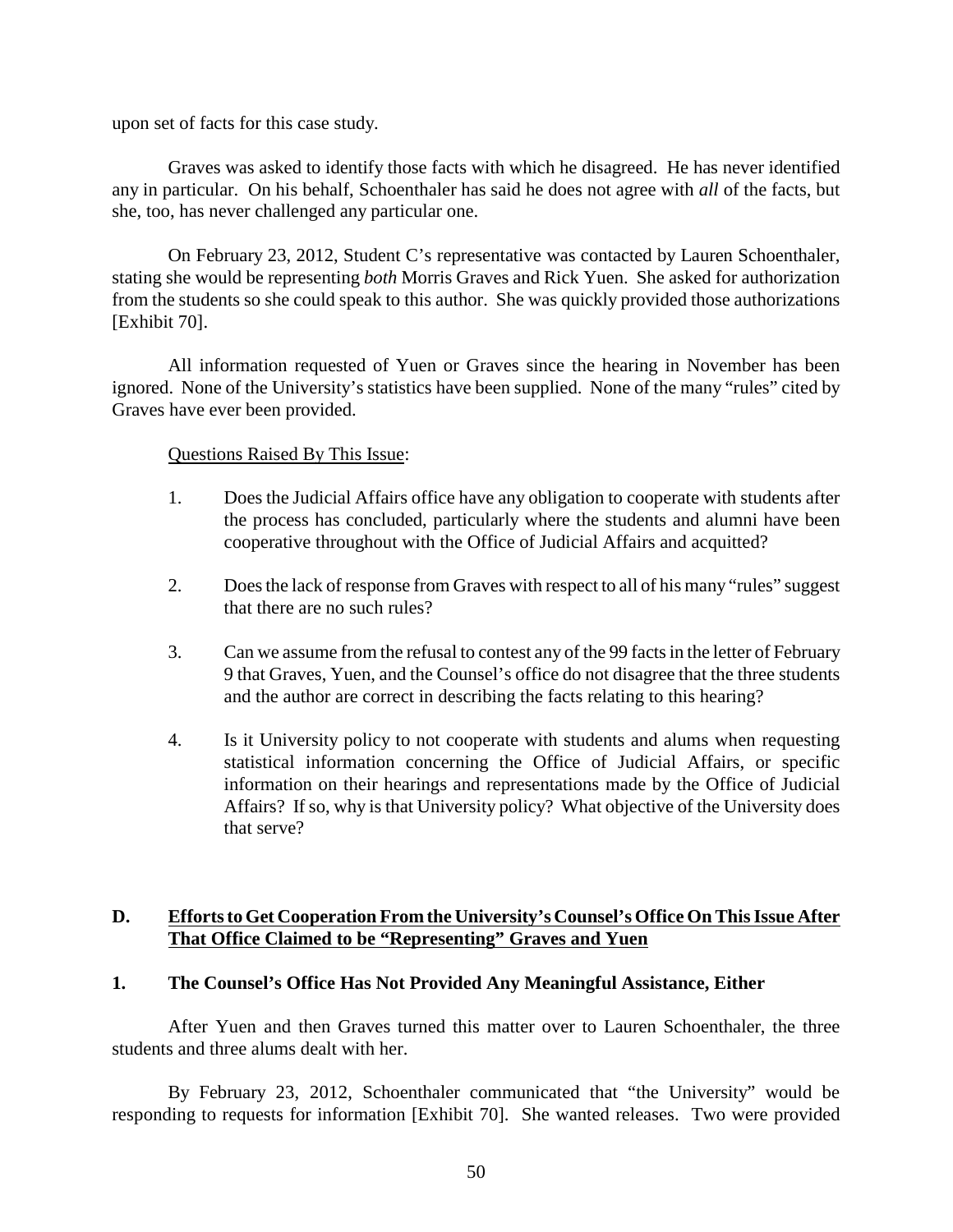[Exhibit 69]. Schoenthalersaid all letters would receive a response [Exhibit 70]. She just neversaid when. As of May 16, 2012, neither Judicial Affairs nor Schoenthaler had responded to any of the requests, starting with the request in the initial letter of December 5, 2011.

On February 27, the authors corresponded with Schoenthaler, introducing themselves and this case study [Exhibit 71]. That letter enclosed the unanswered letters to Graves and Yuen of December 5, January 27, and February 9.

Schoenthaler asked for additional time, claiming conflicts and trips [Exhibit 73]. However, on March 2, 2012, she assured the authors she would be "responding to your letters" [Exhibit 76]. Ten weeks later there had been no response.

Student C's representative arranged to speak with Schoenthaler on April 3, 2012. Student C's representative stated he wanted to submit this report to Stanford by May 1 and would need any input from her by the  $20<sup>th</sup>$  of April.

Student C's representative asked Ms. Schoenthaler if she could get the information that had been requested from Yuen and Graves. She said she would, but did not know if she had the letters, although her February communication made clear she did.

Schoenthaler also suggested she did not have releases. A release had previously been sent. As with the letters, she asked the release be sent once more. Three releases were sent, one for each student [Exhibit 73], on April 3, 2012.

The authors then *again* forwarded the letters of November 30, 2011, December 5, 2011, and January 27, 2012 to Schoenthaler on April 3, 2012 [Exhibit 73]. Schoenthaler promised she would work with the authors to get them the requested information by May 1, 2012. Over six weeks later there has never been any response.<sup>7</sup>

- 1. Does the Counsel's office represent Yuen and Graves?
- 2. Does the University have a conflict in providing attorneys to Yuen and Graves?
- 3. Why do Yuen and Graves need an attorney?

 $\frac{7}{10}$  This report was originally finalized May 17, 2012. It was then reviewed by the authors before submission. On May 23, 2012, Ms. Schoenthaler emailed to say she had been "reviewing your concerns." She proposed a meeting with Chris Griffith. In fact, as Ms. Schoenthaler was acutely aware, the authors have always intended to express their concerns in this case study that Schoenthaler understood they wanted to complete by May 1, 2012. In her May 23 communication, she failed again to respond to the "99 Facts." She has also failed to respond, as promised on February 23, 2012, to any of the outstanding requests for information.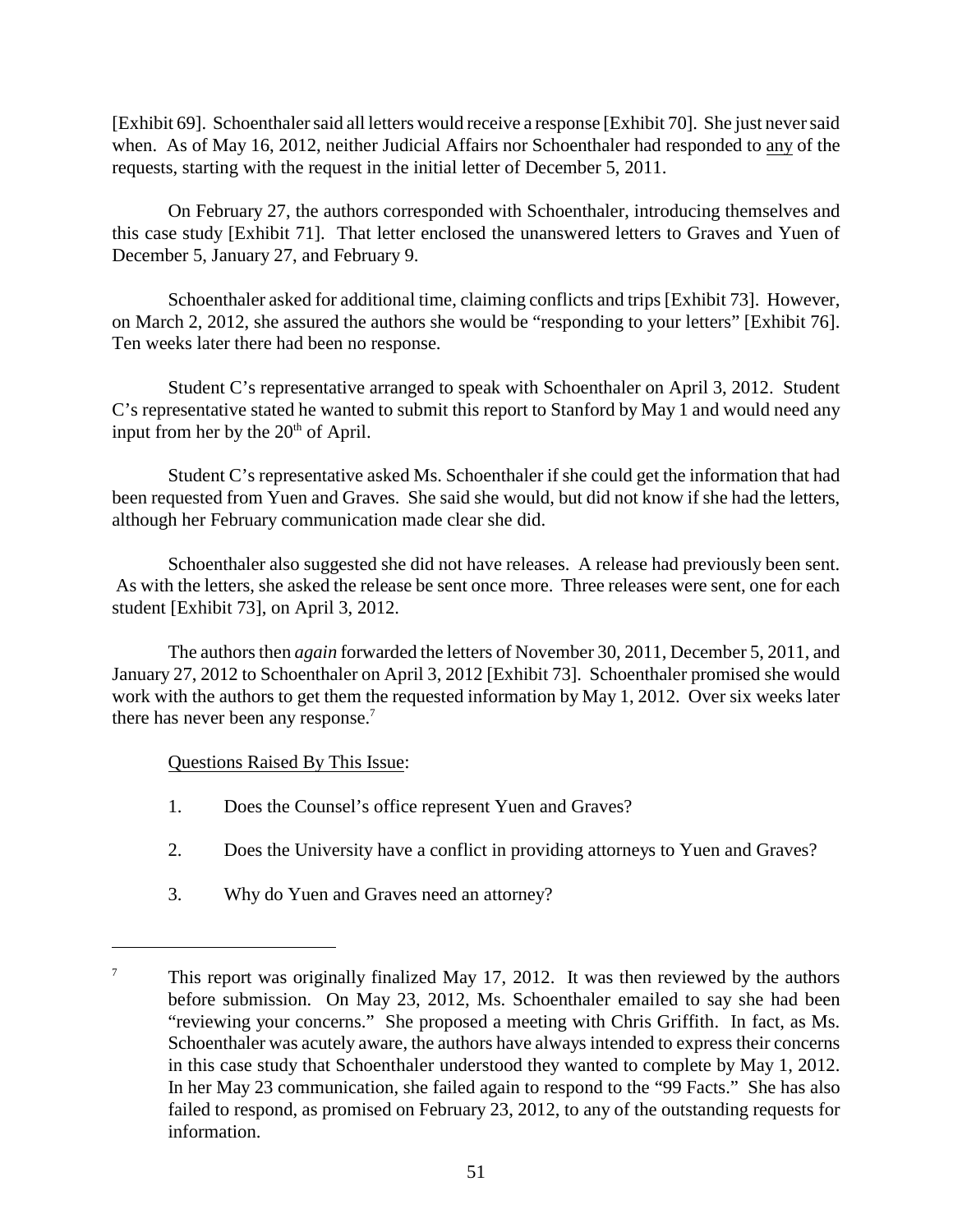- 4. Although the Judicial Charter allows students to have representatives and they did have in this case, Yuen refused to directly communicate with those representatives even though the students asked that he communicate with the lawyer. He always communicated directly with the students even when the inquiry would come from their attorneyrepresentative. Nevertheless, he became upset when he received direct communications from the attorney after he had referred the attorney to his lawyer. Why does Yuen have a double standard?
- 5. Should the University's Counsel's office be cooperating with these three students who were acquitted of charges, when there is evidence of serious misconduct by University employees?
- 6. Should the University's Counsel's office be cooperating with the three alums, all of whom have shown their interest in, and commitment to, Stanford by making substantial volunteer and monetary contributions to the University?
- 7. Is the Counsel's office cooperating with Yuen and Graves in an effort to sweep this case under the rug in the hope the six students/alums go away? If not, have they nevertheless created that appearance?

# **2. Judicial Affairs' Perception of the Judicial System as Expressed Through Counsel**

In a conversation ono April 3, 2012 with the author of this report, counsel Schoenthaler initiated the conversation by making the following statement:

# "...you have to remember that **this is a discipline system designed to correct bad behavior**."

If Ms. Schoenthaler speaks for the Judicial Affairs office with this statement, it could explain much of the conduct in this case. If the system presupposes there has been "bad conduct," then perhaps the office's handling of the case is perceived as the ends justify the means.

In fact, **none of the three students had ever even entered into a discipline system**. The Judicial Affairs process at Stanford is an administrative process designed to determine whether charged individuals have committed bad conduct in the first instance.

Section  $II(A)(3)$  of the Judicial Charter provides:

"Students accused of misconduct have the following rights:

...

(3) To be considered innocent until found guilty beyond a reasonable doubt."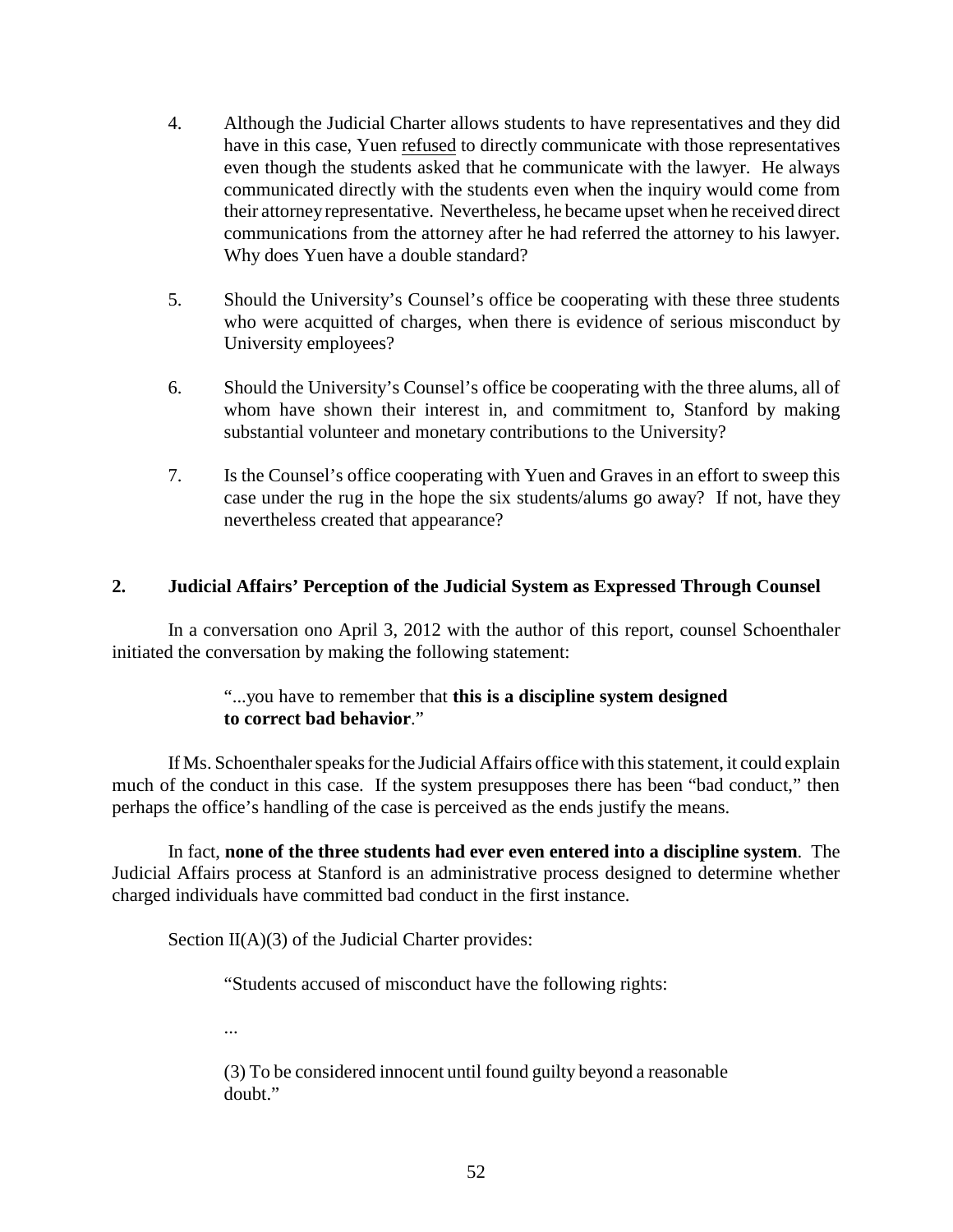## Questions Raised By This Issue:

- 1. Does counsel Schoenthaler's comments reflect the views of Graves and Yuen in the Office of Judicial Affairs, the views of the office of the University Counsel, or just her view?
- 2. How can anyone associated with the Judicial Affairs process at Stanford University have such a view of the University's judicial process?
- 3. Does the University assume "bad behavior" has occurred just because a student has been charged?
- 4. Why does the University see its judicial system as being designed to correct bad behavior as opposed to determining whether bad behavior has occurred in the first instance?
- 5. Who trains the Judicial Affairs people such that they could have this perception of the judicial process?

# **3. Counsel Next Stated the Students and Representatives Should Keep In Mind That the System Operates the Way It Does Because the Students "Want It This Way"**

Counsel Schoenthaler next told the author of this report that the students like the system the way it is, appearing to defend the conduct reflected in the "99 Facts," which she had already seen. It is unclear why she believes any student would support any of the misconduct which occurred in this case.

# Questions Raised By This Issue:

- 1. The Judicial Charter provides numerous protections for students that were not followed in this case. Do students support not following the Judicial Charter?
- 2. Do students support an evisceration of the Judicial Charter by Graves, Yuen, and others?
- 3. Would students be supportive of the way this process was handled?
- 4. Should we hold a student symposium to gauge support for the misconduct identified here?

# **4. Counsel Defended Violation of the Rules**

Student C's representative and counsel Schoenthaler discussed just one aspect of this report during their conversation on April 3, 2012. It was the issue of destroying the file.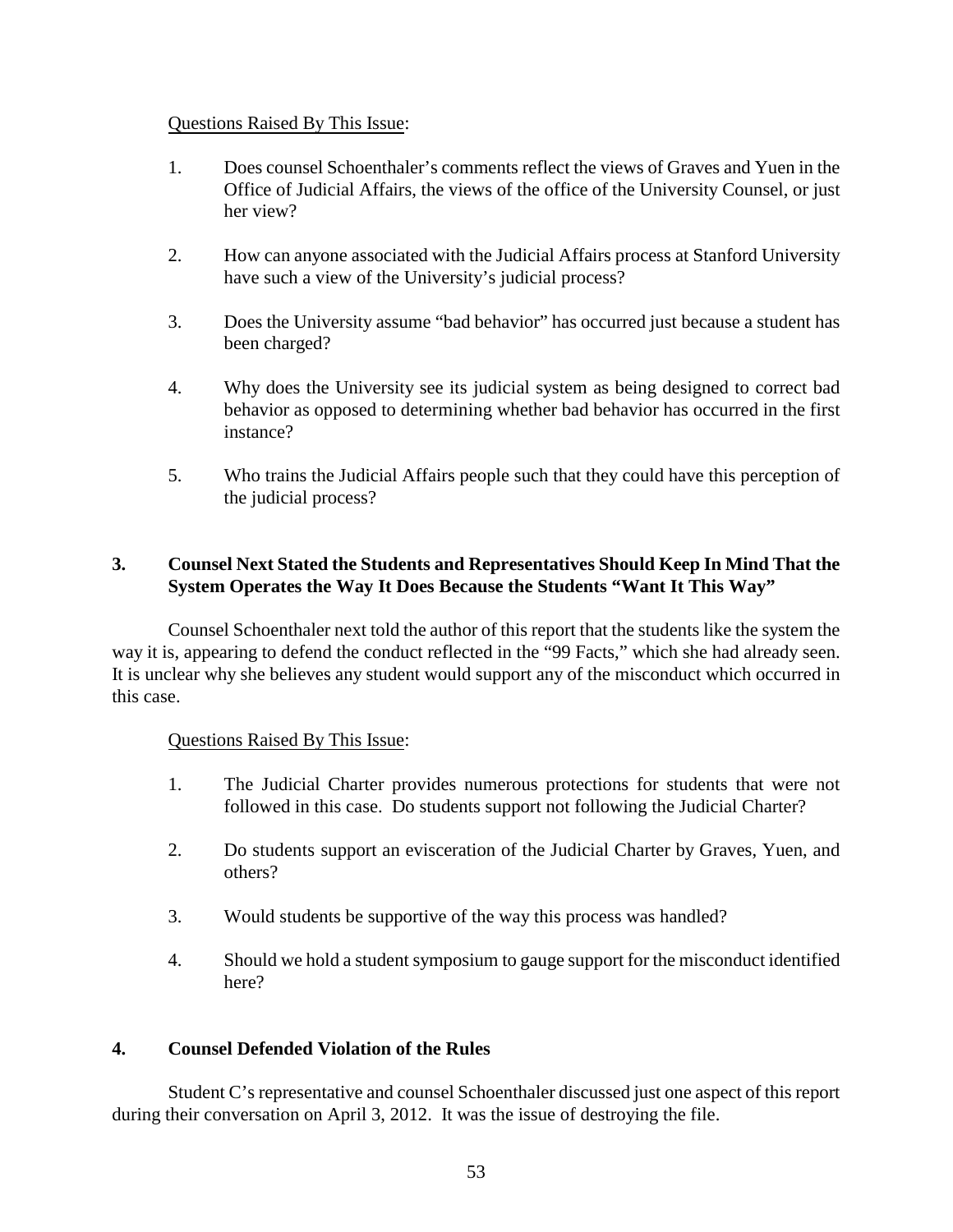The Judicial Charter requires the file be kept for a year. In addition, every student, upon request, can receive a transcript of the hearing, which would require maintaining the tape recording. Nevertheless, University Counsel Schoenthaler *defended Graves' efforts to secretly shred the file* less than 24 hours after the hearing. She said that it was designed to protect the students, because employers will sometimes ask for the files.

Let's think about that. First, the rules require the file be kept for a year. It really does not matter what counsel Schoenthaler, Graves, or Yuen believe is in the best interest of the students. Their job is to follow the rules, just like everybody else. If they think the rules hurt the students, they should go to the appropriate parties and see if they can get the rules changed.

Second, an acquitted student would be happy to have an employer look at the file. It would support what the student is telling the prospective employer about their conduct in the case.

The easy way to deal with this is to change the rules *if there is interest in doing so.*  Alternatively, students could be asked to sign a waiver allowing the documents to be destroyed early. Instead, here the officials charged with protecting the University's academic integrity break the rules and then justify their behavior. And, the University Counsel's Office defends them, instead of defending the rights of the students.

### **5. Counsel Made a Case as to Why Students Need Attorneys to Represent Them**

The six authors sought to meet with Graves and Yuen. Both ultimately refused, referring the matter to University Counsel Lauren Schoenthaler. As to the reason Graves and Yuen wanted a lawyer to speak for them, Schoenthaler wrote:

> "I would hope that you would appreciate your *appearance of power* to my clients...and respect their wishes to include their attorney in a dialogue with you." [Exhibit 72; emphasis added.]

Thus, while Graves and Yuen readily acknowledged their intimidation at a mere request to participate in a dialogue of *their* conduct, and wanted their attorney to speak for them, the Judicial Charter precludes the students from having the same right when their very status as a student and life's reputation is challenged. Presumably, Graves and Yuen will now support an amendment to the Judicial Charter to allow students to have their representatives speak for them in the judicial process.

- 1. How can University officials ignore rules, on the basis that their motives are good?
- 2. Do University officials not have to follow the rules like students?
- 3. Why is the Counsel's office supporting the violation of rules that are designed to protect students?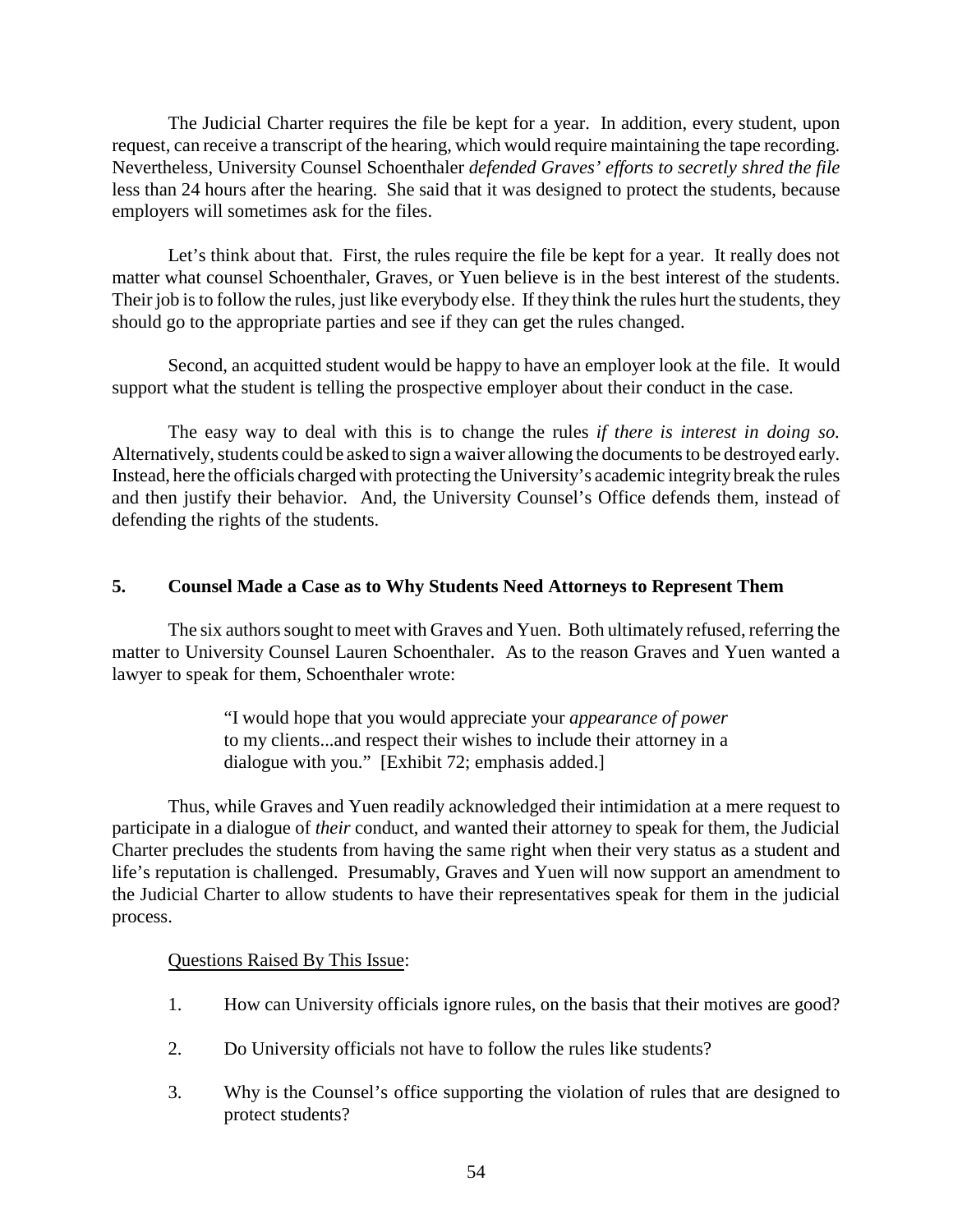- 4. Why would the University not seek a waiver from the student if it wanted to destroy the files early?
- 5. If Graves was just doing what students wanted, then why was Graves arguing with the Student C's representative the day after the hearing when the author, clearly a representative of one of the students, was insisting that the file be preserved?

# **X**

# **INFORMATION YET TO BE OBTAINED AND NEEDED FOR EVALUATION**

The following information was requested from Judicial Affairs subsequent to the hearing. All three letters that sought information were also provided to the Counsel's office. None of the requests have received any response.

November 30, 2011 – Letter to Morris Graves and Rick Yuen [Exhibit 54]

- A request was made to preserve the email communications between Graves/Yuen and anyone else on the case.
- It was not anticipated these would be provided to the six of us, but we requested preservation of the emails so that appropriate University officials could review them after viewing the report. The goal was to determine if there was any collusion between the two employees of the Office of Judicial Affairs and/or others, including Ms. Huang-Devoss and Ms. Widmer.

# December 5, 2011 – Letter to Morris Graves [Exhibit 63]

- All annual reports published each year on Honor Code cases by the Office of Judicial **Affairs**
- Total number of cases and the outcomes
- Total number of cases reported
- Total number charged
- The outcome of the cases charged and how those were resolved (for example, plea/hearing/appeal/etc.)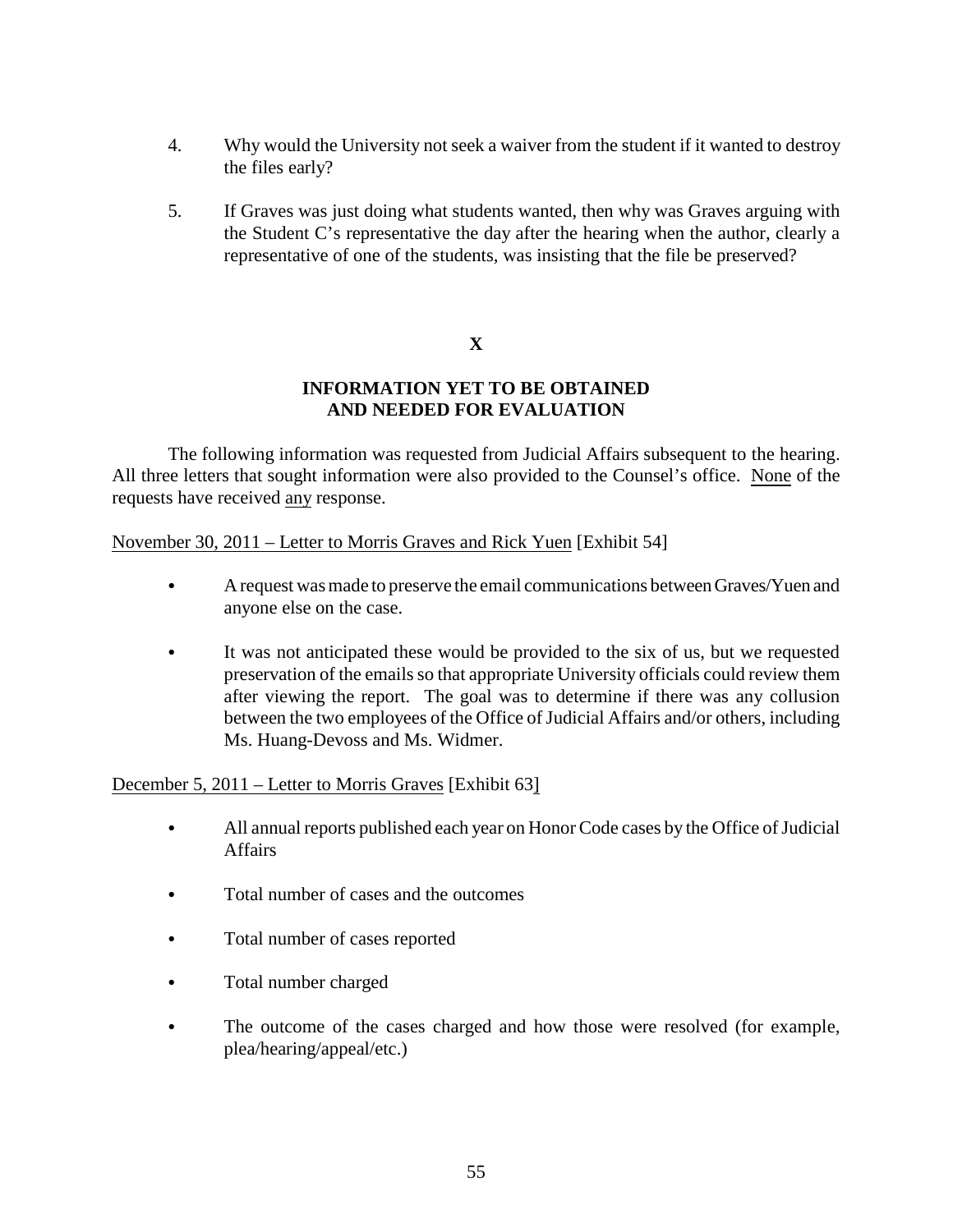# January 27, 2012 – Letter to Morris Graves and Rick Yuen [Exhibit 62]

- Identify any rules other than the Honor Code and Judicial Charter that provide anonymity to the Reporting Party
- If there are no other such provisions, is it the position of the Office of Judicial Affairs that the student in this case withdrew his or her charge?
- If so, please explain why the case was allowed to proceed.
- Has there been any follow-up with Ms. Huang-Devoss by anyone regarding her questioning of Jane Doe?
- Ms. Huang-Devoss asked one of the students about potential cheating by some of the witnesses (something she knew had not occurred, although one student had been suspected but was not charged). Has this potential breach of confidentiality been pursued by anyone subsequent to the hearing?
- Did Ms. Huang-Devoss submit a statement as required by your procedures before testifying?
- Did the charged students receive that statement?
- Can you identify that statement?
- If you provided it to the students, please provide the documentation that shows you did so.
- Where in the rules promulgated by Stanford University is there a provision that students or other participants in Judicial Affairs hearings cannot object to irrelevant or other objectionable evidence?
- Please identify the document and the section that precludes objections, as Morris Graves stated at the hearing.
- Where, anywhere in the rules promulgated by Stanford University as it relates to Judicial Affairs hearings, does it describe the types of questions students may ask?
- Please identify the exact document and section which discuss the types of questions allowed and not allowed.
- Are training materials for panel members available to the Stanford community, including students and alumni?
- If so, provide a copy of the training materials.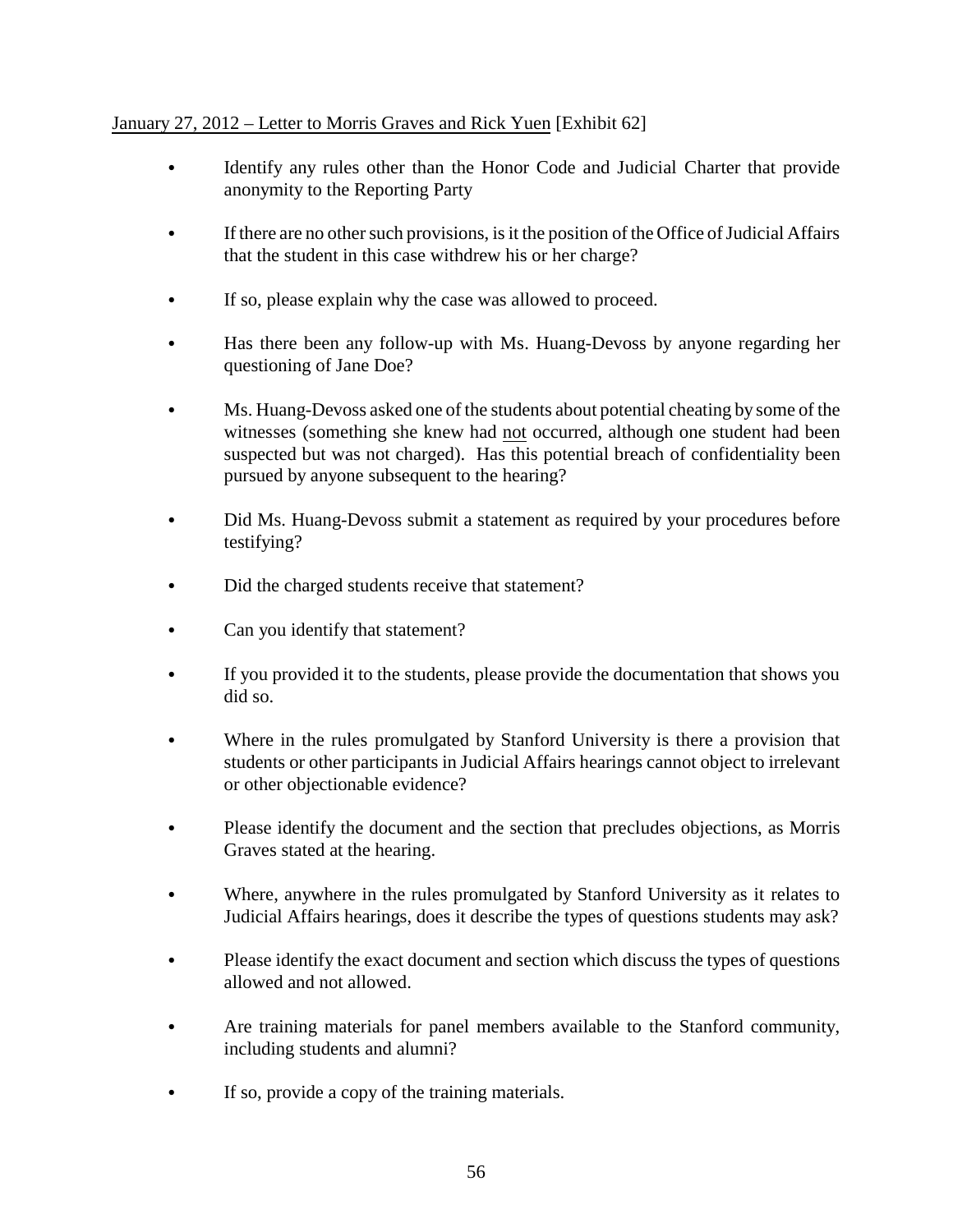- Provide the statistics of how many cases come to the Office of Judicial Affairs, and how many of those are declined versus how many are actually charged.
- Provide a breakdown for the last three years with respect to the number of cases charged that were brought by a non-student being the complainant versus those cases charged where a student was the complainant.

### **XI**

#### **RECOMMENDATIONS**

### **1. Personnel Action**

The Office of Student Life should review this case and take any personnel action it deems appropriate.

### **2. Recommended Judicial Charter Changes**

## A. Students' Representatives Should Be Allowed to Defend the Case on the Student's Behalf

Currently, students may select anyone to serve as their "representative," but Stanford will only deal with the student. The representative may sit in on the hearing, but cannot participate.

Students should be allowed to retain attorneys, or any representative of their choice, and they should be allowed to participate in the process. Under the current rules, students are entitled to representatives, but they can play no role other than following along and whispering in students' ears.

Counsel Schoenthaler's comments to Student C's representative were most telling. She was arguing to Student C's representative how intimidated or threatened the Director of Judicial Affairs and the Judicial Officer were in dealing with an attorney, an attorney who had already made clear that no litigation was pending. Ms. Schoenthaler conveyed to Student C's representative that under such threatening circumstances it is understandable that these gentlemen would want an attorney *to speak for them*.

Students are in an even more intimidating and threatening situation. Many of them do not tell their parents. They are confronting life altering charges, often alone. They do not know who to turn to for representation. Then they are told their representative can play no active role in the hearing.

Not only should students be allowed to have representatives act on their behalf, the Universityshould assume the obligation to develop sources ofrepresentation for these students. This could include local pro bono attorneys or alumni who are willing to serve as representatives.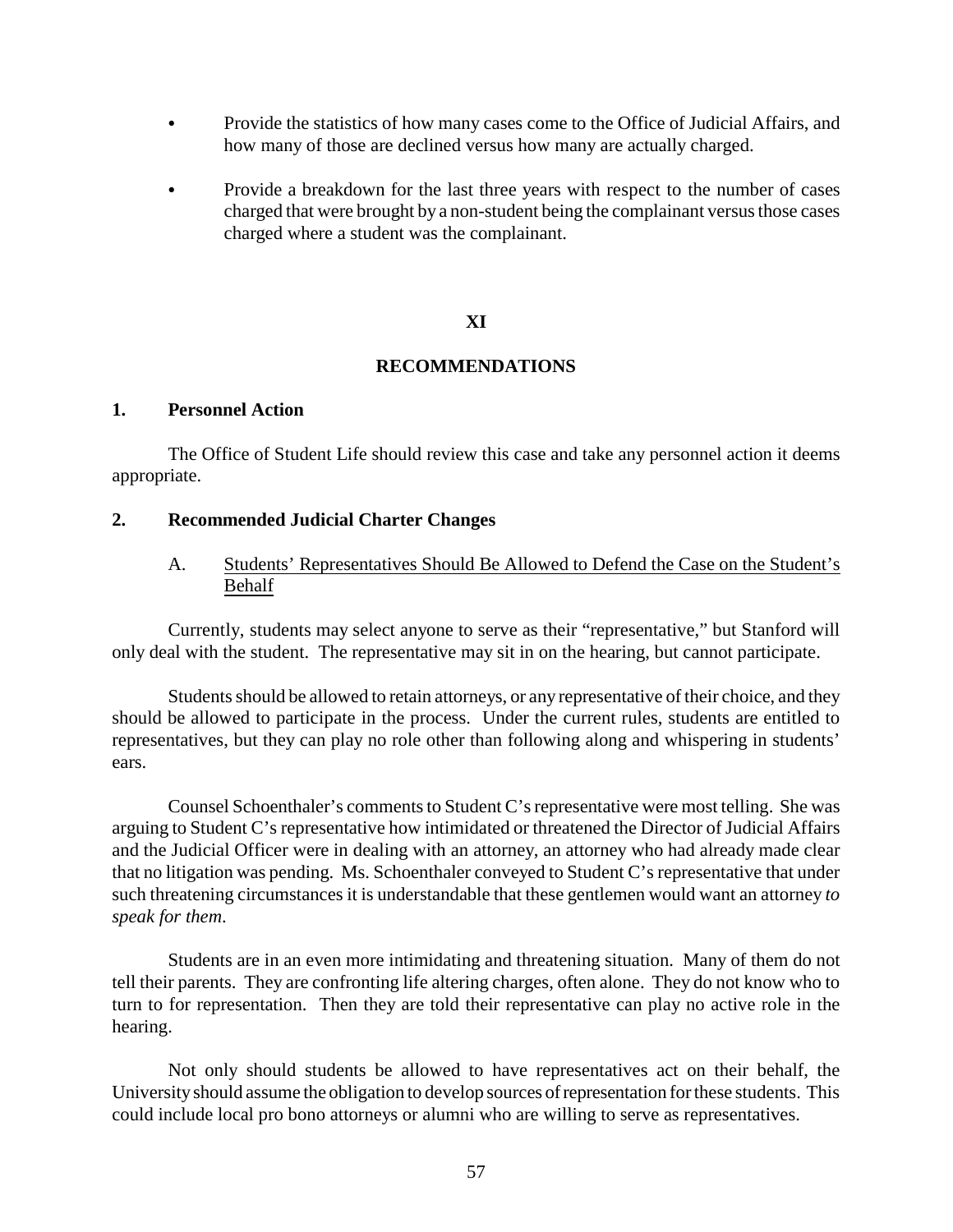In the criminal system, the lowest potential infraction (a noise complaint, for example) allows representation by an attorney. Yet, a student can be suspended from school, something that will be carried with him or her for the rest of their life, and Stanford says they cannot have an attorney. Enough already.

Even if a change is not made in the Charter for this purpose, this practice of attempting to separate the student from his representative (Yuen's effort, whenever there was an impasse, to have the students come in and talk when their representative would not be involved) needs to be stopped now.

### B. The Practice of Student Chairs Should Be Ended

The Judicial Charter now provides that a student must chair the panel that hears the Honor Code violation cases. We recommend this practice be changed.

The student population is transitory. Any student serving as a panel member, and a potential chair, will be with the system only a year or two at best. With limited experience and background, we do not believe there is any way a student can be properly trained to carry out the extremely important functions of actually chairing the appellate panel.

A method needs to be developed to substantially improve the quality of the chair position. We are not suggesting this necessarily has to be a faculty member. Some schools have deans serve as their panel chairs, making them non-voting members.

Students, at the adoption of the current procedures, felt strongly about student control, presumably to protect students from overzealous and/or misguided University employees. Here, the student chair was no match for the University employees.

The chair position is very important. It is the panel that is the ultimate authority on the relevance of evidence (although Rick Yuen was asserting himself into that role in this case). That presumably should be carried out by the panel chair. Whoever makes determinations on excluding or admitting evidence should know an awful lot about the judicial/administrative system. They should understand the concept of relevant and irrelevant evidence, as well as the prejudicial impact evidence can have on parties. They should be even-handed, fair, and unbiased.

Most significantly, they should be well-trained. They need to be able to spot misconduct. They need to know what they are doing. This chair did not know what he was doing and he was getting no help from the Office of Judicial Affairs.

This is a serious issue. A better system needs to be established for guaranteeing that the chair position will be a competent, qualified, and experienced person who has handled numerous matters and appreciates the importance of what they are doing.

# **3. Judicial Affairs Processes**

# A. Training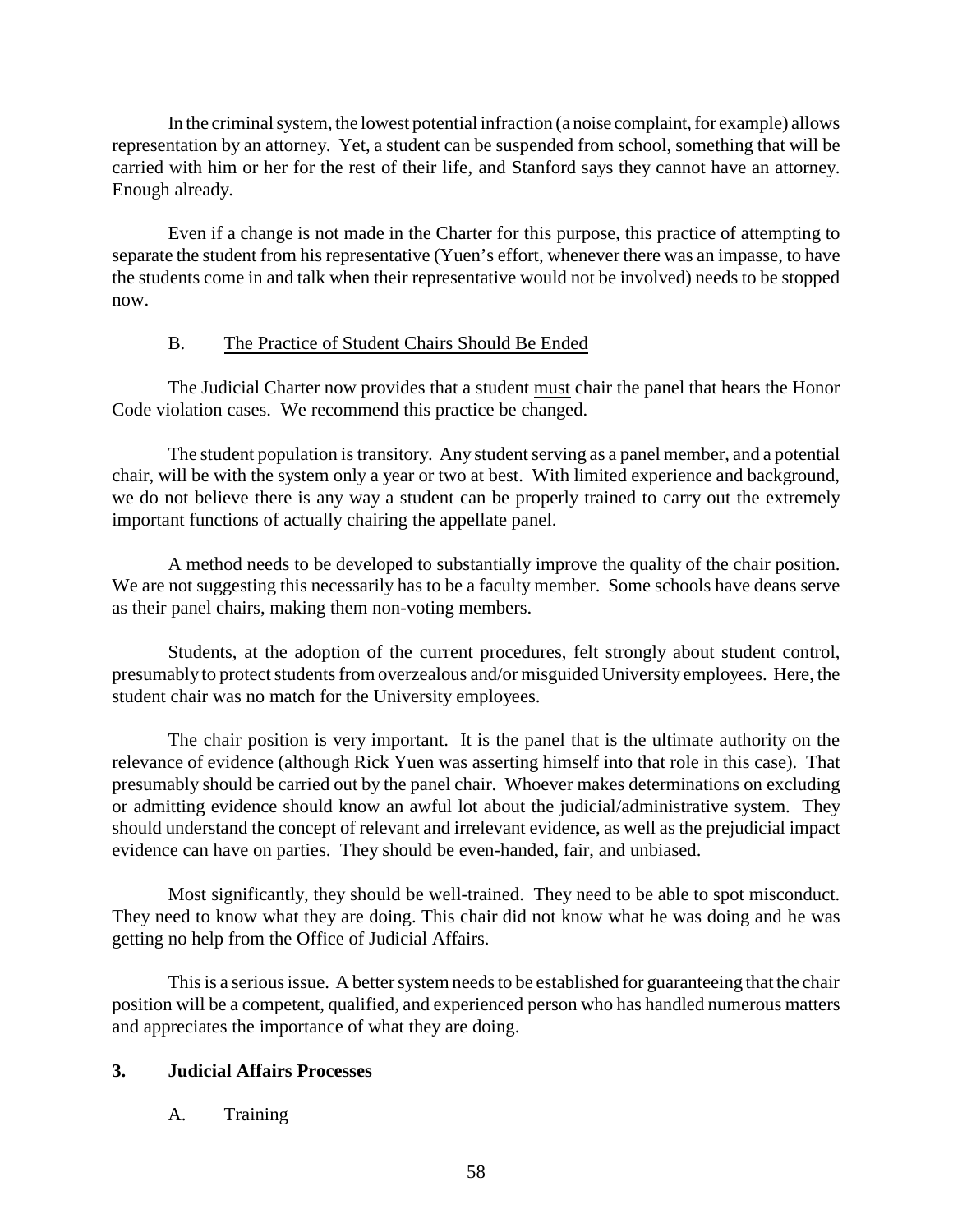Nothing in this case suggests that anybody involved in the process (panel members, panel chair, Director of the Office of Judicial Affairs, Judicial Officer, faculty members) were properly trained. The chair was not competent. The panel's demeanor was at times awful. The University employees' conduct is described in the report.

People need to be trained on how to carry out one of the most important functions of the University. The judicial affairs process is established to guarantee the integrity to the University's academics; to do so, the system itself must have integrity. This system, as experienced by these students and demonstrated in this case study, did not accomplish that.

The University needs to review, top to bottom, how we train each component position of the judicial affairs process and develop a system to train individuals, update that training as necessary, and monitor the training to make sure it is getting done or that when problems arise, they can be addressed either by taking people out of the system or bringing them back in for additional training.

This process needs to be supervised and audited on a regular basis so that people do not develop habits that are not consistent with the rules. This may require supervisors sitting in on various aspects of the case, or communications both during and after the process with the people that go through the system.

No one has ever asked these students about their experience. They have had to initiate this contact. They had a horrible experience. There was obvious misconduct. Yet, the University has no system to elicit this from them the information necessary to see if the people who are running the system are doing their jobs.

### B. Pre-hearing Issues

### (i) The Charging Process Must Be Improved

We need to look at how many cases come to Judicial Affairs and how many are charged. Is the office charging everybody? They are not supposed to. The Judicial Charter contemplates that unmeritorious cases will not be charged. Yet, in this case, three unmeritorious charges were charged. As to Student R, there was no evidence at all. As to the other two students, there was only one person, 45 feet away, who saw some movement. There were 15 witnesses who saw nothing. The comparison of scantrons to test booklets showed no cheating. The comparison of the three scantrons showed no cheating. This was a case that should not have been charged.

Responsible individuals at the University should develop standards which would have to be followed by the Judicial Officer. They would have to answer for each charging decision. A system of monitoring should be created so there could be supervision and auditing of the charging decision.

### (ii) Pre-hearing Evidentiary Determinations

Right now, Rick Yuen has led people to believe that he is the person who will make evidentiarydeterminations. The onlyone he made appears to be redacting information about Student X (while leaving Student X's name in the document). However, Morris Graves pointed out,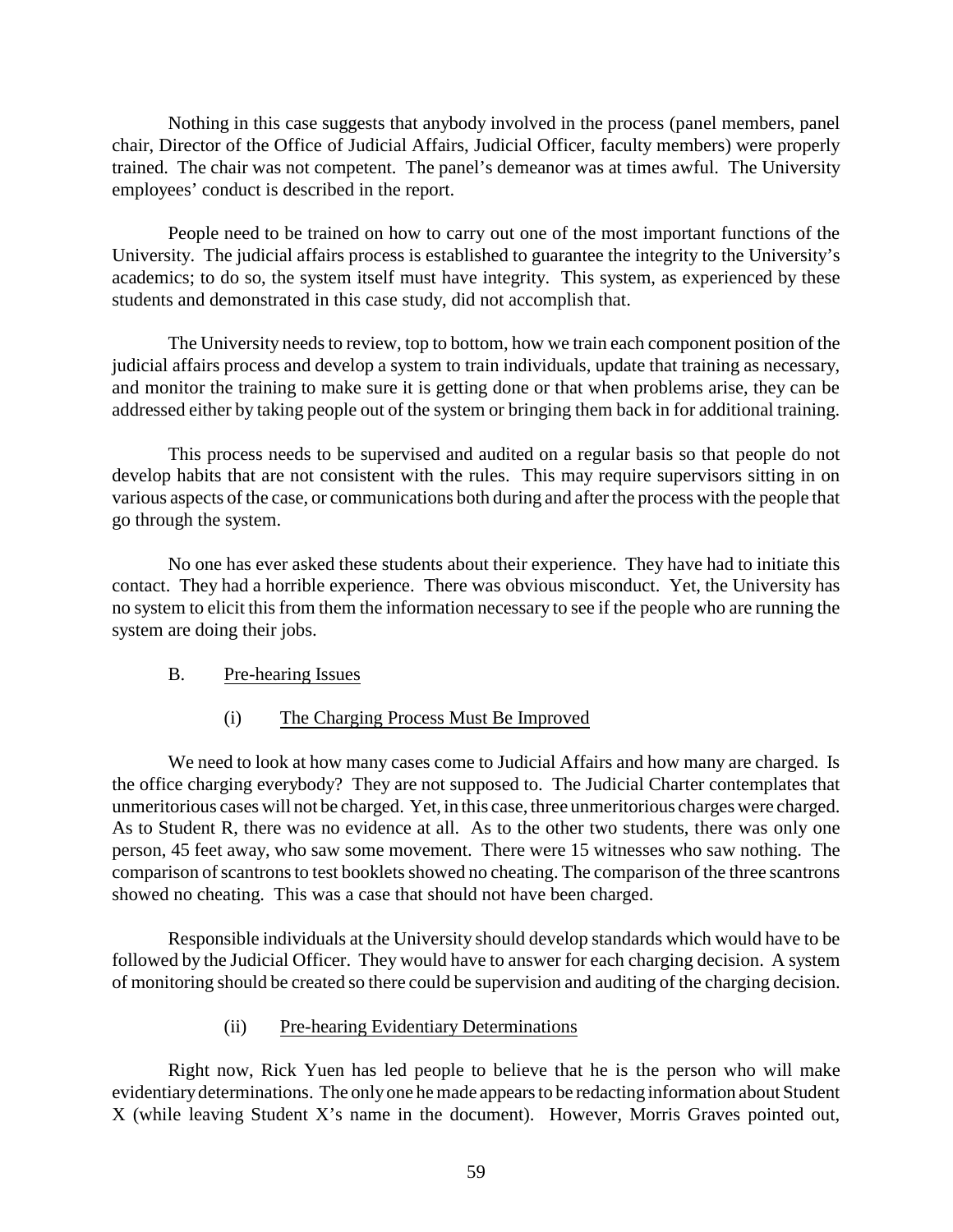correctly, that it is the panel itself that has the final say on relevance of evidence.

If procedures require that the panel itself makes the determination of relevant evidence, then you need to create a mechanism for it to do so. Every judicial and administrative process has some way to bring pre-hearing motions to exclude evidence. If you do not deal with it pre-hearing, then everybody on the panel hears it. We see what happened here, when Student X came up even with a cautionary instruction. People came back to Student X all day.

A lot of schools have the presiding officer of the panel be a non-voting member. This is usually a high level University employee. He or she then makes evidentiary rulings that are submitted in some organized fashion before the hearing. The rules spell out when those may be brought. The panel chair, or other designated person, makes the ruling. The parties abide by the ruling and the panel does not need to hear the prejudicial material if it is excluded

## (iii) Preventing the Judicial Officer or Other Employees From Becoming Advocates for Conviction

In this case, there was an appearance to the students that Judicial Officer became an advocate for conviction. The University needs to create strict guidelines for the conduct of the Judicial Officer. Is he or she merely to accumulate all evidence that may exist or, as in this case, can he go out and create new evidence himself? If so, is he allowed to look at that new evidence and disclose it only if it is helpful to conviction? Or, as would appear to be the case under the Judicial Charter, is he required to share the results of that evidence with everybody even if it hurts the chance of a conviction?

Here, the Judicial Officer created some evidence (an expert), but then he made the decision not to use it, and did not allow anyone else to use it.

- C. Hearing Issues
	- (i) Encouraging Defense Witnesses

Students should not be told (as was the case here) that they cannot contact witnesses. They should be *encouraged* to do so. The Judicial Charter allows it. The University needs to immediately root out any vestiges of the system created by Morris Graves where witnesses are discouraged, in initial emails, pre-hearing and at the hearing, and during their testimony.

As with taking affirmative steps to get representatives and lawyers for the students, the University should be taking affirmative steps to encourage the students to identify and locate witnesses. The HumBio Department numbers its exams so seating charts can be created in cheating cases. Why is that done, if they are never used? Why do students not know this is being done?

The University should develop a method so that a seating chart can be prepared after every test. The tests can be numbered; students should be required to write their names on the exam booklets before the booklets are turned in. They should be asked to write the names of the students to their right and left so that an exact seating chart can be recreated.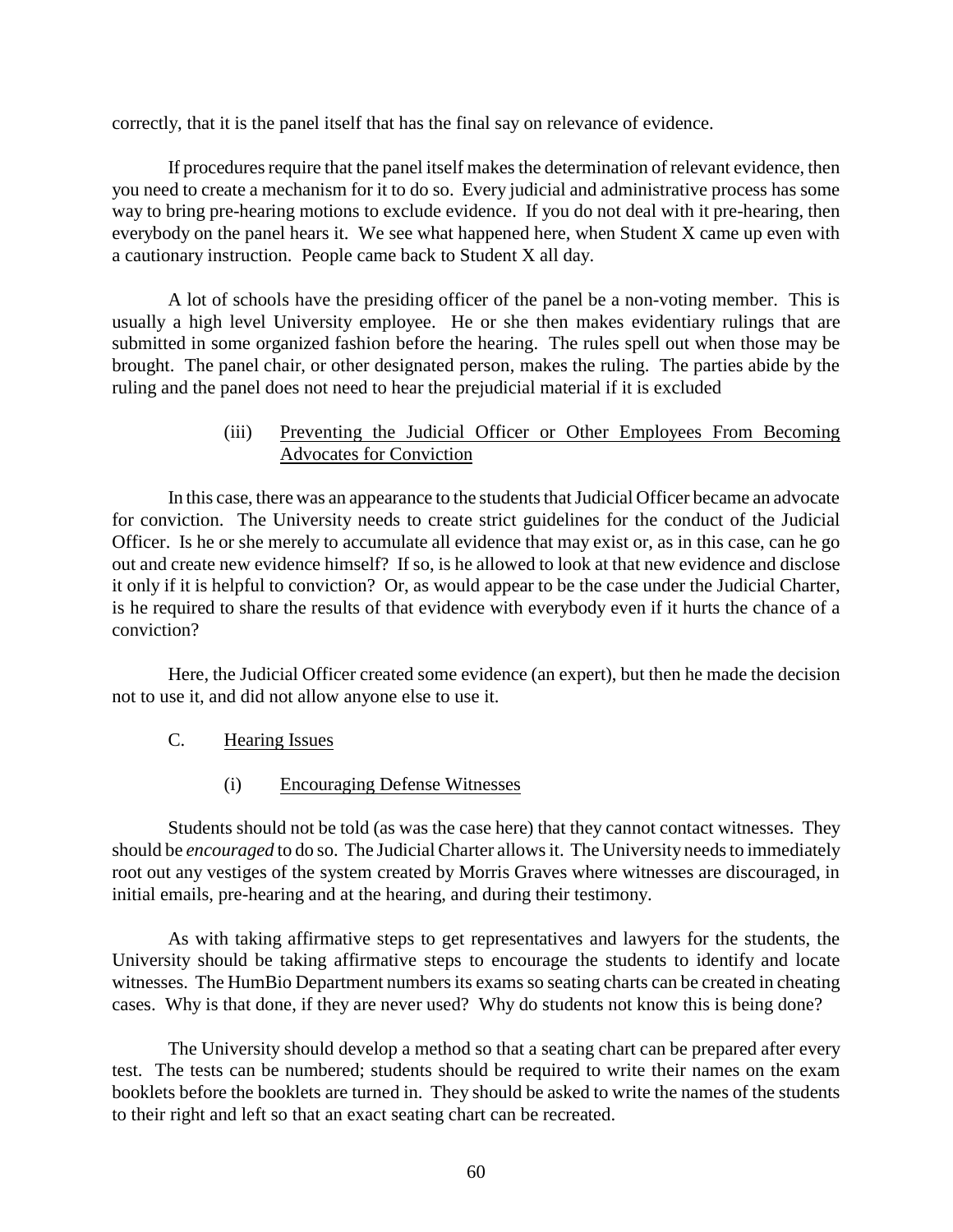If a student is accused of cheating on an exam, prepare a seating chart, provide identifying information for surrounding students, and then give that to the accused student so he or she can go out and talk to everybody who sat around them. Stanford students are required to report cheating if they see it. It is an Honor Code violation not to. Consequently, non-reporting students did not see cheating, and a student ought to be able to put on those witnesses and into evidence.

Treatment of witnesses must be dramatically improved.

## (ii) End the Interference in the Examination of Witnesses

Students need to be assured they will be allowed to question the witnesses they way they want to question them. Cross-examination must be allowed. The concept of objections needs to be understood by everybody, including the students (so they can make objections), the panel (so they can respond to them), and witnesses so they know how to deal with materials that have been ordered out of evidence.

### (iii) Objections

Allow them. Educate the panel, chair, and parties on what they are. Assist with them. Determine who rules on them. Act on them. Enforce the rulings.

### D. Post-hearing Issues

Procedures provide that each student will receive a transcript of the hearing and that the record will be maintained for a year. A better mechanism obviously needs to be put in place to ensure that this actually happens. Any destruction of the file should be only with the permission of the students during a certain period of time.

### E. Supervision

The Office of Judicial Affairs needs to be supervised. A mechanism should be created to obtain feedback from participants in the process, including panel members, reporting parties, and students.

There needs to be a mechanism for auditing all aspects of the program's functions, from the handling of matters from departments, to the charging decision, to pre-hearing rulings, and the hearing itself. This supervision and auditing needs to occur in every case. It needs to occur at multiple phases of the case.

# F. Honor Code Violations by Faculty or Staff

These students would have been suspended from school had they lost. Yet, to the authors there appears to have been misconduct by the faculty member involved and even the staff. What mechanism exists at Stanford for addressing their wrongdoing, if any? This needs to be addressed by the University so it is self-enforcing and does not require six months of communications to the University to potentially get some action for Honor Code violations by a faculty member.